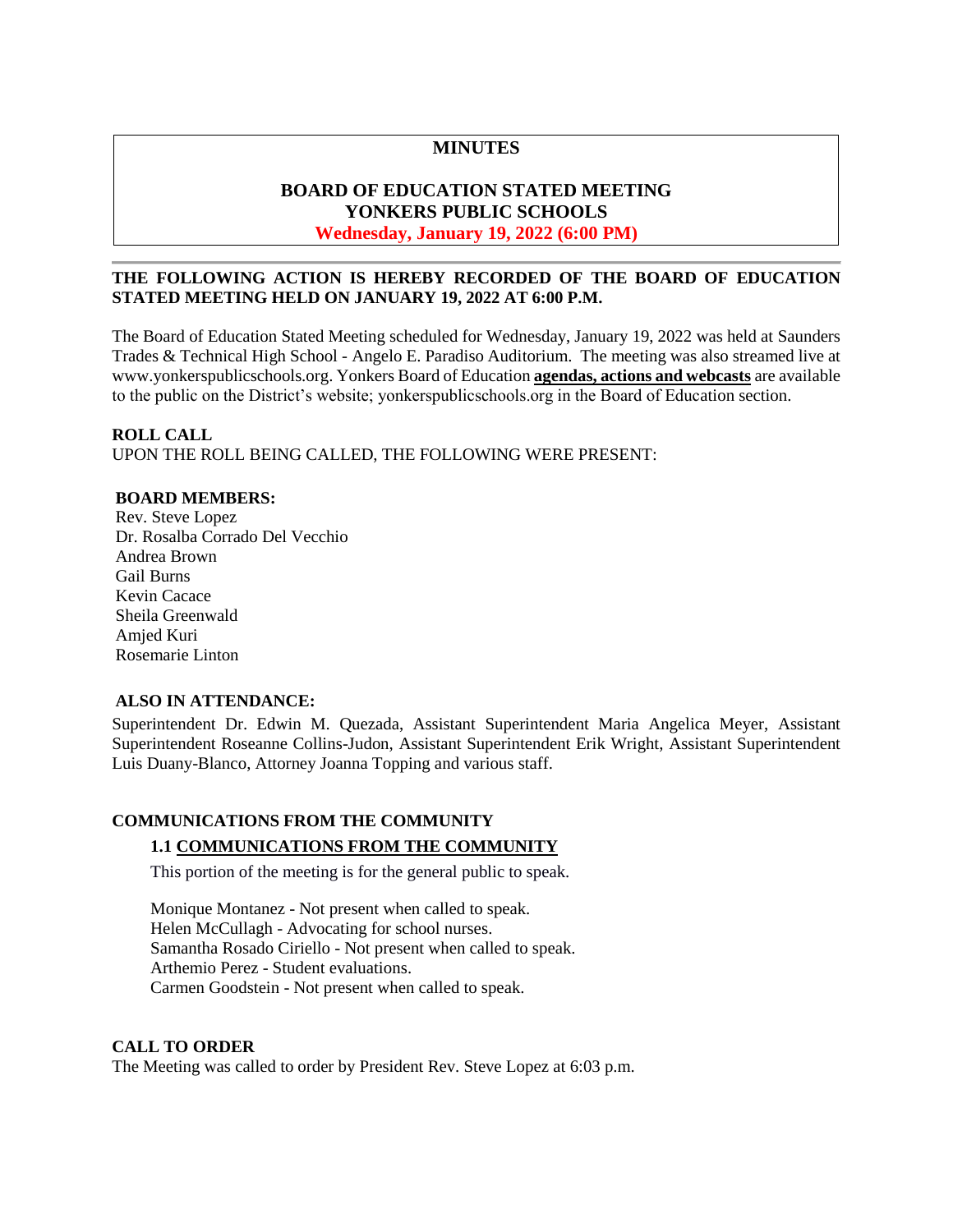### **2.1 PLEDGE OF ALLEGIANCE**

The Pledge was led by Vice President Dr. Rosalba Corrado DelVecchio.

## **2.2 PRAYER**

"Almighty God, we acknowledge our dependence upon Thee and ask Thy blessing upon us and Thy guidance in our deliberations. May Thy blessing rest upon all those who serve in our schools, upon our students, and upon our city and our country."

The Prayer was led by Vice President Dr. Rosalba Corrado DelVecchio.

#### **2.3 MOMENT OF SILENCE**

Moment of Silence

## **ROLL CALL AND QUORUM CHECK**

## **3.1 ROLL CALL AND QUORUM CHECK**

ROLL CALL REVEREND STEVE LOPEZ -Yes DR. ROSALBA CORRADO DEL VECCHIO -Yes ANDREA BROWN - Yes GAIL BURNS - Yes KEVIN CACACE - Yes DR. JOHN CASTANARO - Absent SHEILA GREENWALD - Yes AMJED KURI - Yes ROSEMARIE LINTON - Yes

## **APPROVAL OF MINUTES OF PREVIOUS MEETING**

# **4.1 APPROVAL OF THE DECEMBER 15, 2021 BOARD OF EDUCATION STATED MEETING MINUTES**

**Resolution:** TO APPROVE THE DECEMBER 15, 2021 BOE STATED MEETING MINUTES

## **ORIGINAL - Motion**

Member **(Dr. Rosalba Corrado Del Vecchio)** Moved, Member **(Amjed Kuri)** Seconded to approve the **ORIGINAL** motion 'TO APPROVE THE DECEMBER 15, 2021 BOE STATED MEETING MINUTES'. Upon a roll call vote being taken, the vote was: Aye: **8** Nay: **0**. The motion **Carried. 8 - 0** 

| Andrea Brown                        | Yes |
|-------------------------------------|-----|
| Dr. Rosalba Corrado Del Vecchio Yes |     |
| <b>Gail Burns</b>                   | Yes |
| Kevin Cacace                        | Yes |
| Rev. Steve Lopez                    | Yes |
| Sheila Greenwald                    | Yes |
| Amjed Kuri                          | Yes |
| Rosemarie Linton                    | Yes |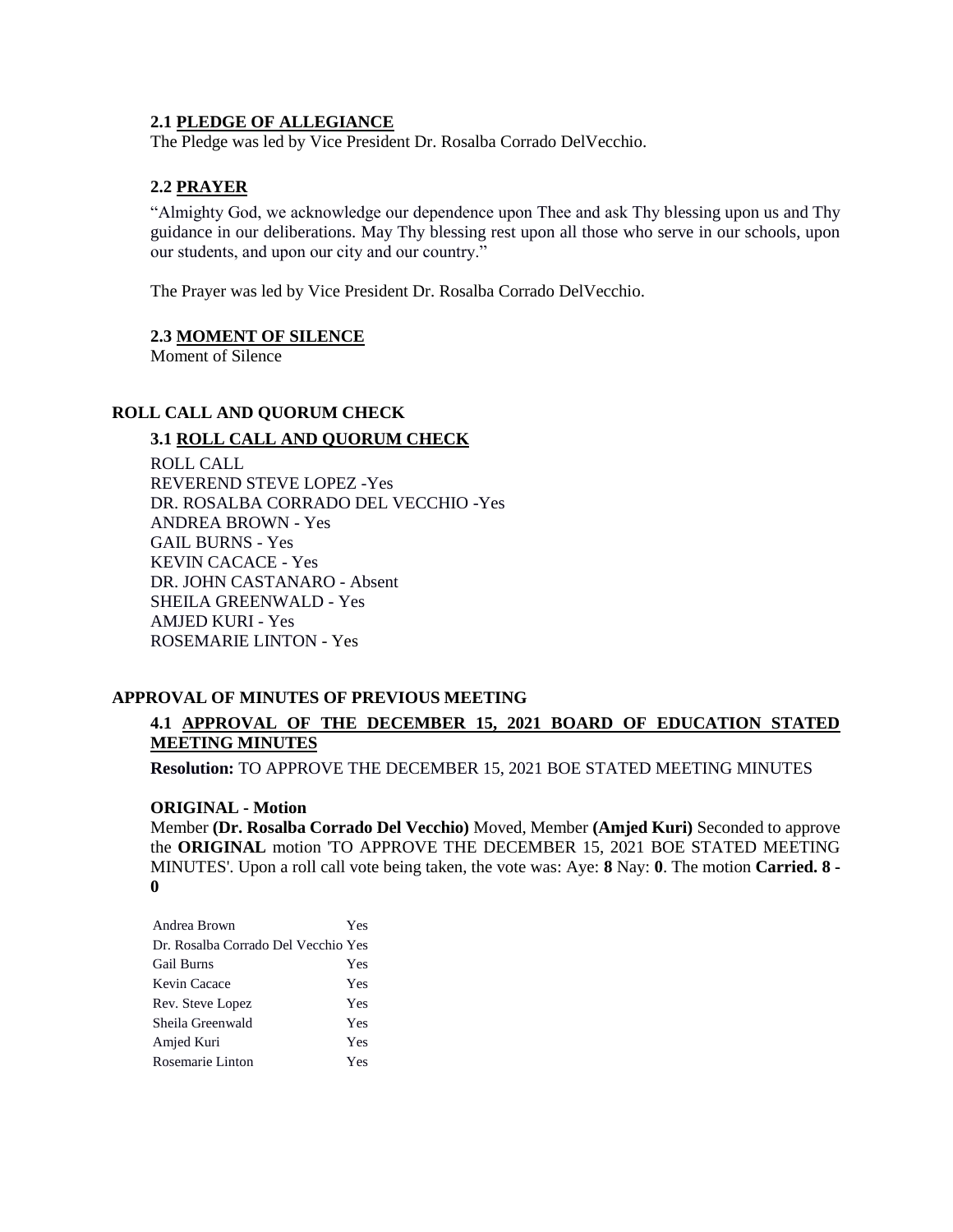## **PRESENTATIONS**

**5.1 PRESENTATIONS** None

### **COMMUNICATIONS**

## **- COMMITTEE REPORTS**

# **6.1 REPORT OF THE FACILITIES COMMITTEE MEETING OF JANUARY 11, 2022** REPORT OF THE FACILITIES COMMITTEE MEETING OF JANUARY 11, 2022

Trustee Kevin Cacace presented highlights of the Facilities Committee Meeting of January 11, 2022. The committee reviewed all items on the January agenda for School Facilities. John Carr, Executive Director of Facilities provided rationales for each resolution.

The Next Facilities Meeting will be held on Tuesday, February 8, 2022. To see the full details of this meeting, please watch WDMC-TV, which is the school district's television station and is broadcast on Cablevision Channel 75 and Verizon FiOS Channel 38 or on demand at [www.yonkerspublicschools.org.](http://www.yonkerspublicschools.org/)

## **6.2 REPORT OF THE AUDIT, BUDGET AND FINANCE COMMITTEE MEETING OF JANUARY 11, 2022**

REPORT OF THE AUDIT, BUDGET AND FINANCE COMMITTEE MEETING OF JANUARY 11, 2022

Trustee Amjed Kuri presented highlights of the Audit, Budget and Finance Committee Meeting of January 11, 2022.

Commissioner of Finance John Liszewski provided an overview on the capital plan and a brief financial update. The committee reviewed the budget status report for revenue and expenditures by account as of January 4, 2022. All proposed budget transfers for the month of January were reviewed and recommended for approval.

At 6:11 p.m., the Board unanimously agreed to go into Executive Session to discuss a proposed settlement of a student due process matter.

The next Audit Budget & Finance meeting will be held on Tuesday, February 8, 2022. To see the full details of this meeting, please watch WDMC-TV, which is the school district's television station and is broadcast on Cablevision Channel 75 and Verizon FiOS Channel 38 or on demand [www.yonkerspublicschools.org.](http://www.yonkerspublicschools.org/)

# **6.3 REPORT OF THE WORKSHOP COMMITTEE MEETING OF JANUARY 11, 2022** REPORT OF THE WORKSHOP COMMITTEE MEETING OF JANUARY 11, 2022

Board President Rev. Steve Lopez presented highlights of the Workshop Committee Meeting of January 11, 2022.

Rationales were provided by administrative staff for all Board Resolutions on the January 19, 2022 stated meeting agenda. Dr. Quezada provided the Superintendent Updates. The Audit Budget and Finance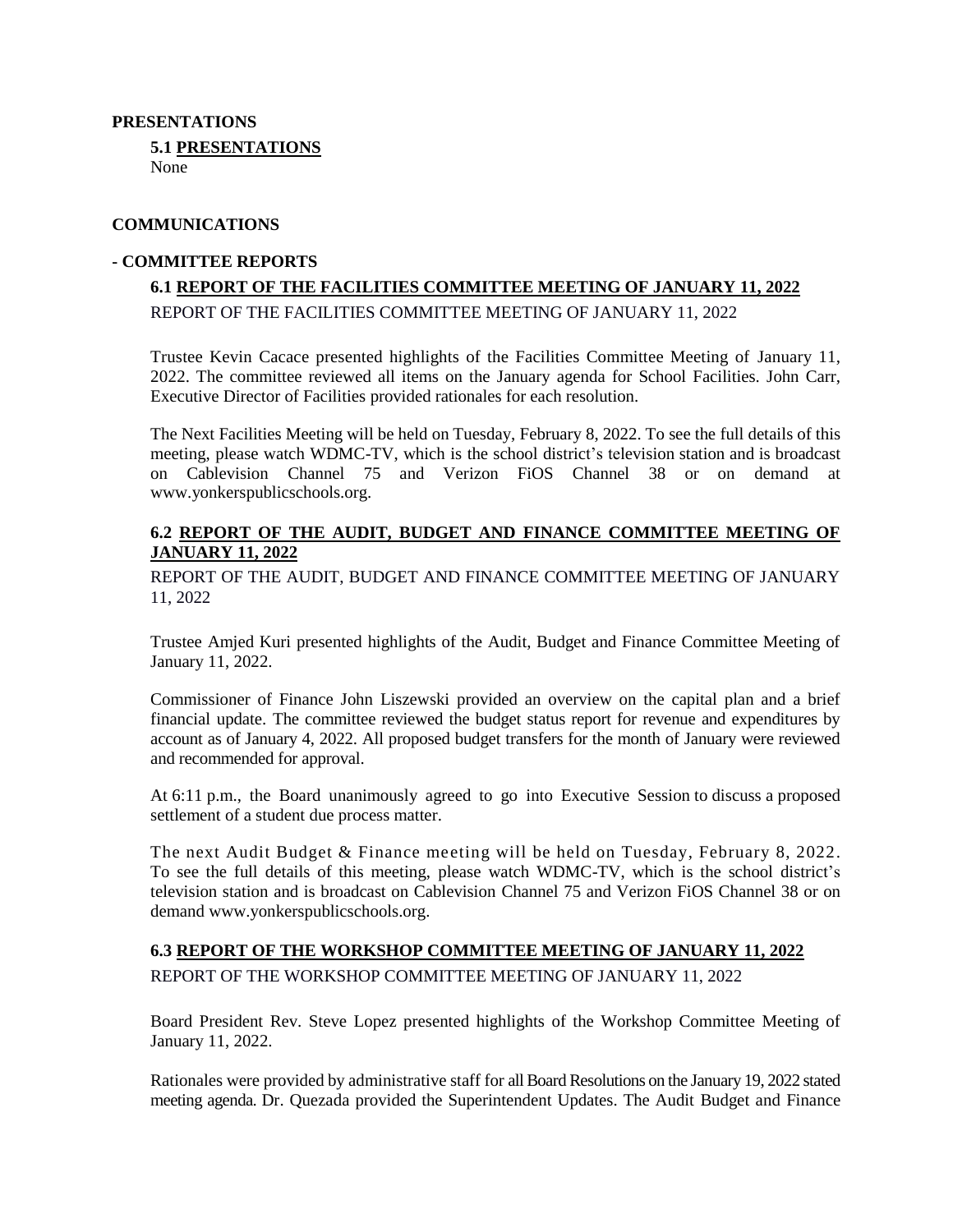Committee Meeting was held earlier in the day to discuss all Finance Resolutions and the Facilities Committee Meeting was held earlier in the day to discuss all School Facility Resolutions.

The next BOE Workshop meeting will be held on Tuesday, February 8, 2022. To see the full details of this meeting, please watch WDMC-TV, which is the school district's television station and is broadcast on Cablevision Channel 75 and Verizon FiOS Channel 38 or on demand at [www.yonkerspublicschools.org.](http://www.yonkerspublicschools.org/)

# **6.4 REPORT OF THE INSTRUCTIONAL AFFAIRS COMMITTEE MEETING OF JANUARY 13, 2022**

REPORT OF THE INSTRUCTIONAL AFFAIRS COMMITTEE MEETING OF JANUARY 13, 2022

Vice President Dr. Rosalba Corrado DelVecchio presented highlights of the Instructional Affairs Committee Meeting of January 13, 2022.

Stephanie McCaskill, Executive Director Special Education & Pupil Support Services shared an informational presentation Social-Emotional Learning in Yonkers Public Schools that provided an overview of the expanding services the district provides, while highlighting the needs of socialemotional learning especially during the COVID-19 Pandemic.

The next Instructional Affairs Committee Meeting will be held on Thursday, February 10, 2022. To see the full details of this meeting, please watch WDMC-TV, which is the school district's television station and is broadcast on Cablevision Channel 75 and Verizon FiOS Channel 38 or on demand at [www.yonkerspublicschools.org](http://www.yonkerspublicschools.org/)

# **6.5 REPORT OF POLICY COMMITTEE MEETING OF JANUARY 13, 2022**

REPORT OF POLICY COMMITTEE MEETING OF JANUARY 13, 2022

Trustee Gail Burns presented highlights of the Policy Committee Meeting of January 13, 2022.

The committee reviewed the following draft Policies: Section 9000 Personnel Goals, Section 9240.1 Credit for Outside Service for Certified Employees, Section 9260 Conditional Appointment Student Safety Policy, Section 9260.2 Tenure Appointment, Section 9500 Compensation and Benefits, Section 9510 Longevity, Section 9650.1 Suspension Civil Service Employees, Section 9650.2 Suspension Certificated Employees, Section 9660 Publications. All of these policies will be revisited at the February Policy Committee Meeting.

The committee also reviewed the final draft of Policy 5020.3 Rights of Students with Disabilities under Section 504. This policy was recommended for adoption at the January 19, 2022 stated meeting.

The next Policy Committee Meeting will be held on Thursday, February 10, 2022. To see the full details of this meeting, please watch WDMC-TV, which is the school district's television station and is broadcast on Cablevision Channel 75 and Verizon FiOS Channel 38 or on demand at [www.yonkerspublicschools.org](http://www.yonkerspublicschools.org/)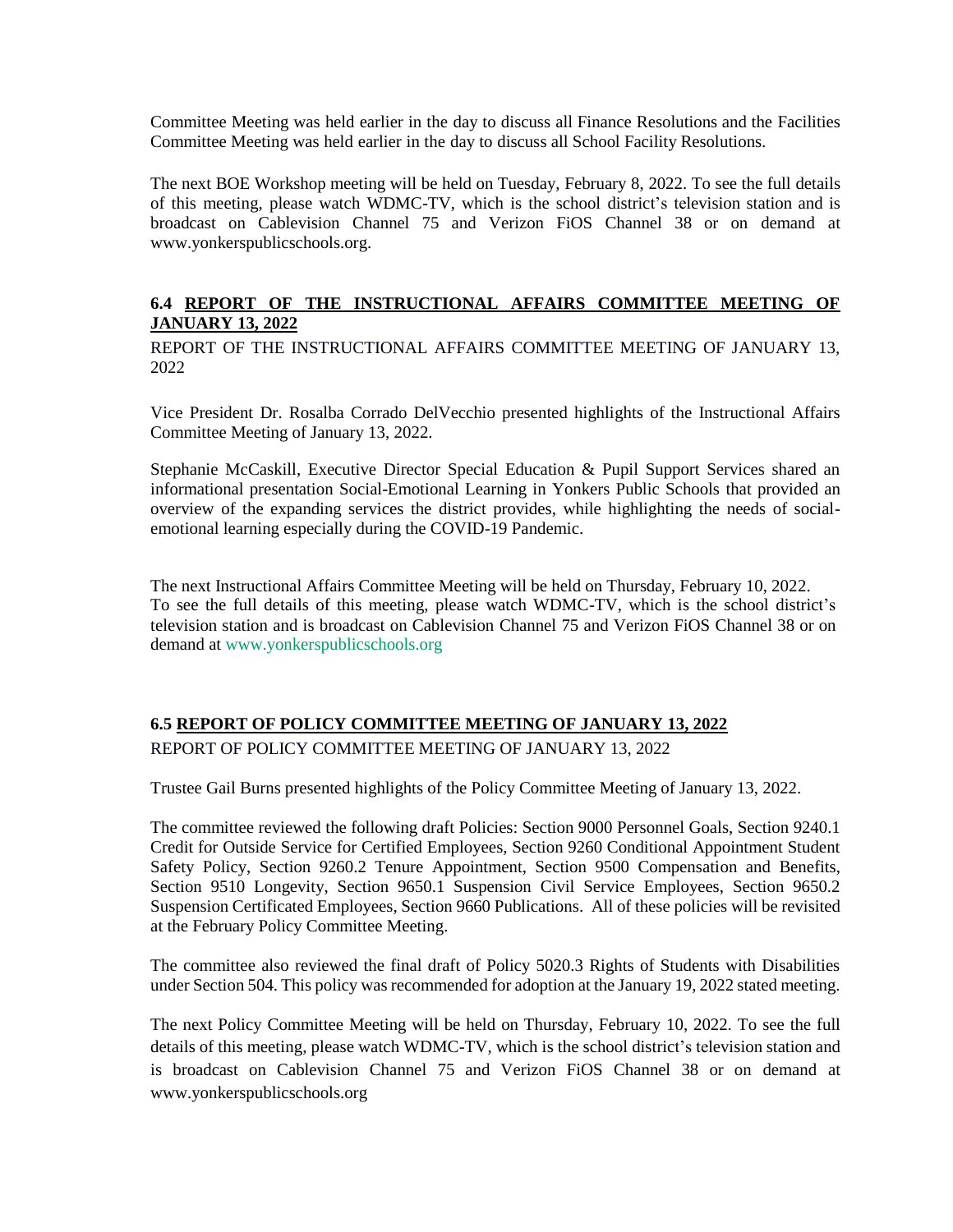## **- FROM BOARD MEMBERS**

Board President Rev. Steve Lopez welcomed Trustee Rosemarie Linton to the January stated meeting. Mayor Mike Spano appointed Ms. Linton to the Yonkers Board of Education on January 5, 2022 to serve the remainder of former Trustee Lakisha Collins-Bellamy's term, which runs through April 2025.

Board President Rev. Steve Lopez reminded parents to complete the Food Services Income Data Collection Form available on the district website. This form has a tremendous long-term effect on foundation aid for the district and our participation in the Community Eligibility Provision under the National School Lunch Program.

Yonkers Board of Education **agendas, actions and webcasts** are available to the public on the District's website; yonkerspublicschools.org in the Board of Education section.

Upcoming Event: YCPTA Legislative Breakfast, Friday, February 11, 2022. Please contact YCPTA President Carmen Goodstein for additional information.

## **- FROM THE SUPERINTENDENT 7.1 SUPERINTENDENT UPDATES**

Superintendent Dr. Edwin M. Quezada welcomed Trustee Rosemarie Linton to the Yonkers Board of Education.

Two Town Hall Meetings were held, in collaboration with the YCPTA on Tuesday, January 18, 2022 at 5:00 p.m. in English and 6:15 p.m. in Spanish providing updates to Parents/Guardians on the revised Isolation and Quarantine Guidance and the new procedures for Test To Stay. Superintendent Dr. Edwin M. Quezada reminded all Staff, Parents and Guardians to please review the updated Isolation and Quarantine Guidance and the new Test to Stay Procedures. These documents are also available on the district website.

Thank you to Governor Kathy Hochul, for sending additional rapid tests to the district. The rapid tests are now available in schools and Central Office.

YCPTA Let's Chat with the Superintendent will be held on Monday, February 1, 2022 in English and Thursday, February 3, 2022 in Spanish.

Congratulations to Council President Lakisha Collins Bellamy. Ms. Collins Bellamy was honored by the Nepperhan Community Center on January 17, 2022 at the 2022 Rev. Dr. Martin Luther King Jr. Virtual Celebration - Honoring the Pillars of Our Community Who Keep Dr. King's Dream Alive.

Thank you to Governor Kathy Hochel. The budget was released and we are very grateful to see an increase in foundation aid and other reimbursements. Budget advocacy must continue, our ultimate goal is to create sustainable solutions for years to come for the Yonkers Public Schools. We will continue to work closely with our State Delegation to ensure the right funding comes to the Yonkers Public Schools.

January Regents exams are cancelled. All students are expected to be in school for full days of instruction the week of January 24 - 28, 2022.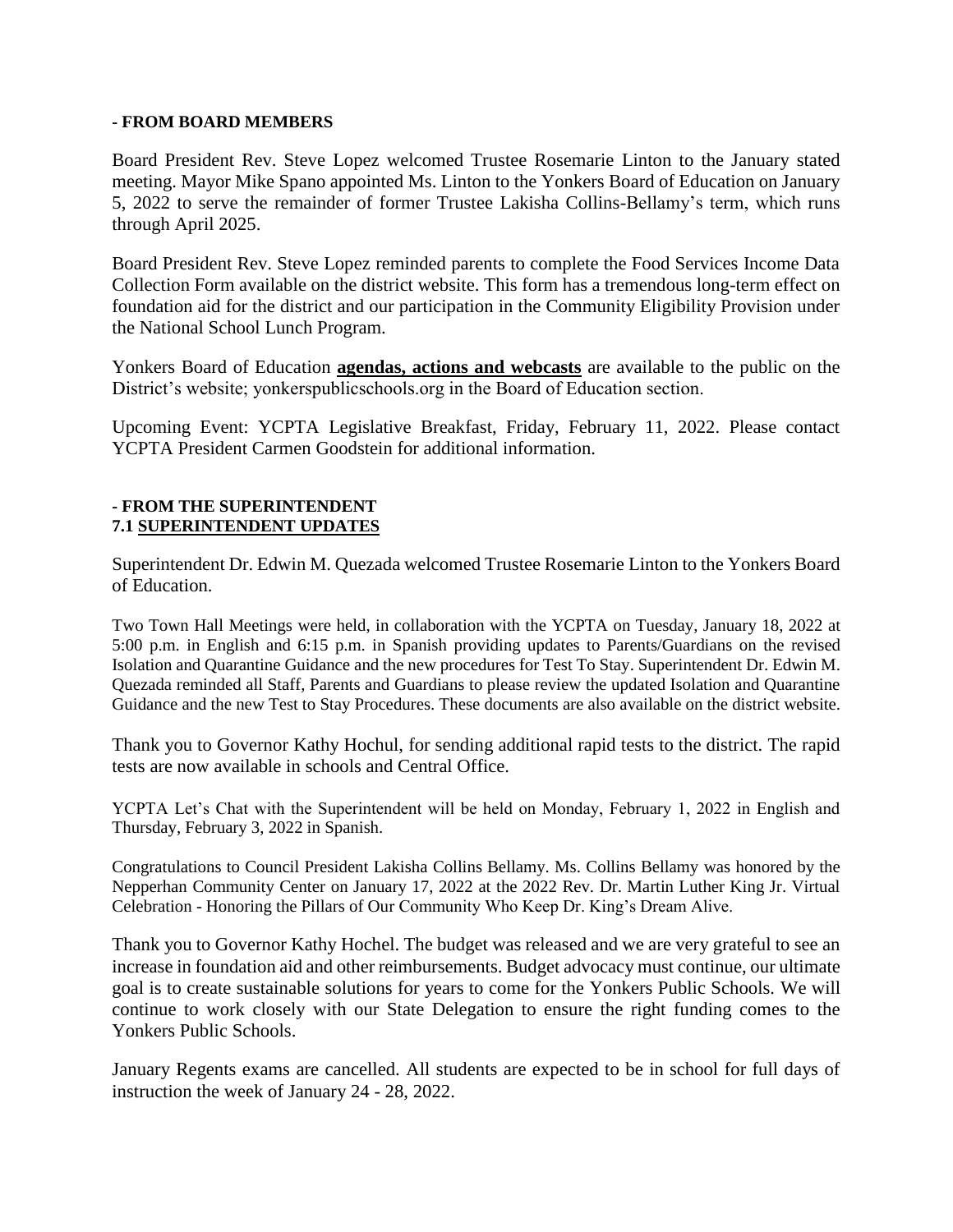### **- OTHER ITEMS**

### **8.1 DONATIONS RECEIVED UNDER \$10,000**

REPORT ATTACHED FOR DONATIONS RECEIVED UNDER \$10,000

## **BOARD MEMBER REPORTS**

### **9.1 ADOPTION OF BOARD MEMBERS REPORTS - 9.2**

May I have a motion to vote on the Adoption of Board Members Reports - 9.2?

**Resolution:** ADOPTION OF BOARD MEMBERS REPORTS - 9.2.

#### **ORIGINAL - Motion**

Member **(Gail Burns)** Moved, Member **(Sheila Greenwald)** Seconded to approve the **ORIGINAL**  motion 'ADOPTION OF BOARD MEMBERS REPORTS - 9.2'. Upon a roll call vote being taken, the vote was: Aye: **8** Nay: **0**. The motion **Carried. 8 - 0** 

| Andrea Brown                        | Yes |
|-------------------------------------|-----|
| Dr. Rosalba Corrado Del Vecchio Yes |     |
| <b>Gail Burns</b>                   | Yes |
| Kevin Cacace                        | Yes |
| Rev. Steve Lopez                    | Yes |
| Sheila Greenwald                    | Yes |
| Amjed Kuri                          | Yes |
| Rosemarie Linton                    | Yes |

#### **9.2 Adoption of Rights of Students with Disabilities Under Section 504 - Policy #5020.3**

Policy #5020.3 Rights of Students with Disabilities Under Section 504 Adoption of Rights of Students with Disabilities Under Section 504 - Policy #5020.3

**Resolution:** Ladies and Gentlemen: Whereas, the Board of Education wishes to adopt Rights of Students with Disabilities Under Section 504 - Policy #5020.3. Now, therefore, be it resolved that the Board of Education hereby adopts Rights of Students with Disabilities Under Section 504 - Policy #5020.3; and Be it further resolved that Policy#5020.3 Rights of Students with Disabilities Under Section 504, shall be incorporated into the Policy Manual.

#### **ORIGINAL - Motion**

Member **(Gail Burns)** Moved, Member **(Sheila Greenwald)** Seconded to approve the **ORIGINAL**  motion 'Ladies and Gentlemen: Whereas, the Board of Education wishes to adopt Rights of Students with Disabilities Under Section 504 - Policy #5020.3. Now, therefore, be it resolved that the Board of Education hereby adopts Rights of Students with Disabilities Under Section 504 - Policy #5020.3; and Be it further resolved that Policy#5020.3 Rights of Students with Disabilities Under Section 504, shall be incorporated into the Policy Manual'. Upon a roll call vote being taken, the vote was: Aye: **8** Nay: **0**. The motion **Carried. 8 - 0** 

| Andrea Brown                        | Yes |
|-------------------------------------|-----|
| Dr. Rosalba Corrado Del Vecchio Yes |     |
| <b>Gail Burns</b>                   | Yes |
| Kevin Cacace                        | Yes |
| Rev. Steve Lopez                    | Yes |
| Sheila Greenwald                    | Yes |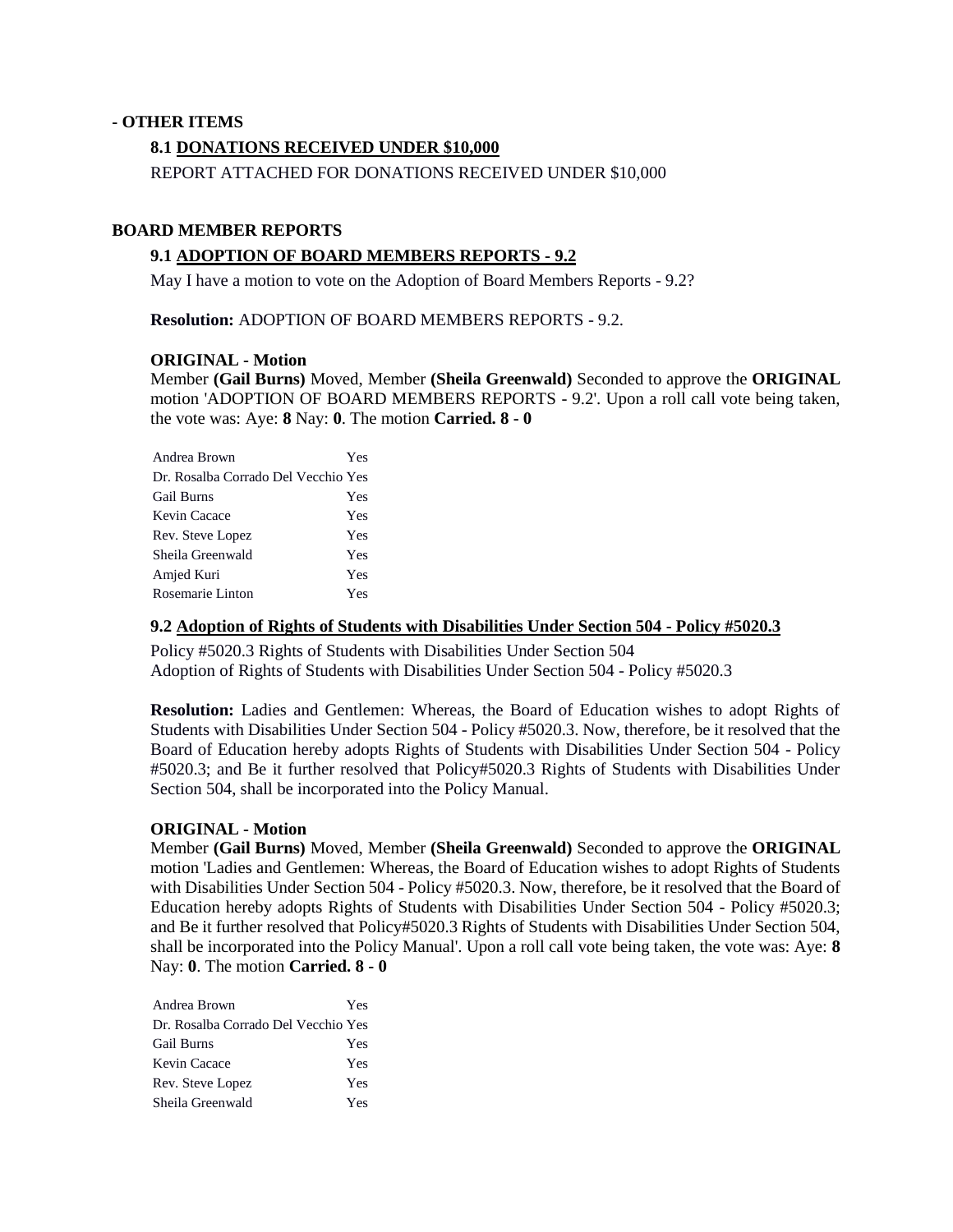| Amjed Kuri       | Yes |
|------------------|-----|
| Rosemarie Linton | Yes |

#### **PERSONNEL**

## **10.1 ADOPTION OF PERSONNEL REPORTS - 10.2 - 10.4**

May I have a motion to vote on the Adoption of the Personnel Reports - 10.2 - 10.4? **Resolution:** ADOPTION OF PERSONNEL REPORTS - 10.2 - 10.4

#### **ORIGINAL - Motion**

Member **(Dr. Rosalba Corrado Del Vecchio)** Moved, Member **(Amjed Kuri)** Seconded to approve the **ORIGINAL** motion 'ADOPTION OF PERSONNEL REPORTS - 10.2 - 10.4'. Upon a roll call vote being taken, the vote was: Aye: **8** Nay: **0**. The motion **Carried. 8 - 0** 

| Andrea Brown                        | Yes |
|-------------------------------------|-----|
| Dr. Rosalba Corrado Del Vecchio Yes |     |
| <b>Gail Burns</b>                   | Yes |
| Kevin Cacace                        | Yes |
| Rev. Steve Lopez                    | Yes |
| Sheila Greenwald                    | Yes |
| Amjed Kuri                          | Yes |
| Rosemarie Linton                    | Yes |
|                                     |     |

#### **10.2 Non-Certified Personnel**

To Approve Non-Certified Personnel

**Resolution:** Ladies and Gentlemen: WHEREAS the Superintendent of Schools recommends approval of those items as listed on the attached sheets covering non-certificated personnel. NOW THEREFORE BE IT RESOLVED: That all personnel action as listed on the attached sheets is hereby confirmed.

#### **ORIGINAL - Motion**

Member **(Dr. Rosalba Corrado Del Vecchio)** Moved, Member **(Amjed Kuri)** Seconded to approve the **ORIGINAL** motion 'Ladies and Gentlemen: WHEREAS the Superintendent of Schools recommends approval of those items as listed on the attached sheets covering non-certificated personnel. NOW THEREFORE BE IT RESOLVED: That all personnel action as listed on the attached sheets is hereby confirmed'. Upon a roll call vote being taken, the vote was: Aye: **8** Nay: **0**. The motion **Carried. 8 - 0** 

| Andrea Brown                        | Yes |
|-------------------------------------|-----|
| Dr. Rosalba Corrado Del Vecchio Yes |     |
| <b>Gail Burns</b>                   | Yes |
| Kevin Cacace                        | Yes |
| Rev. Steve Lopez                    | Yes |
| Sheila Greenwald                    | Yes |
| Amjed Kuri                          | Yes |
| Rosemarie Linton                    | Yes |

#### **10.3 Certified Personnel Resolutions**

Certified Personnel Resolutions for Approval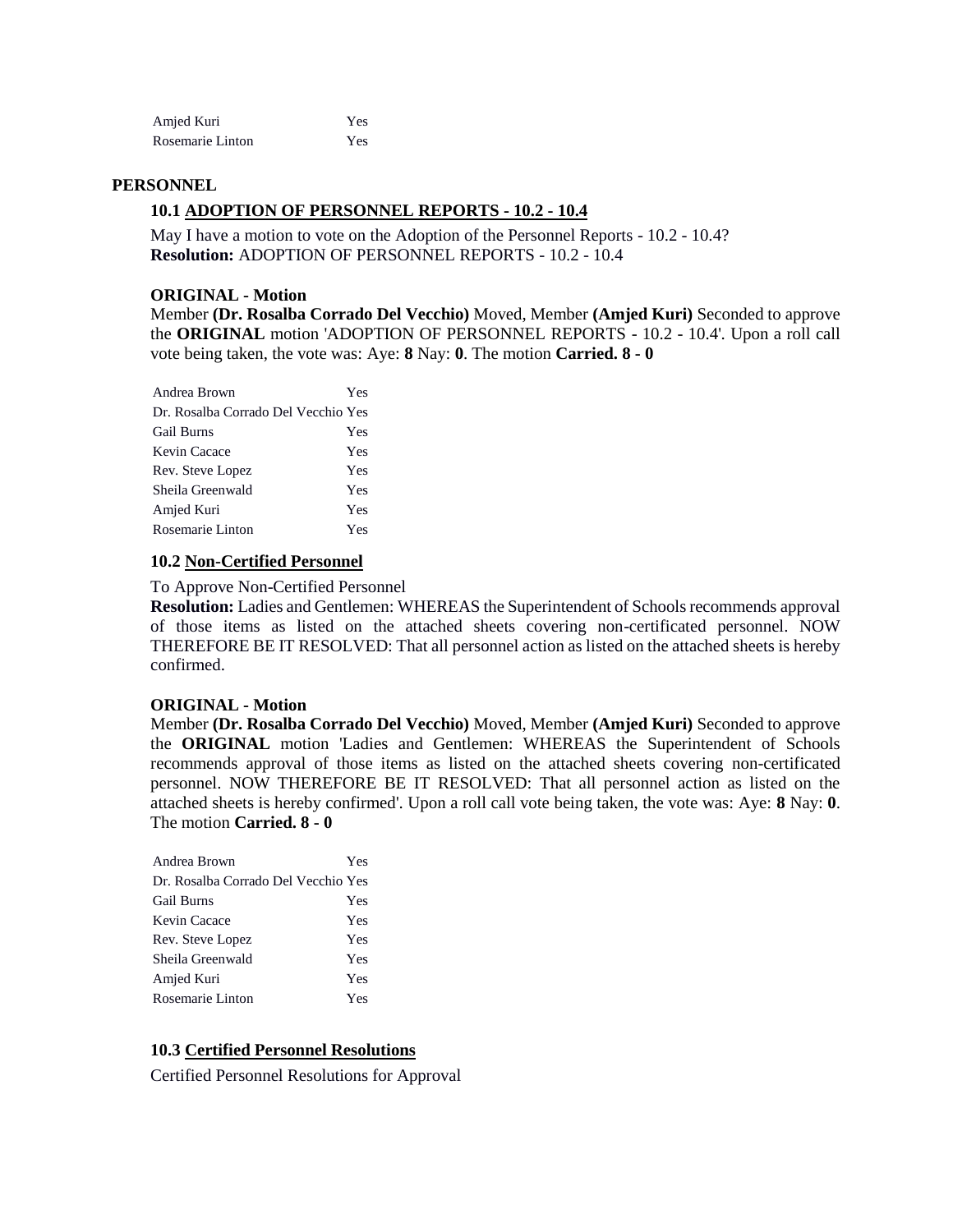**Resolution:** WHEREAS the Superintendent of Schools recommends approval of those items as listed on the attached sheets covering certificated personnel. NOW THEREFORE BE IT RESOLVED: That all personnel action as listed on the attached sheets is hereby confirmed.

### **ORIGINAL - Motion**

Member **(Dr. Rosalba Corrado Del Vecchio)** Moved, Member **(Amjed Kuri)** Seconded to approve the **ORIGINAL** motion 'WHEREAS the Superintendent of Schools recommends approval of those items as listed on the attached sheets covering certificated personnel. NOW THEREFORE BE IT RESOLVED: That all personnel action as listed on the attached sheets is hereby confirmed'. Upon a roll call vote being taken, the vote was: Aye: **8** Nay: **0**. The motion **Carried. 8 - 0** 

| Andrea Brown                        | Yes |
|-------------------------------------|-----|
| Dr. Rosalba Corrado Del Vecchio Yes |     |
| <b>Gail Burns</b>                   | Yes |
| Kevin Cacace                        | Yes |
| Rev. Steve Lopez                    | Yes |
| Sheila Greenwald                    | Yes |
| Amjed Kuri                          | Yes |
| Rosemarie Linton                    | Yes |

## **10.4 Tenure**

Recommendation for Tenure Upon Completion of Probationary Period

**Resolution:** WHEREAS the following teacher(s) are presently completing a probationary period in the Yonkers Public Schools as indicated, and WHEREAS the services to date of these teacher(s) individual have been deemed satisfactory during the probationary period, and WHEREAS the Superintendent of Schools recommends that these teacher(s) be granted tenure in accordance with the provisions of the New York State Education Law. NOW THEREFORE BE IT RESOLVED: That the following teacher(s) shall be granted tenure upon the completion of their probationary period as set forth:

#### **ORIGINAL - Motion**

Member **(Dr. Rosalba Corrado Del Vecchio)** Moved, Member **(Amjed Kuri)** Seconded to approve the **ORIGINAL** motion 'WHEREAS the following teacher(s) are presently completing a probationary period in the Yonkers Public Schools as indicated, and WHEREAS the services to date of these teacher(s) individual have been deemed satisfactory during the probationary period, and WHEREAS the Superintendent of Schools recommends that these teacher(s) be granted tenure in accordance with the provisions of the New York State Education Law. NOW THEREFORE BE IT RESOLVED: That the following teacher(s) shall be granted tenure upon the completion of their probationary period as set forth:'. Upon a roll call vote being taken, the vote was: Aye: **8** Nay: **0**. The motion **Carried. 8 - 0** 

| Andrea Brown                        | Yes |
|-------------------------------------|-----|
| Dr. Rosalba Corrado Del Vecchio Yes |     |
| <b>Gail Burns</b>                   | Yes |
| Kevin Cacace                        | Yes |
| Rev. Steve Lopez                    | Yes |
| Sheila Greenwald                    | Yes |
| Amjed Kuri                          | Yes |
| Rosemarie Linton                    | Yes |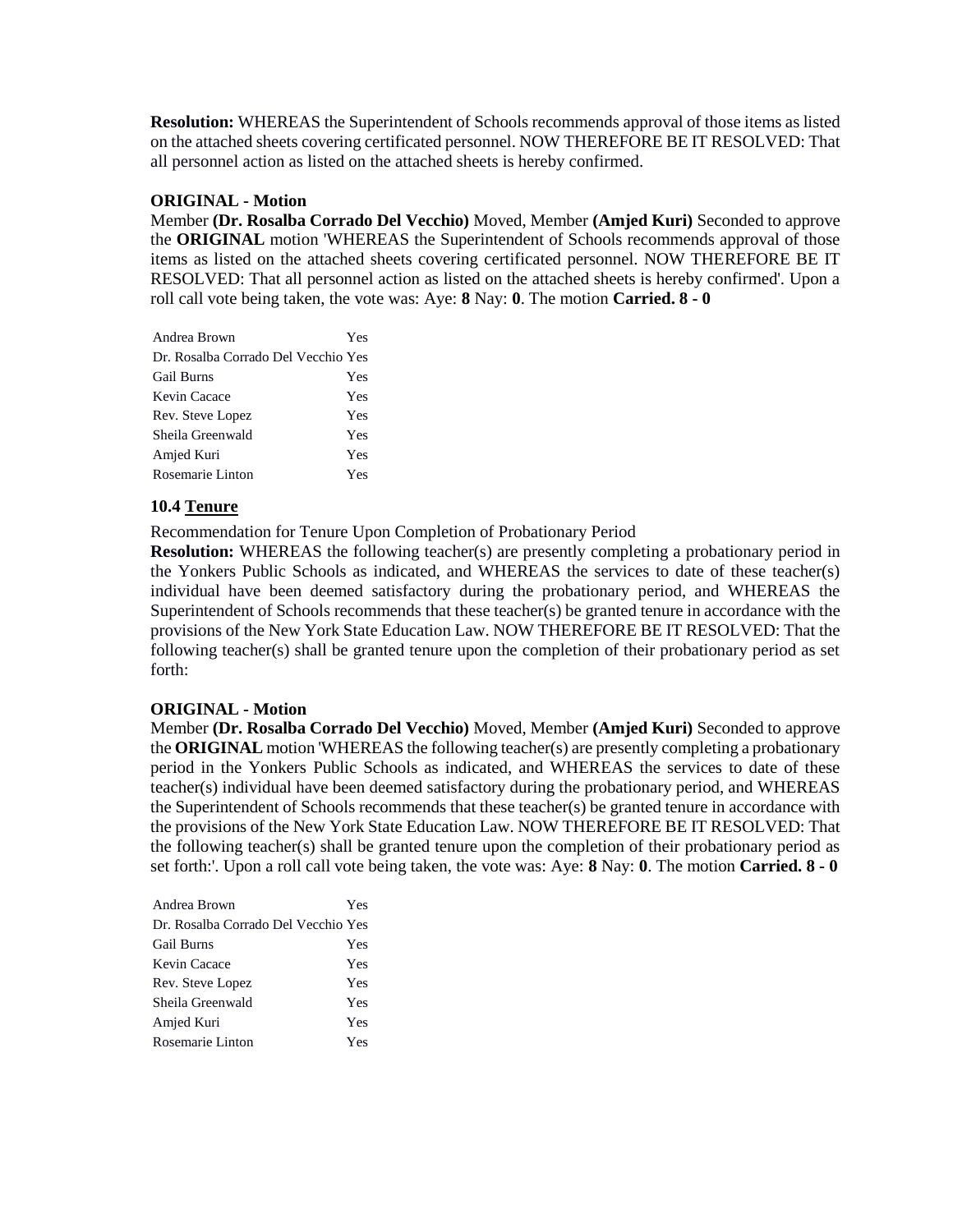### **DIVISION OF SPECIAL EDUCATION AND PUPIL SUPPORT SERVICES**

# **11.1 ADOPTION OF DIVISION OF SPECIAL EDUCATION AND PUPIL SUPPORT SERVICES REPORTS - 11.2 - 11.8**

ADOPTION OF DIVISION OF SPECIAL EDUCATION AND PUPIL SUPPORT SERVICES REPORTS

May I have a motion to vote on the Adoption of Division of Special Education and Pupil Support Services Reports - 11.2 - 11.8?

**Resolution:** ADOPTION OF DIVISION OF SPECIAL EDUCATION AND PUPIL SUPPORT SERVICES REPORTS - 11.2 - 11.8

## **ORIGINAL - Motion**

Member **(Andrea Brown)** Moved, Member **(Kevin Cacace)** Seconded to approve the **ORIGINAL**  motion 'ADOPTION OF DIVISION OF SPECIAL EDUCATION AND PUPIL SUPPORT SERVICES REPORTS - 11.2 - 11.8'. Upon a roll call vote being taken, the vote was: Aye: **8** Nay: **0**. The motion **Carried. 8 - 0** 

| Andrea Brown                        | Yes |
|-------------------------------------|-----|
| Dr. Rosalba Corrado Del Vecchio Yes |     |
| <b>Gail Burns</b>                   | Yes |
| Kevin Cacace                        | Yes |
| Rev. Steve Lopez                    | Yes |
| Sheila Greenwald                    | Yes |
| Amjed Kuri                          | Yes |
| Rosemarie Linton                    | Yes |

### **11.2 Initial Program Recommendations for Preschool Disabled Children- 2021-2022 School Year**

Special Education 1. Program Recommendations for Preschool Disabled Children Term: 2021-2022 Scope: This is a resolution as required by Part 200 Regulations from the Special Education Department requesting the Board of Trustees' approval of all program recommendations presented by the Committee on Pre-school Special Education (CPSE) during the month. BOE Recommendation: Stated Meeting 1/19/22

**Resolution:** Ladies and Gentlemen: WHEREAS a Committee on Preschool Special Education has been organized and approved by the Board of Education and said Committee has reviewed cases referred to it in accordance with the requirements of the State of New York and has recommended placement in the State approved out-of-district and private schools in accordance with the Regulations of the State of New York, and WHEREAS the State Regulations require the county to be fiscally responsible, and to contract with individual schools after the local Board of Education reviews the CPSE recommendation. NOW THEREFORE BE IT RESOLVED: That the Board of Education of the City of Yonkers approve the recommended placement of students into the schools recommended by the Committee on Preschool Special Education and that the listing of such placements be maintained in the office of the Executive Assistant to the Board of Trustees.

## **ORIGINAL - Motion**

Member **(Andrea Brown)** Moved, Member **(Kevin Cacace)** Seconded to approve the **ORIGINAL**  motion 'Ladies and Gentlemen: WHEREAS a Committee on Preschool Special Education has been organized and approved by the Board of Education and said Committee has reviewed cases referred to it in accordance with the requirements of the State of New York and has recommended placement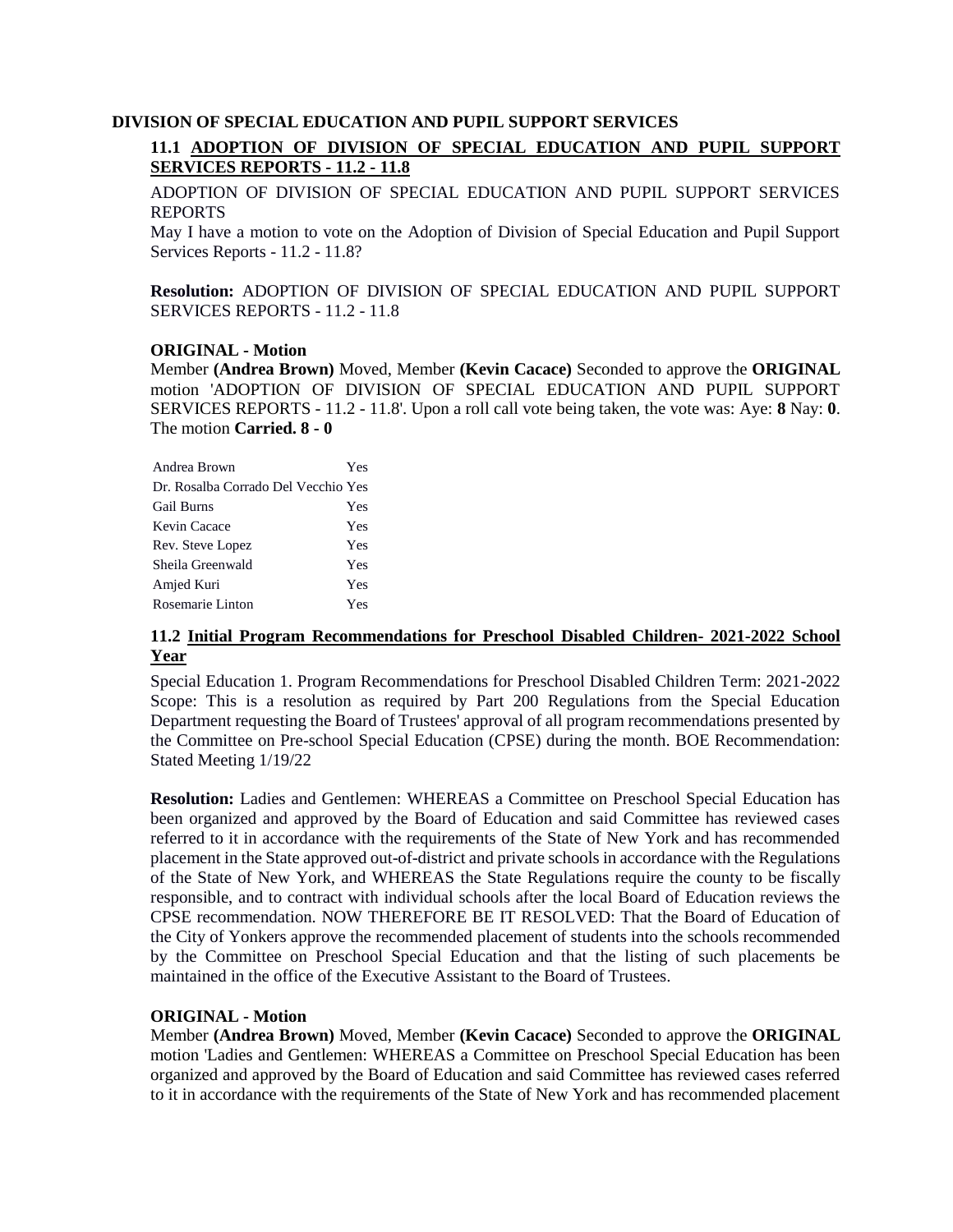in the State approved out-of-district and private schools in accordance with the Regulations of the State of New York, and WHEREAS the State Regulations require the county to be fiscally responsible, and to contract with individual schools after the local Board of Education reviews the CPSE recommendation. NOW THEREFORE BE IT RESOLVED: That the Board of Education of the City of Yonkers approve the recommended placement of students into the schools recommended by the Committee on Preschool Special Education and that the listing of such placements be maintained in the office of the Executive Assistant to the Board of Trustees'. Upon a roll call vote being taken, the vote was: Aye: **8** Nay: **0**. The motion **Carried. 8 - 0** 

| Andrea Brown                        | Yes |
|-------------------------------------|-----|
| Dr. Rosalba Corrado Del Vecchio Yes |     |
| <b>Gail Burns</b>                   | Yes |
| Kevin Cacace                        | Yes |
| Rev. Steve Lopez                    | Yes |
| Sheila Greenwald                    | Yes |
| Amjed Kuri                          | Yes |
| Rosemarie Linton                    | Yes |

#### **11.3 CSE Initial Program Recommendations for Disabled Children 2021-2022**

Special Education 1. CSE Program Recommendations for Disabled Children Term: 2021-2022 Scope:This is a monthly resolution as required by Part 200 Regulations from the Special Education Department requesting the Board of Trustees' approval of all program recommendations presented by the Committee On Special Education (CSE) during the month. BOE Recommendation: Stated Meeting 1/19/22 FOCUS POPULATION: Students grades K-12 who have been deemed Disabled ASSESSMENT PROCESS: Monitoring IEP Goals for each individual

**Resolution:** Ladies and Gentlemen: WHEREAS a Committee on Special Education has been organized and approved by the Board of Education and said Committee has reviewed cases referred to it in accordance with the requirements of the State of New York and has recommended programs in the Yonkers Public Schools or in approved out-of-district schools in accordance with the Regulations of the State of New York. NOW THEREFORE BE IT RESOLVED: That the Board of Education of the Yonkers Public Schools approves the programs recommended by the Committee on Special Education and directs that the listing of such recommendations be maintained in the office of the Executive Assistant to the Board of Trustees.

#### **ORIGINAL - Motion**

Member **(Andrea Brown)** Moved, Member **(Kevin Cacace)** Seconded to approve the **ORIGINAL**  motion 'Ladies and Gentlemen: WHEREAS a Committee on Special Education has been organized and approved by the Board of Education and said Committee has reviewed cases referred to it in accordance with the requirements of the State of New York and has recommended programs in the Yonkers Public Schools or in approved out-of-district schools in accordance with the Regulations of the State of New York. NOW THEREFORE BE IT RESOLVED: That the Board of Education of the Yonkers Public Schools approves the programs recommended by the Committee on Special Education and directs that the listing of such recommendations be maintained in the office of the Executive Assistant to the Board of Trustees'. Upon a roll call vote being taken, the vote was: Aye: **8** Nay: **0**. The motion **Carried. 8 - 0** 

| Andrea Brown                        | Yes |
|-------------------------------------|-----|
| Dr. Rosalba Corrado Del Vecchio Yes |     |
| <b>Gail Burns</b>                   | Yes |
| Kevin Cacace                        | Yes |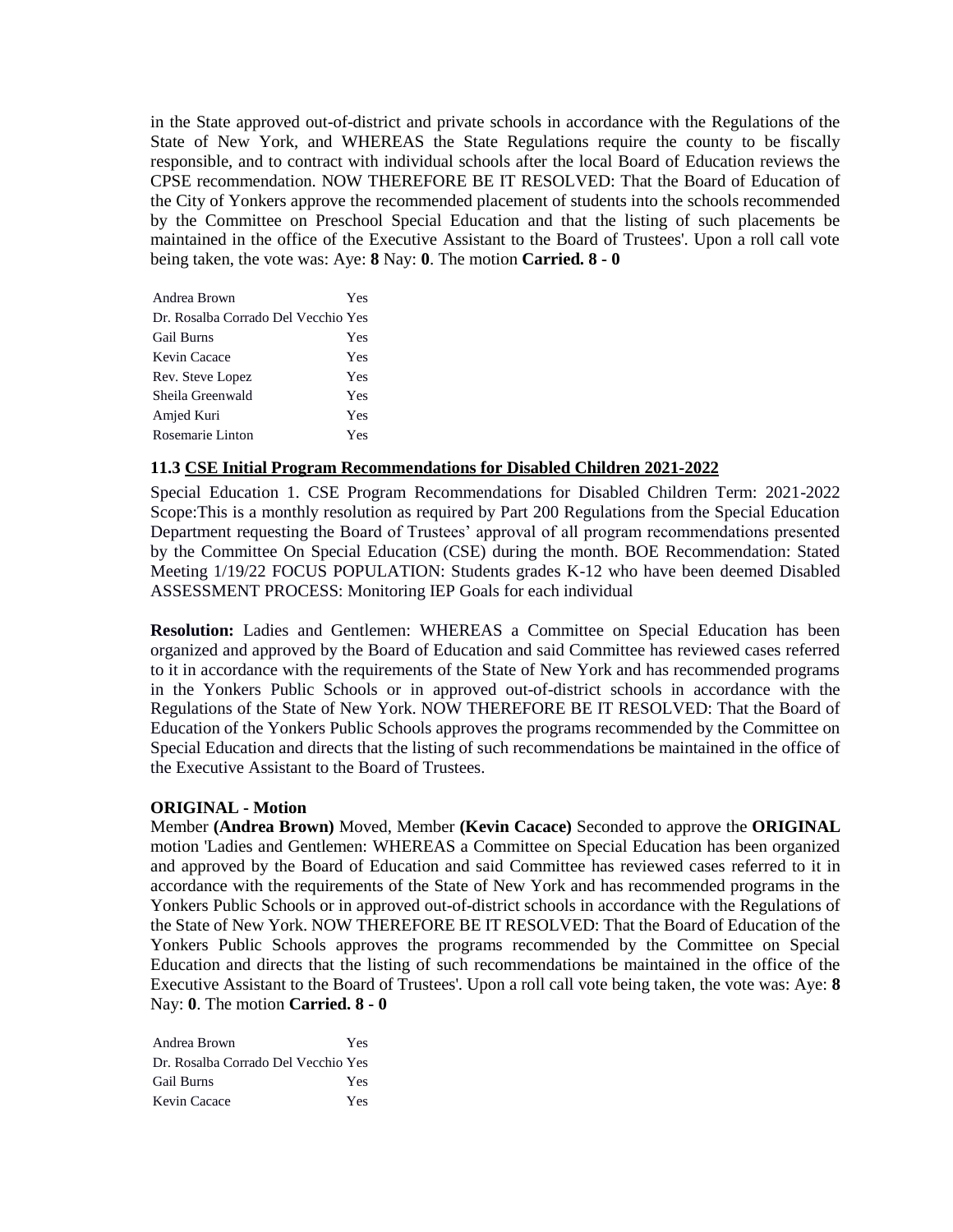| Rev. Steve Lopez | Yes |
|------------------|-----|
| Sheila Greenwald | Yes |
| Amjed Kuri       | Yes |
| Rosemarie Linton | Yes |

### **11.4 2021-2022 IDEA FLOW THROUGH FUNDS (Through IDEA Grant 611 and 619) SEDCAR I (Standards for Education Data Collection and Reporting) SEDCAR II (Standards for Education Data Collection and Reporting)(Article 81- - student placed by the courts)**

Special Education - GML-104B 1. 2021-2022 IDEA FLOW THROUGH FUNDS (Through IDEA Grant 611 and 619) SEDCAR I (Standards for Education Data Collection and Reporting) SEDCAR II (Standards for Education Data Collection and Reporting)(Article 81- - student placed by the courts) Term: 2021-2022 Amount: IDEA 611 SEDCAR I - \$776,402.00 IDEA 619 SEDCAR I - \$121,128.00 IDEA 611 SEDCAR II - \$ 54,488.88 Account #'s 490-5271-22F114-2250-B2301 IDEA 611 SEDCAR I 490-5271-22F115-2250-B2301 IDEA 619 SEDCAR I 490-5271-22F114-2250- B2302IDEA 611 SEDCAR II Yonkers Public School is a Local Education Agency reporting to the New York State Education Department. Each Local Education Agency (LEA) is designated to receive IDEA, Section 611 for students 3 - 21 years old(Amount of funds available to a state educational agency (SEA) as determined by the Secretary of Education under IDEA section 611 are allocated by New York State (NYS) for use by public school districts, Special Act School Districts, State agencies and State-operated schools) and Section 619 for students 3 - 5 years old(Amount of funds available to a state educational agency (SEA), as determined by the Secretary of Education Under IDEA, Part B, section 619, are allocated by New York State (NYS) for use by public school districts, Special Act School Districts, State agencies and State-operated schools)federal funds attributable to students and provide educational and related services. Article 81 of the Education Law are students who are place by the courts.

**Resolution:** WHEREAS: That the Yonkers Public School Special Education Department is a Local Education Agency receiving funds from the State of New York Education Department. NOW THEREFORE IT BE RESOLVED: That the Board of Education hereby authorizes the Superintendent of school to receive funding from the New York State Education Department in the amounts: SEDCAR I - 611,(Standards for Education Data Collection and Reporting) Yonkers Board of Education, Special Education Department is to receive \$776,402.00 from the New York State Education Department. SEDCAR I - 619,(Standards for Education Data Collection and Reporting) Yonkers Board of Education, Special Education Department is to receive \$121,128.00 from the New York State Education Department. SEDCAR II,(Standards for Education Data Collection and Reporting)(Article 81) Yonkers Board of Education, Special Education Department is to receive \$54,488.00 from the New York State Education Department. Total amount not to exceed \$952,018.00

## **ORIGINAL - Motion**

Member **(Andrea Brown)** Moved, Member **(Kevin Cacace)** Seconded to approve the **ORIGINAL**  motion 'WHEREAS: That the Yonkers Public School Special Education Department is a Local Education Agency receiving funds from the State of New York Education Department. NOW THEREFORE IT BE RESOLVED: That the Board of Education hereby authorizes the Superintendent of school to receive funding from the New York State Education Department in the amounts: SEDCAR I - 611,(Standards for Education Data Collection and Reporting) Yonkers Board of Education, Special Education Department is to receive \$776,402.00 from the New York State Education Department. SEDCAR I - 619,(Standards for Education Data Collection and Reporting) Yonkers Board of Education, Special Education Department is to receive \$121,128.00 from the New York State Education Department. SEDCAR II,(Standards for Education Data Collection and Reporting)(Article 81) Yonkers Board of Education, Special Education Department is to receive \$54,488.00 from the New York State Education Department. Total amount not to exceed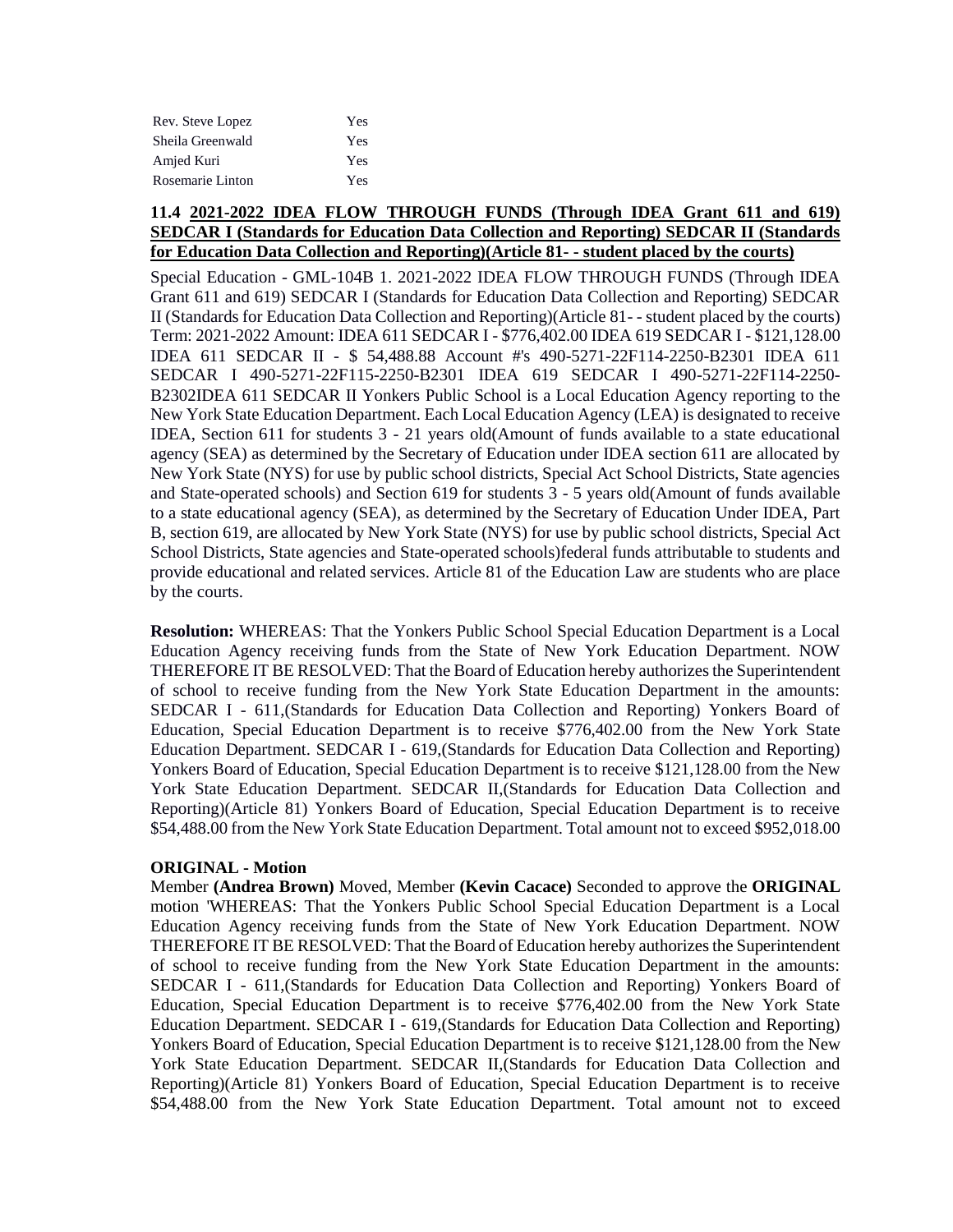\$952,018.00'. Upon a roll call vote being taken, the vote was: Aye: **8** Nay: **0**. The motion **Carried. 8 - 0** 

| Andrea Brown                        | Yes |
|-------------------------------------|-----|
| Dr. Rosalba Corrado Del Vecchio Yes |     |
| <b>Gail Burns</b>                   | Yes |
| Kevin Cacace                        | Yes |
| Rev. Steve Lopez                    | Yes |
| Sheila Greenwald                    | Yes |
| Amjed Kuri                          | Yes |
| Rosemarie Linton                    | Yes |

#### **11.5 Agreement with Everyday Speech LLC, 2021-2022 School Year**

Special Education-GML-104b 1. Agreement with Everyday Speech LLC Term: 2021-2022 School Year Amount: \$3,875.89 Account #: 490-5271-22F114-2250-B2300 Scope: Everyday Speech Program is a web-based teaching tool for Speech and Language Pathologist's to use with their speech students. This is a six month pilot program for the 22 District Speech and Language Pathologists. This program will provide social communication and social-emotional learning skills which will benefit our verbal and non-verbal District students. Social communication encompasses skills in the area of conversation, self-regulation, emotional recognition, and nonverbal communication. The social emotional component provides skills in self-awareness, self management, social awareness, and decision making. The program uses video modeling, thought bubbles, and related activities, which will help the student, look at various social situations and understand how their actions affect others. Student can also practice their skills through web-based games, interactive activities and worksheets. **Resolution:** WHEREAS the Board of Education wishes to obtain the services from Everyday Speech, LLC who will provide teaching tools for Speech and Language Pathologist's to use with their speech students, WHEREAS the Board has selected Everyday Speech, LLC to provide these services, NOW THEREFOR BE IT RESOLVED: That the Board of Education hereby authorizes the Superintendent of Schools to enter into a contract with Everyday Speech, LLC at an amount not to exceed \$3,789.89.

## **ORIGINAL - Motion**

Member **(Andrea Brown)** Moved, Member **(Kevin Cacace)** Seconded to approve the **ORIGINAL**  motion 'WHEREAS the Board of Education wishes to obtain the services from Everyday Speech, LLC who will provide teaching tools for Speech and Language Pathologist's to use with their speech students, WHEREAS the Board has selected Everyday Speech, LLC to provide these services, NOW THEREFOR BE IT RESOLVED: That the Board of Education hereby authorizes the Superintendent of Schools to enter into a contract with Everyday Speech, LLC at an amount not to exceed \$3,789.89'. Upon a roll call vote being taken, the vote was: Aye: **8** Nay: **0**. The motion **Carried. 8 - 0** 

| Andrea Brown                        | Yes |
|-------------------------------------|-----|
| Dr. Rosalba Corrado Del Vecchio Yes |     |
| <b>Gail Burns</b>                   | Yes |
| Kevin Cacace                        | Yes |
| Rev. Steve Lopez                    | Yes |
| Sheila Greenwald                    | Yes |
| Amjed Kuri                          | Yes |
| Rosemarie Linton                    | Yes |

## **11.6 Purchase materials for Special Education Classroom for 2021-2022 School Year**

Special Education- GML-104B 1. Purchase materials for Special Education Classroom Term: 2021- 2022 Amount: \$52,000. Account #: 490-5272-22F2250-B2520 Scope: This resolution is to purchase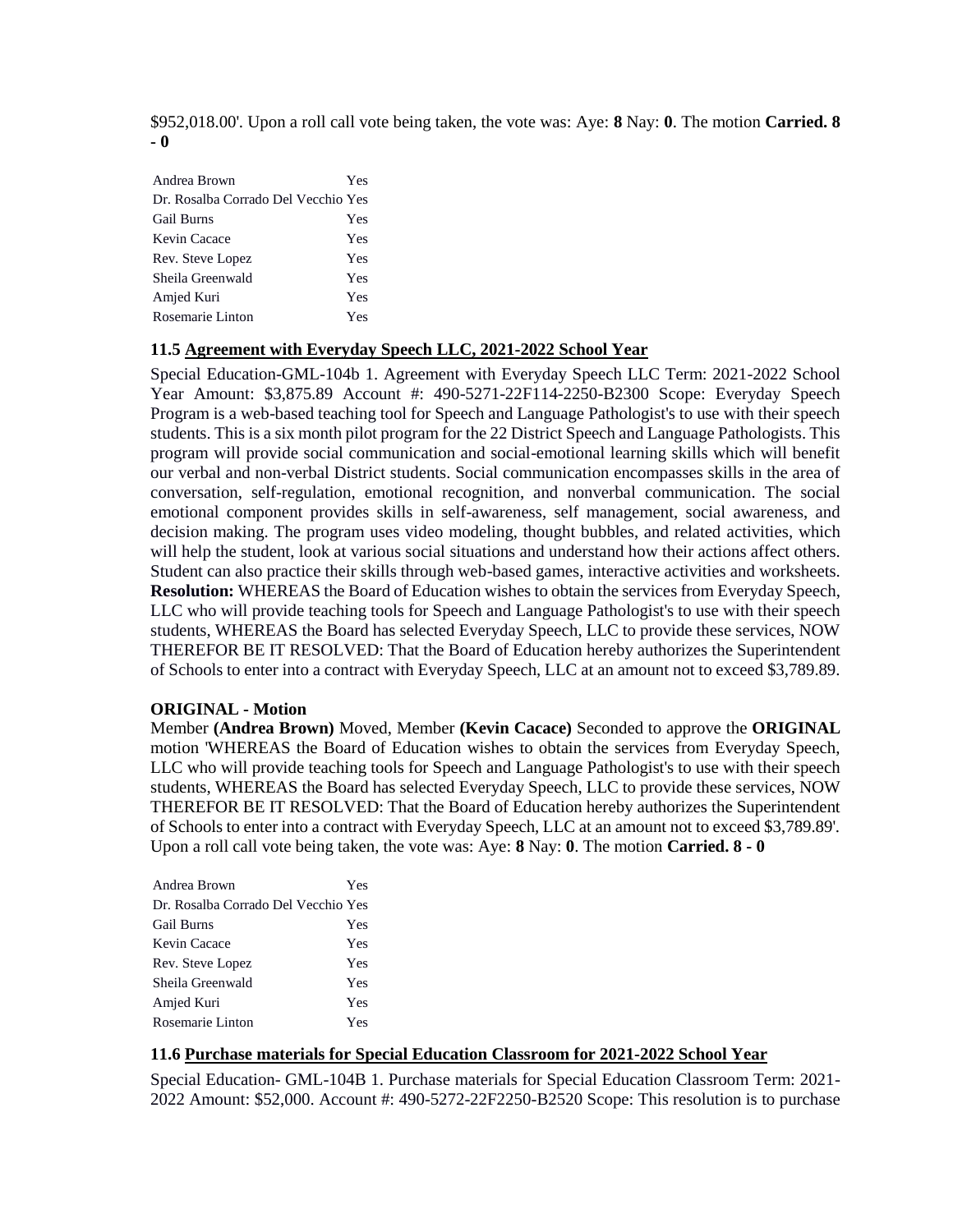materials from the following vendors: The Sensory Path - materials are designed to reduce sensory seeking behaviors and increase cognition. Shoebox Tasks - providers of creative, educational activities and opportunities for autistic individuals with learning disabilities. Different Roads provides material that will support the social, academic and communicative development of children on the autism spectrum.

**Resolution:** WHEREAS the Board of Education of the City of Yonkers wishes to purchase Assessment Kits, Curriculum Kits and Materials for Special Education Classrooms in our District, WHEREAS the above vendors will provide the testing kits and materials to Yonkers Public Schools District, NOW THEREFORE BE IT RESOLVED: That the Board of Education hereby authorizes the Superintendent of Schools to purchase the testing material from the above vendors for the said amount not to exceed \$52,000.

## **ORIGINAL - Motion**

Member **(Andrea Brown)** Moved, Member **(Kevin Cacace)** Seconded to approve the **ORIGINAL**  motion 'WHEREAS the Board of Education of the City of Yonkers wishes to purchase Assessment Kits, Curriculum Kits and Materials for Special Education Classrooms in our District, WHEREAS the above vendors will provide the testing kits and materials to Yonkers Public Schools District, NOW THEREFORE BE IT RESOLVED: That the Board of Education hereby authorizes the Superintendent of Schools to purchase the testing material from the above vendors for the said amount not to exceed \$52,000'. Upon a roll call vote being taken, the vote was: Aye: **8** Nay: **0**. The motion **Carried. 8 - 0** 

| Andrea Brown                        | Yes |
|-------------------------------------|-----|
| Dr. Rosalba Corrado Del Vecchio Yes |     |
| <b>Gail Burns</b>                   | Yes |
| Kevin Cacace                        | Yes |
| Rev. Steve Lopez                    | Yes |
| Sheila Greenwald                    | Yes |
| Amjed Kuri                          | Yes |
| Rosemarie Linton                    | Yes |

## **11.7 Amendment to St. Joseph's Hospital, Related Services for Disabled Children Approved July 21, 2021. Contract : 2022-00000185**

Special Education - GML-104B 1. Amendment to St. Joseph's Hospital, Related Services for Disabled Children Approved July 21, 2021, Contract: 2022-00000185 Term: July 1, 2021 - June 30, 2022 Original Amount: \$4,824,526.76(no additional funding needed) Original Account #'s: 450-5271- 100000-2250-B2300 490-5271-22F114-2250-B2300 Scope- The purpose of this amendment is to add the Aqua Therapy Program. The provider will provide in-water training to students in conjunction with the Aqua Therapy Program. No additional funding is needed.

## **Resolution:** Ladies and Gentlemen: WHEREAS the Board of Education is required to

provide services for disabled students as set forth in I.D.E.A., the Laws of the State of New York, and the Regulations of the Commissioner of Education, and WHEREAS the Board has determined that these services can best be provided by St. Joseph's Hospital, NOW THEREFORE BE IT RESOLVED: That the Board of Education hereby authorizes the Superintendent of Schools to enter into a contract with the above named provider.

## **ORIGINAL - Motion**

Member **(Andrea Brown)** Moved, Member **(Kevin Cacace)** Seconded to approve the **ORIGINAL**  motion 'Ladies and Gentlemen: WHEREAS the Board of Education is required to provide services for disabled students as set forth in I.D.E.A., the Laws of the State of New York, and the Regulations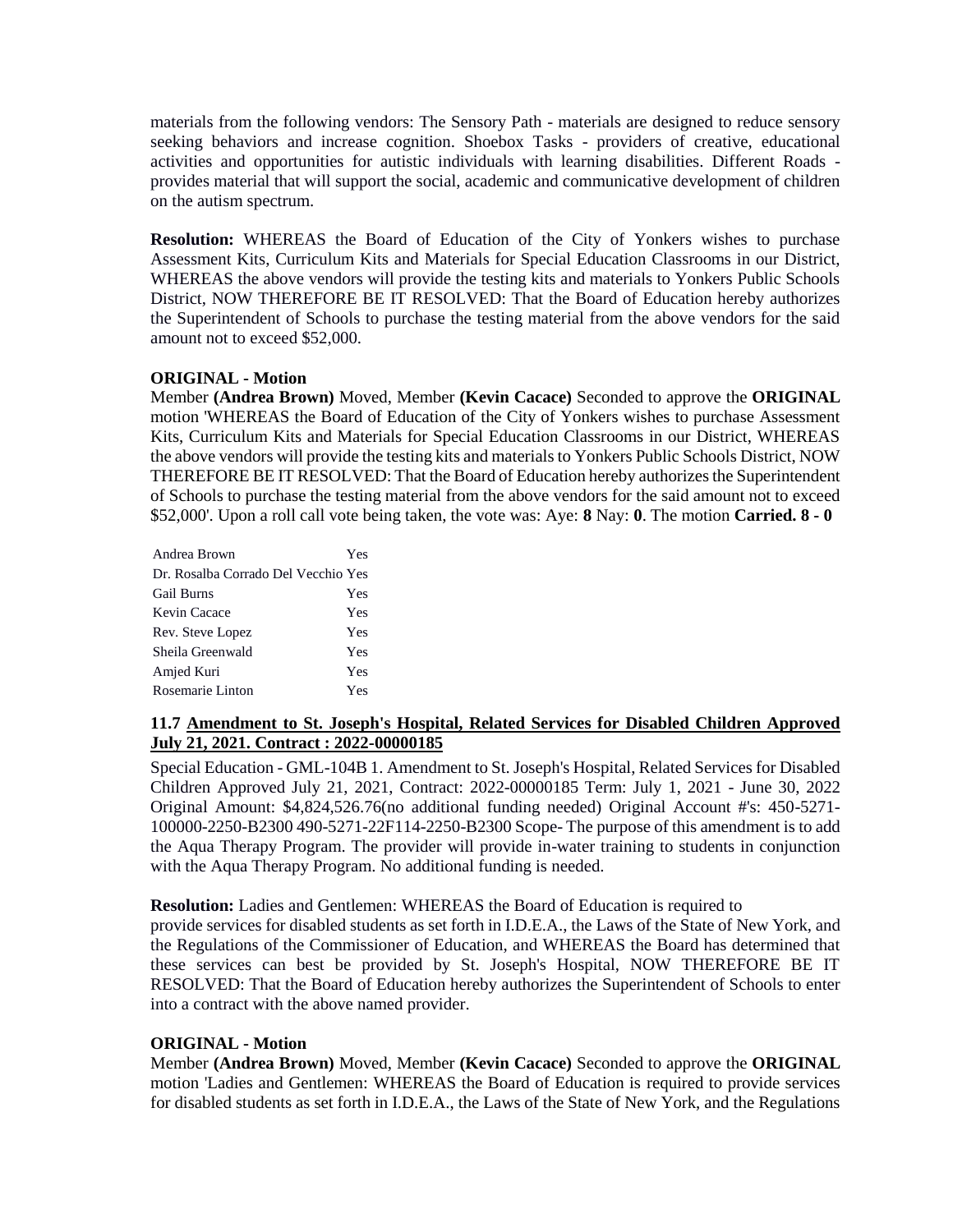of the Commissioner of Education, and WHEREAS the Board has determined that these services can best be provided by St. Joseph's Hospital, NOW THEREFORE BE IT RESOLVED: That the Board of Education hereby authorizes the Superintendent of Schools to enter into a contract with the above named provider'. Upon a roll call vote being taken, the vote was: Aye: **8** Nay: **0**. The motion **Carried. 8 - 0** 

| Andrea Brown                        | Yes |
|-------------------------------------|-----|
| Dr. Rosalba Corrado Del Vecchio Yes |     |
| <b>Gail Burns</b>                   | Yes |
| Kevin Cacace                        | Yes |
| Rev. Steve Lopez                    | Yes |
| Sheila Greenwald                    | Yes |
| Amjed Kuri                          | Yes |
| Rosemarie Linton                    | Yes |

## **11.8 Settlement of a Notice of Intention to File a Due Process Complaint**

Special Education 1. Settlement of a Notice of Intention to File a Due Process Complaint Account: 450-5303-100000-2250-B2560 Amount: \$75,000 Scope-Settlement of a Notice of Intention to File a Due Process Complaint

**Resolution:** NOW, THEREFORE BE IT RESOLVED that the Trustees of the Board of Education hereby approves the Stipulation of Settlement entered into on or about December 20, 2021 , as well as, and without limitations, all agreements and contracts necessary to implement said Stipulation, in full resolution of a notice of intent to file an impartial hearing complaint filed on September 15, 2021. NOW, BE IT FURTHER RESOLVED that the Superintendent and/or his designee is hereby authorized to execute any documents in furtherance of this resolution.

## **ORIGINAL - Motion**

Member **(Andrea Brown)** Moved, Member **(Kevin Cacace)** Seconded to approve the **ORIGINAL**  motion 'NOW, THEREFORE BE IT RESOLVED that the Trustees of the Board of Education hereby approves the Stipulation of Settlement entered into on or about December 20, 2021 , as well as, and without limitations, all agreements and contracts necessary to implement said Stipulation, in full resolution of a notice of intent to file an impartial hearing complaint filed on September 15, 2021. NOW, BE IT FURTHER RESOLVED that the Superintendent and/or his designee is hereby authorized to execute any documents in furtherance of this resolution'. Upon a roll call vote being taken, the vote was: Aye: **8** Nay: **0**. The motion **Carried. 8 - 0** 

| Andrea Brown                        | Yes |
|-------------------------------------|-----|
| Dr. Rosalba Corrado Del Vecchio Yes |     |
| Gail Burns                          | Yes |
| Kevin Cacace                        | Yes |
| Rev. Steve Lopez                    | Yes |
| Sheila Greenwald                    | Yes |
| Amjed Kuri                          | Yes |
| Rosemarie Linton                    | Yes |

#### **FINANCE**

# **12.1 ADOPTION OF FINANCE REPORTS - 12.2**

May I have a motion to vote on the Adoption of Finance Reports - 12.2? **Resolution:** ADOPTION OF FINANCE REPORTS - 12.2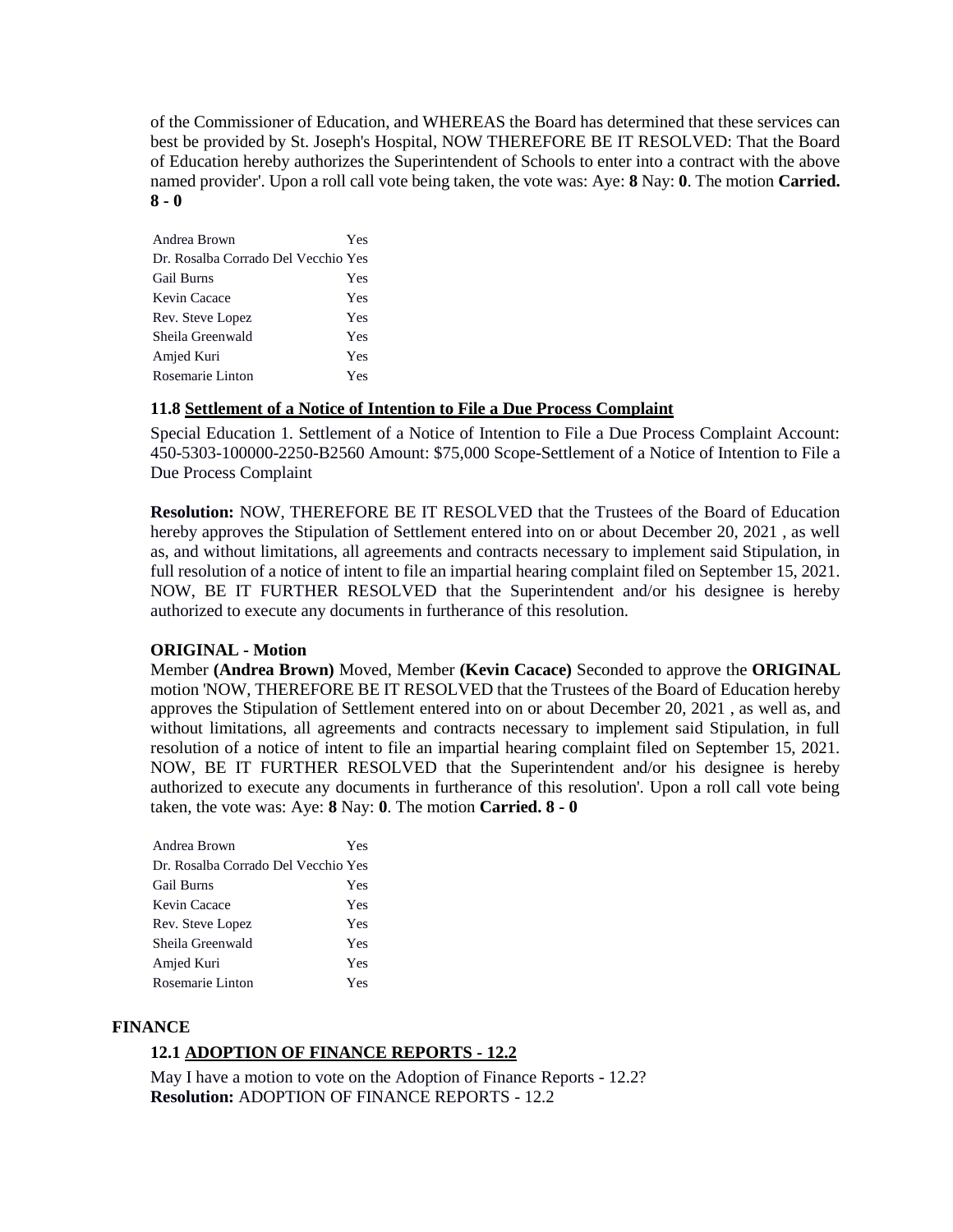#### **ORIGINAL - Motion**

Member **(Amjed Kuri)** Moved, Member **(Sheila Greenwald)** Seconded to approve the **ORIGINAL**  motion 'ADOPTION OF FINANCE REPORTS - 12.2'. Upon a roll call vote being taken, the vote was: Aye: **8** Nay: **0**. The motion **Carried. 8 - 0** 

| Andrea Brown                        | Yes        |
|-------------------------------------|------------|
| Dr. Rosalba Corrado Del Vecchio Yes |            |
| <b>Gail Burns</b>                   | Yes        |
| Kevin Cacace                        | Yes        |
| Rev. Steve Lopez                    | Yes        |
| Sheila Greenwald                    | Yes        |
| Amjed Kuri                          | Yes        |
| Rosemarie Linton                    | <b>Yes</b> |

## **12.2 Budget Transfers**

Reallocation of appropriations to align with current projected expenditures

**Resolution:** NOW THEREFORE BE IT RESOLVED That all budget transfers as listed on the attached document are hereby authorized.

#### **ORIGINAL - Motion**

Member **(Amjed Kuri)** Moved, Member **(Sheila Greenwald)** Seconded to approve the **ORIGINAL**  motion 'NOW THEREFORE BE IT RESOLVED That all budget transfers as listed on the attached document are hereby authorized'. Upon a roll call vote being taken, the vote was: Aye: **8** Nay: **0**. The motion **Carried. 8 - 0** 

| Andrea Brown                        | Yes |
|-------------------------------------|-----|
| Dr. Rosalba Corrado Del Vecchio Yes |     |
| <b>Gail Burns</b>                   | Yes |
| Kevin Cacace                        | Yes |
| Rev. Steve Lopez                    | Yes |
| Sheila Greenwald                    | Yes |
| Amjed Kuri                          | Yes |
| Rosemarie Linton                    | Yes |

## **FOOD SERVICES**

## **13.1 ADOPTION OF FOOD SERVICES REPORTS - 13.2**

May I have a motion to vote on the Adoption of Food Services Reports - 13.2?

**Resolution:** ADOPTION OF FINANCE REPORTS - 13.2

#### **ORIGINAL - Motion**

Member **(Gail Burns)** Moved, Member **(Andrea Brown)** Seconded to approve the **ORIGINAL**  motion 'ADOPTION OF FINANCE REPORTS - 13.2'. Upon a roll call vote being taken, the vote was: Aye: **8** Nay: **0**. The motion **Carried. 8 - 0** 

Andrea Brown Yes Dr. Rosalba Corrado Del Vecchio Yes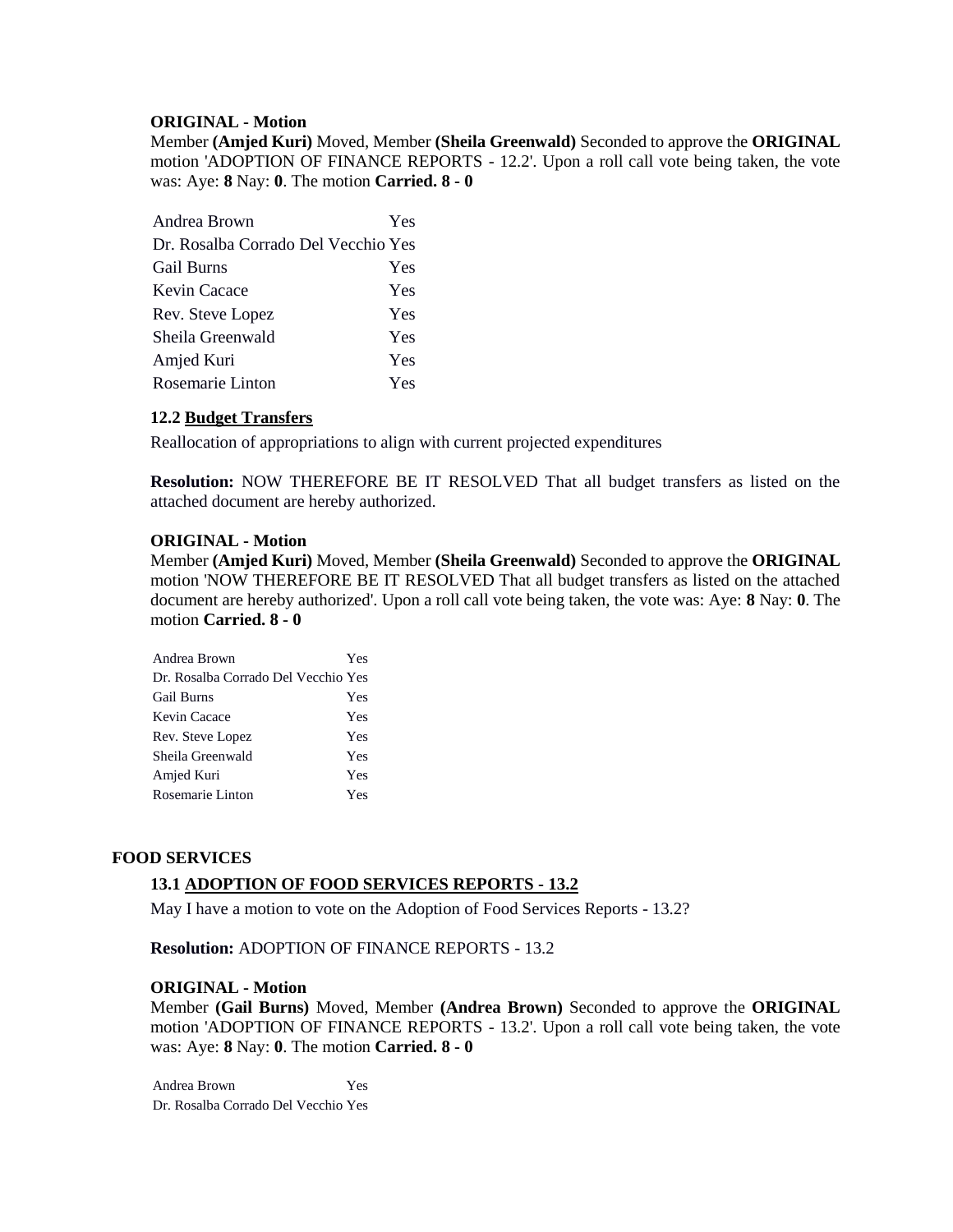| <b>Gail Burns</b> | Yes |
|-------------------|-----|
| Kevin Cacace      | Yes |
| Rev. Steve Lopez  | Yes |
| Sheila Greenwald  | Yes |
| Amjed Kuri        | Yes |
| Rosemarie Linton  | Yes |

## **13.2 Heartland School Solutions To continue licensing and maintenance of the Inventory Control, Nutrition Analysis, Student Meal Eligibility Programs and Cafeteria Point Of Sale Systems for School Year 2021-2022.**

Heartland Invoice 21-22 BOCS Heartland

Heartland School Solutions 8/1/2021 - 7/31/22 \$16,114.00 CONTRACTOR: Heartland School Solutions, NutriKids; an approved NYSED program for the management of Inventory, Nutrient Analysis, Eligibility and POS. HSS will continue licensing and maintenance for Inventory Control program, Nutrition Analysis Program, Student Meal Eligibility program and Cafeteria POS for School Year 2021-2022. The contractor will provide maintenance, updates and technical support for Food Service modules as specified for account number HSS96665377-111648.

**Resolution:** WHEREAS, the Board of Education wishes to enter into a contract with Heartland School Solutions to continue licensing and maintenance for the Inventory Control Program, Nutrient Analysis program and Student Meal Eligibility program and Cafeteria POS for School Year 2021- 2022. WHEREAS the district administration has designed in conjunction with Heartland School Solutions a program which meets the objectives set forth by the Board and the NYSED. WHEREAS, the Board of Education authorizes the Superintendent of Schools to enter into agreement with Heartland School Solutions to provide these services. NOW THEREFORE IT BE RESOLVED: That the Board of Education hereby authorizes the Superintendent of Schools to enter into an agreement with Heartland School Solutions at a cost not to exceed \$16,114.00

## **ORIGINAL - Motion**

Member **(Gail Burns)** Moved, Member **(Andrea Brown)** Seconded to approve the **ORIGINAL**  motion 'WHEREAS, the Board of Education wishes to enter into a contract with Heartland School Solutions to continue licensing and maintenance for the Inventory Control Program, Nutrient Analysis program and Student Meal Eligibility program and Cafeteria POS for School Year 2021-2022. WHEREAS the district administration has designed in conjunction with Heartland School Solutions a program which meets the objectives set forth by the Board and the NYSED. WHEREAS, the Board of Education authorizes the Superintendent of Schools to enter into agreement with Heartland School Solutions to provide these services. NOW THEREFORE IT BE RESOLVED: That the Board of Education hereby authorizes the Superintendent of Schools to enter into an agreement with Heartland School Solutions at a cost not to exceed \$16,114.00'. Upon a roll call vote being taken, the vote was: Aye: **8** Nay: **0**. The motion **Carried. 8 - 0** 

| Andrea Brown                        | Yes |
|-------------------------------------|-----|
| Dr. Rosalba Corrado Del Vecchio Yes |     |
| <b>Gail Burns</b>                   | Yes |
| Kevin Cacace                        | Yes |
| Rev. Steve Lopez                    | Yes |
| Sheila Greenwald                    | Yes |
| Amjed Kuri                          | Yes |
| Rosemarie Linton                    | Yes |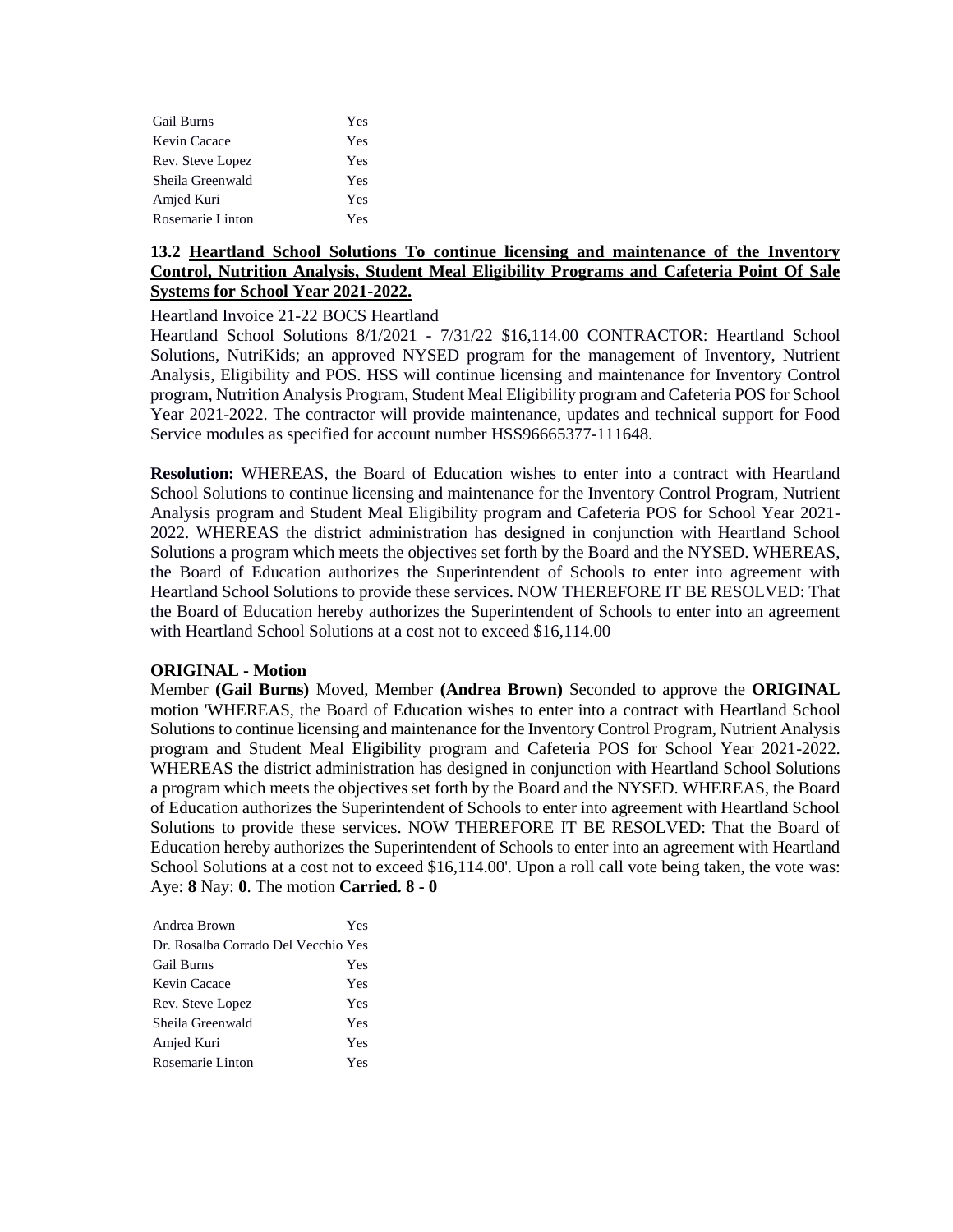#### **INFORMATION TECHNOLOGY**

## **14.1 ADOPTION OF INFORMATION TECHNOLOGY REPORTS - 14.2**

May I have a motion to vote on the Adoption of Information Technology Reports - 14.2

**Resolution:** ADOPTION OF INFORMATION TECHNOLOGY REPORTS - 14.2

#### **ORIGINAL - Motion**

Member **(Dr. Rosalba Corrado Del Vecchio)** Moved, Member **(Sheila Greenwald)** Seconded to approve the **ORIGINAL** motion 'ADOPTION OF INFORMATION TECHNOLOGY REPORTS - 14.2'. Upon a roll call vote being taken, the vote was: Aye: **8** Nay: **0**. The motion **Carried. 8 - 0** 

| Andrea Brown                        | Yes |
|-------------------------------------|-----|
| Dr. Rosalba Corrado Del Vecchio Yes |     |
| <b>Gail Burns</b>                   | Yes |
| Kevin Cacace                        | Yes |
| Rev. Steve Lopez                    | Yes |
| Sheila Greenwald                    | Yes |
| Amjed Kuri                          | Yes |
| Rosemarie Linton                    | Yes |

#### **14.2 Emergency Connectivity Fund - Chromebooks and Hot Spots - 2021-2022**

Information Technology Department – GML104B Contractor – CDW/G Term – July 1, 2021 – June 30, 2022 Amount of Subscription – Not to exceed \$1,393,150.00 for up to 16,300 hotspots with service through the remainder of the school year. Not to exceed \$2,932,450.00 for up to 11,150 additional Chromebooks Account Number – TBD Scope – In May 2021, the Federal Communications Commission (FCC) established the Emergency Connectivity Fund (ECF) to provide funding to schools and libraries for devices and Internet connectivity for students, school staff and library patrons in an effort to provide access to the Internet necessary to participate in remote learning. The ECF provided \$7.17 billion in funding for schools and libraries to purchase devices (up to \$400 per device) and Internet access via 'hotspots" with a \$250 limit on the cost of the actual hotspot and fund the monthly service. Two application windows were set for schools and libraries to submit their applications with two billing methods. One being a reimbursement method, whereby the District would submit reimbursement requests, and the other being Service Provider Invoicing (SPI) method, meaning the Service Provider would bill the ECF directly and not the District. The District submitted an application in both filing windows, both of which were approved. The applications were for both Chromebooks and Internet hotspots. Quantities were based on the District's Free and Reduced Lunch information as the devices and hotspots both were to be assigned to students in need and for both school and home use. The first application was for 7,000 hotspots, CDW (Kajeet hotspots) at \$14.25 per month for unlimited access for the remainder of the school year (6 months) for a total of \$598,000.00 and 3,000 Chromebooks, CDW \$263.00 each for a total of \$789,000.00. The second application was for an additional 8,150 Chromebooks, CDW \$263.00 each for a total of \$2,143,450.00 and 9,300 hotspots, CDW (Kajeet hotspots) at \$14.25 per month for unlimited access for the remainder of the school year (6 months) for a total of \$795,150.00.

**Resolution:** WHEREAS the District is seeking to purchase, as needed, hotspots, to provide Internet Access to those in need as well as Chromebooks approved by the Emergency Connectivity Fund (ECF), and, WHEREAS the District submitted applications for hotspots and Chromebooks in both ECF filing windows, both of which were successfully approved, and, WHEREAS the application were both filed using the Service Provider Invoicing (SPI) method of service provider payment. SPI requires that the service provide bill the Federal government directly for payment and not the District.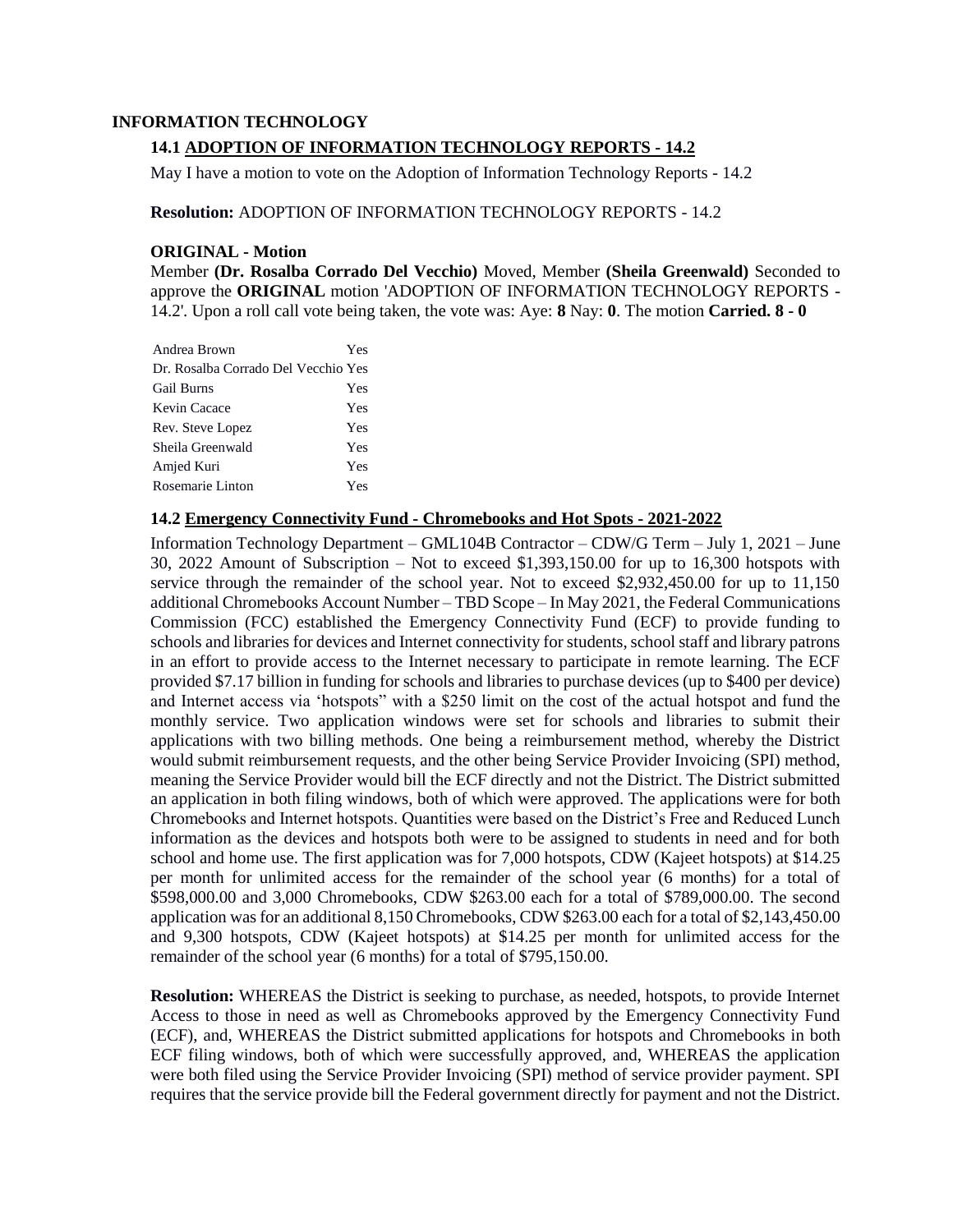The approvals included 7,000 hotspots, CDW (Kajeet hotspots) at \$14.25 per month for unlimited access for the remainder of the school year (6 months) for a total of \$598,000.00 and 3,000 Chromebooks, CDW \$263.00 each for a total of \$789,000.00. The second application was for an additional 8,150 Chromebooks, CDW \$263.00 each for a total of \$2,143,450.00 and 9,300 hotspots, CDW (Kajeet hotspots) at \$14.25 per month for unlimited access for the remainder of the school year (6 months) for a total of \$795,150.00. Although purchase orders must be generated the service provided will not invoice the District. NOW THEREFORE BE IT RESOLVED: The Yonkers Public Schools will issue purchase orders as needed to secure the equipment and service, approved by the Emergency Connectivity Fund, to CDW/G, Sourcewell 081419, in an amount not to exceed \$2,932,450.00 for up to 11,150 Chromebooks and an amount not to exceed \$1,393,150.00 for up to 16,300 hotspots with 6 months of unlimited, filtered Internet access.

#### **ORIGINAL - Motion**

Member **(Dr. Rosalba Corrado Del Vecchio)** Moved, Member **(Sheila Greenwald)** Seconded to approve the **ORIGINAL** motion 'WHEREAS the District is seeking to purchase, as needed, hotspots, to provide Internet Access to those in need as well as Chromebooks approved by the Emergency Connectivity Fund (ECF), and, WHEREAS the District submitted applications for hotspots and Chromebooks in both ECF filing windows, both of which were successfully approved, and, WHEREAS the application were both filed using the Service Provider Invoicing (SPI) method of service provider payment. SPI requires that the service provide bill the Federal government directly for payment and not the District. The approvals included 7,000 hotspots, CDW (Kajeet hotspots) at \$14.25 per month for unlimited access for the remainder of the school year (6 months) for a total of \$598,000.00 and 3,000 Chromebooks, CDW \$263.00 each for a total of \$789,000.00. The second application was for an additional 8,150 Chromebooks, CDW \$263.00 each for a total of \$2,143,450.00 and 9,300 hotspots, CDW (Kajeet hotspots) at \$14.25 per month for unlimited access for the remainder of the school year (6 months) for a total of \$795,150.00. Although purchase orders must be generated the service provided will not invoice the District. NOW THEREFORE BE IT RESOLVED: The Yonkers Public Schools will issue purchase orders as needed to secure the equipment and service, approved by the Emergency Connectivity Fund, to CDW/G, Sourcewell 081419, in an amount not to exceed \$2,932,450.00 for up to 11,150 Chromebooks and an amount not to exceed \$1,393,150.00 for up to 16,300 hotspots with 6 months of unlimited, filtered Internet access'. Upon a roll call vote being taken, the vote was: Aye: **8** Nay: **0**. The motion **Carried. 8 - 0** 

| Andrea Brown                        | Yes |
|-------------------------------------|-----|
| Dr. Rosalba Corrado Del Vecchio Yes |     |
| Gail Burns                          | Yes |
| Kevin Cacace                        | Yes |
| Rev. Steve Lopez                    | Yes |
| Sheila Greenwald                    | Yes |
| Amjed Kuri                          | Yes |
| Rosemarie Linton                    | Yes |
|                                     |     |

# **SCHOOL FACILITIES MANAGEMENT**

# **15.1 ADOPTION OF SCHOOL FACILITIES MANAGEMENT REPORTS - 15.2 - 15.25**

May I have a motion to vote on the Adoption of School Facilities Management Services' Reports - 15.2 - 15.25?

**Resolution:** ADOPTION OF SCHOOL FACILITIES MANAGEMENT REPORTS - 15.2 - 15.25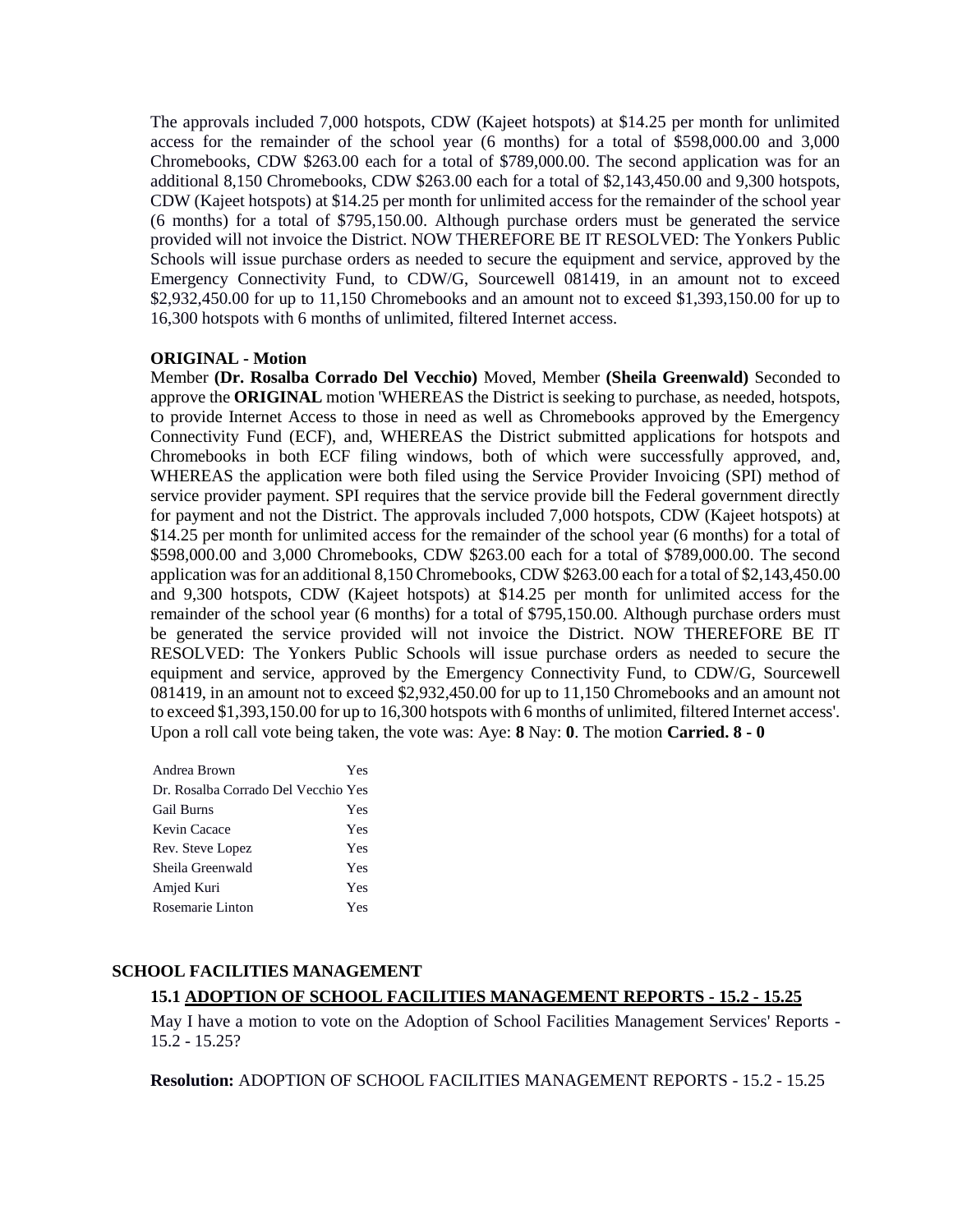### **ORIGINAL - Motion**

Member **(Kevin Cacace)** Moved, Member **(Gail Burns)** Seconded to approve the **ORIGINAL**  motion 'ADOPTION OF SCHOOL FACILITIES MANAGEMENT REPORTS - 15.2 - 15.25'. Upon a roll call vote being taken, the vote was: Aye: **8** Nay: **0**. The motion **Carried. 8 - 0** 

| Andrea Brown                        | Yes |
|-------------------------------------|-----|
| Dr. Rosalba Corrado Del Vecchio Yes |     |
| <b>Gail Burns</b>                   | Yes |
| Kevin Cacace                        | Yes |
| Rev. Steve Lopez                    | Yes |
| Sheila Greenwald                    | Yes |
| Amjed Kuri                          | Yes |
| Rosemarie Linton                    | Yes |

## **15.2 CO4 CREDIT 10901 COVID HVAC for DP WOLFF \$87,901.17**

CHANGE ORDER 4 CREDIT for CAPITAL Contract 2021-0269, CIP10901 "COVID19 Related HVAC Improvements" Districtwide under Emergency Declaration to D.P. WOLFF, INC. for in the amount of \$87,901.17, revising the contract from \$1,650,000 to \$1,562,098.83. DP Wolff's work has been completed and this change order is to take a credit in the amount of \$87,901.17 from the estimated not to exceed time and materials based \$1,650,000 contract. DP Wolff, Inc. was issued a contract by Resolution 17.3 dated October 21, 2020. Resolution 23.12, dated April 21, 2021 amended the contract by authorizing Change Orders 1, 2 and 3 increasing the contract to \$1,650,000.00. DP Wolff worked on School: 5, 17, 22, 23, 24, Fermi, Palisade Prep, Boyce Thompson, ML King, Dodson and Roosevelt. The scope of work includes but is not limited to restoration and or replacement of motors, exhaust fans, unit ventilators, ductwork, controls, and air handling units.

**Resolution:** Ladies and Gentlemen: WHEREAS: by Resolution 17.3 dated October 21, 2020, 2021- 0269, CIP10901 "COVID19 Related HVAC Improvements" Districtwide under Emergency Declaration to was recommended for award to D.P. Wolff, Inc., 143 Bedford Road, Katonah, NY 10536 in the amount of \$140,423.80, and WHEREAS: by Resolution 23.12 dated April 21, 2021, this contract was amended to include Change Orders 1, 2 and 3 increasing the contract to \$1,650,000.00, and WHEREAS: in the course of executing the contracted work it was determined that work was not required to be performed in the amount of \$87,901.17. NOW THEREFORE BE IT RESOLVED: That the Superintendent of Schools is hereby authorized to issue Change Order 4 CREDIT to contract No. 2021-0269 CIP10901 "COVID19 Related HVAC Improvements" Districtwide under Emergency Declaration to D.P. Wolff, Inc., 143 Bedford Road, Katonah, NY 10536 for \$87,901.17, revising the contract from \$1,650,000 to \$1,562,098.83 with no change in term.

#### **ORIGINAL - Motion**

Member **(Kevin Cacace)** Moved, Member **(Gail Burns)** Seconded to approve the **ORIGINAL**  motion 'Ladies and Gentlemen: WHEREAS: by Resolution 17.3 dated October 21, 2020, 2021-0269, CIP10901 "COVID19 Related HVAC Improvements" Districtwide under Emergency Declaration to was recommended for award to D.P. Wolff, Inc., 143 Bedford Road, Katonah, NY 10536 in the amount of \$140,423.80, and WHEREAS: by Resolution 23.12 dated April 21, 2021, this contract was amended to include Change Orders 1, 2 and 3 increasing the contract to \$1,650,000.00, and WHEREAS: in the course of executing the contracted work it was determined that work was not required to be performed in the amount of \$87,901.17. NOW THEREFORE BE IT RESOLVED: That the Superintendent of Schools is hereby authorized to issue Change Order 4 CREDIT to contract No. 2021-0269 CIP10901 "COVID19 Related HVAC Improvements" Districtwide under Emergency Declaration to D.P. Wolff, Inc., 143 Bedford Road, Katonah, NY 10536 for \$87,901.17, revising the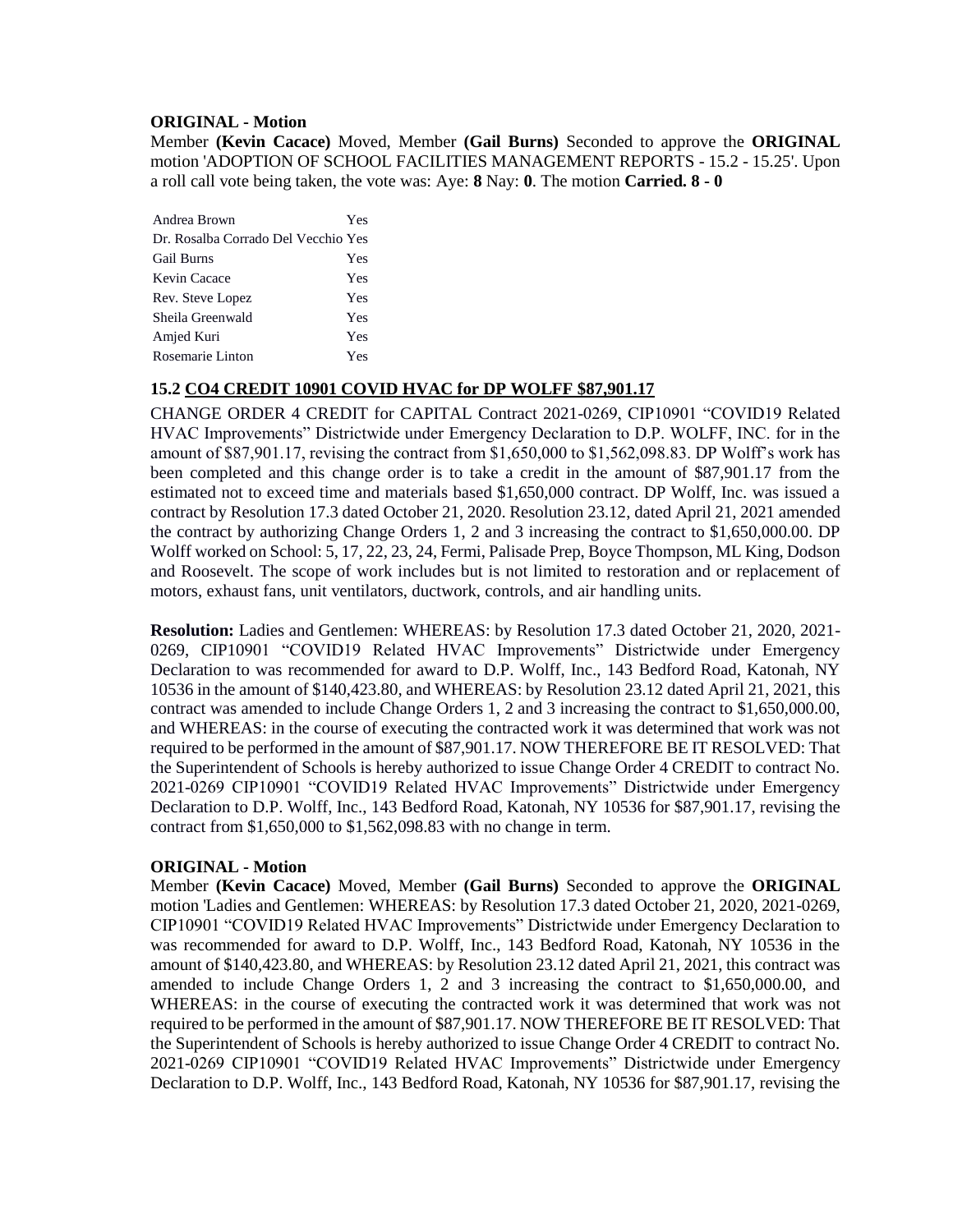contract from \$1,650,000 to \$1,562,098.83 with no change in term'. Upon a roll call vote being taken, the vote was: Aye: **8** Nay: **0**. The motion **Carried. 8 - 0** 

| Andrea Brown                        | Yes |
|-------------------------------------|-----|
| Dr. Rosalba Corrado Del Vecchio Yes |     |
| <b>Gail Burns</b>                   | Yes |
| Kevin Cacace                        | Yes |
| Rev. Steve Lopez                    | Yes |
| Sheila Greenwald                    | Yes |
| Amjed Kuri                          | Yes |
| Rosemarie Linton                    | Yes |

## **15.3 AUTHORIZATION RE-AUTHORIZATION of CAPITAL PROJECTS**

## JAN 22 AUTHORIZATIONMTG.RES.pdf JAN 22 RE-AUTHORIZATIONMTG.RES.pdf

**Resolution:** Authorization(s): #10933 Kahlil Gibran School 28 #10934 Pearls Hawthorne #10935 Dodson #10936 Saunders #10937 Cross Hill Academy #10938 Yonkers Montessori Academy #10939 Pearls Hawthorne #10940 School 9 #10941 Enrico Fermi #10942 Gorton HS Re-authorization(s): #10812 Yonkers Middle/High (YMHS) #10874 Riverside HS #10879 District Wide #10895 District Wide #10901 District Wide #10923 Pearls Hawthorne #10929 Cross Hill Academy

## **ORIGINAL - Motion**

Member **(Kevin Cacace)** Moved, Member **(Gail Burns)** Seconded to approve the **ORIGINAL**  motion 'Authorization(s): #10933 Kahlil Gibran School 28 #10934 Pearls Hawthorne #10935 Dodson #10936 Saunders #10937 Cross Hill Academy #10938 Yonkers Montessori Academy #10939 Pearls Hawthorne #10940 School 9 #10941 Enrico Fermi #10942 Gorton HS Re-authorization(s): #10812 Yonkers Middle/High (YMHS) #10874 Riverside HS #10879 District Wide #10895 District Wide #10901 District Wide #10923 Pearls Hawthorne #10929 Cross Hill Academy'. Upon a roll call vote being taken, the vote was: Aye: **8** Nay: **0**. The motion **Carried. 8 - 0** 

| Andrea Brown                        | Yes |
|-------------------------------------|-----|
| Dr. Rosalba Corrado Del Vecchio Yes |     |
| <b>Gail Burns</b>                   | Yes |
| Kevin Cacace                        | Yes |
| Rev. Steve Lopez                    | Yes |
| Sheila Greenwald                    | Yes |
| Amjed Kuri                          | Yes |
| Rosemarie Linton                    | Yes |

## **15.4 ASSIGN 10929 EMDEC CROSS HILL FIRE for SAVIN ENGINEERS \$34,476.00**

This is to assign construction management services for the "Fire Restoration" at Cross Hill Academy under Emergency Declaration dated September 9, 2021, to Savin Engineers PC under Contract No. 618507, in an amount not to exceed \$34,476.00 for term of 365 calendar days. Via Resolution 17.7 at their stated meeting on March 16, 2016 the Board of Trustees first awarded an umbrella requirements contract to Savin for a not to exceed \$1.0 million and subsequently amended it as follows: 1. Resolution 22.31 on June 19, 2018 contract amount was increased by \$1.0 million and term extended by 12 months 2. Resolution 18.6 on November 20, 2018 contract amount was increased by \$1.0 million and the term extended by 12 months 3. Under separate Resolution at this meeting the contract is being presented for an additional \$1.0 million to an upper limit of \$4.0 and extension of the term by 12 months. This resolution is to assign Savin to perform CM services based on time and materials in amount not to exceed \$34,476.00. Their scope of work includes managing the construction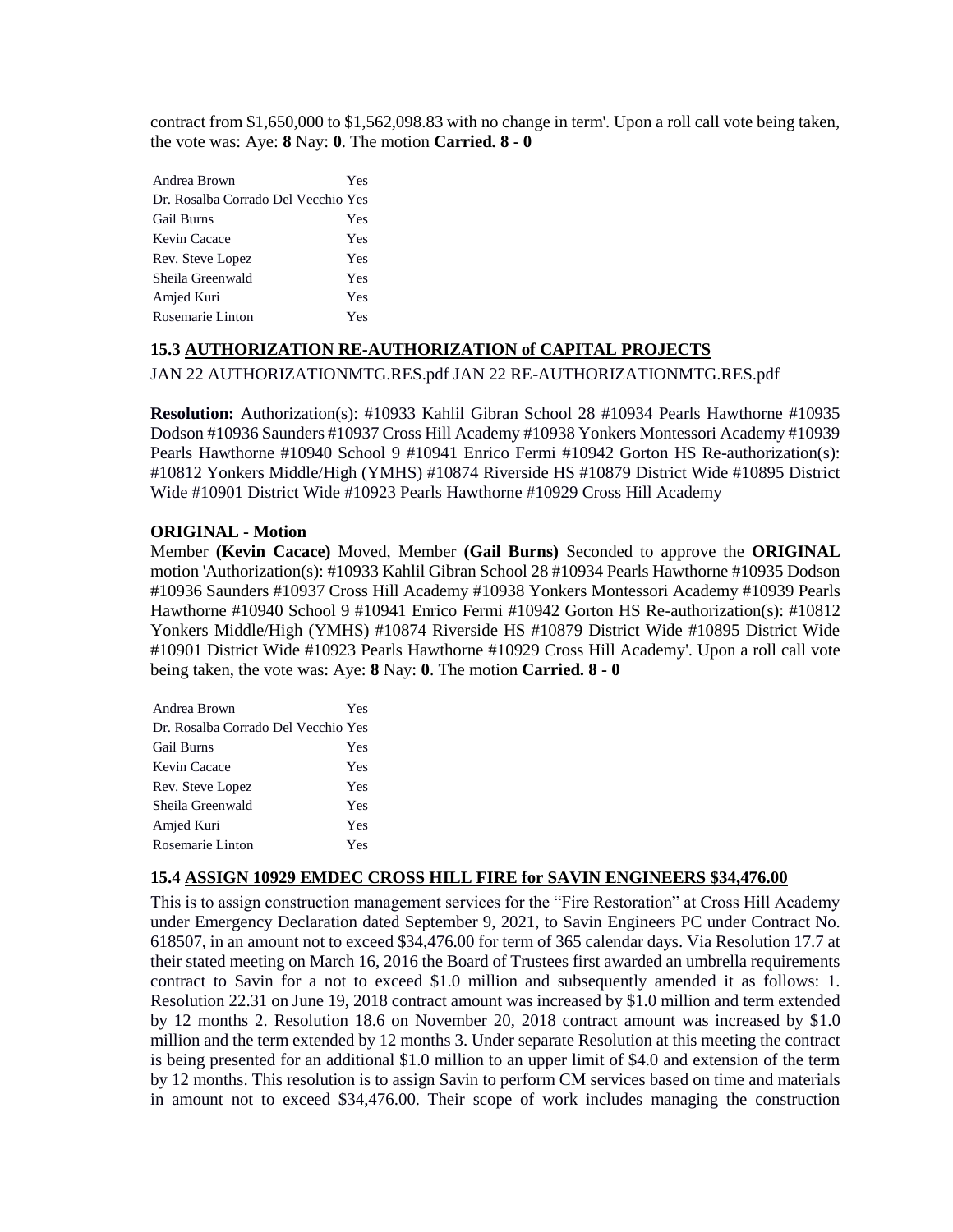activities of multiple contractors and vendors engaged in the restoration of roughly 25,000 sf of the building impacted by the fire. This includes the reconstruction of Room 6, which is out for bid.

**Resolution:** Ladies and Gentlemen: WHEREAS: in the early hours of September 1, 2021 an electrical fire in Room 6 which was quickly contained but the smoke damage included roughly 25,000 square feet of the building. WHEREAS: Emergency Declarations were issued on September 9, 2021 to procure goods and services required to make the school safe and usable, and WHEREAS: work as defined under requirements contract 618507 for Construction Management Services with Savin Engineering P.C. is required to achieve this, and WHEREAS: Savin has been engaged under said contract to provide construction management services for CIP 10929 "Fire Restoration" at the Cross Hill Academy under Emergency Declaration for a proposal amount of \$34,476.00. NOW THEREFORE BE IT RESOLVED: That the Superintendent of Schools is hereby authorized to assign Savin Engineers, P.C., 3 Campus Drive, Pleasantville, NY 10570, to the task of providing Construction Management services for capital project CIP 10929, "Fire Restoration" under Emergency Declaration at a cost not to exceed \$34,476.00 for a term of 365 calendar days.

#### **ORIGINAL - Motion**

Member **(Kevin Cacace)** Moved, Member **(Gail Burns)** Seconded to approve the **ORIGINAL**  motion 'Ladies and Gentlemen: WHEREAS: in the early hours of September 1, 2021 an electrical fire in Room 6 which was quickly contained but the smoke damage included roughly 25,000 square feet of the building. WHEREAS: Emergency Declarations were issued on September 9, 2021 to procure goods and services required to make the school safe and usable, and WHEREAS: work as defined under requirements contract 618507 for Construction Management Services with Savin Engineering P.C. is required to achieve this, and WHEREAS: Savin has been engaged under said contract to provide construction management services for CIP 10929 "Fire Restoration" at the Cross Hill Academy under Emergency Declaration for a proposal amount of \$34,476.00. NOW THEREFORE BE IT RESOLVED: That the Superintendent of Schools is hereby authorized to assign Savin Engineers, P.C., 3 Campus Drive, Pleasantville, NY 10570, to the task of providing Construction Management services for capital project CIP 10929, "Fire Restoration" under Emergency Declaration at a cost not to exceed \$34,476.00 for a term of 365 calendar days'. Upon a roll call vote being taken, the vote was: Aye: **8** Nay: **0**. The motion **Carried. 8 - 0** 

| Andrea Brown                        | Yes |
|-------------------------------------|-----|
| Dr. Rosalba Corrado Del Vecchio Yes |     |
| <b>Gail Burns</b>                   | Yes |
| Kevin Cacace                        | Yes |
| Rev. Steve Lopez                    | Yes |
| Sheila Greenwald                    | Yes |
| Amjed Kuri                          | Yes |
| Rosemarie Linton                    | Yes |

## **15.5 AWARD 10929 EMDEC CROSS HILL FIRE & SIDEWALK ALL BRIGHT ELECTRIC \$9,605.83**

This it to award a Capital fund PO to Fran Corp (d/b/a All Bright Electric), Electrical work done under the emergency declarations for "Fire Restoration" and "Driveway Washout" at the Cross Hill Academy School dated September 9, 2021 for \$9,605.83 for term of 180 calendar days based on negotiated lump sum proposals. Electrical work for the fire replacing and or relocating light fixtures, smoke heads and emergency lighting at the cost of \$8,711.83. Work for the driveway included reestablishing lighting circuit serving the driveway pole lights for a cost of \$894.00.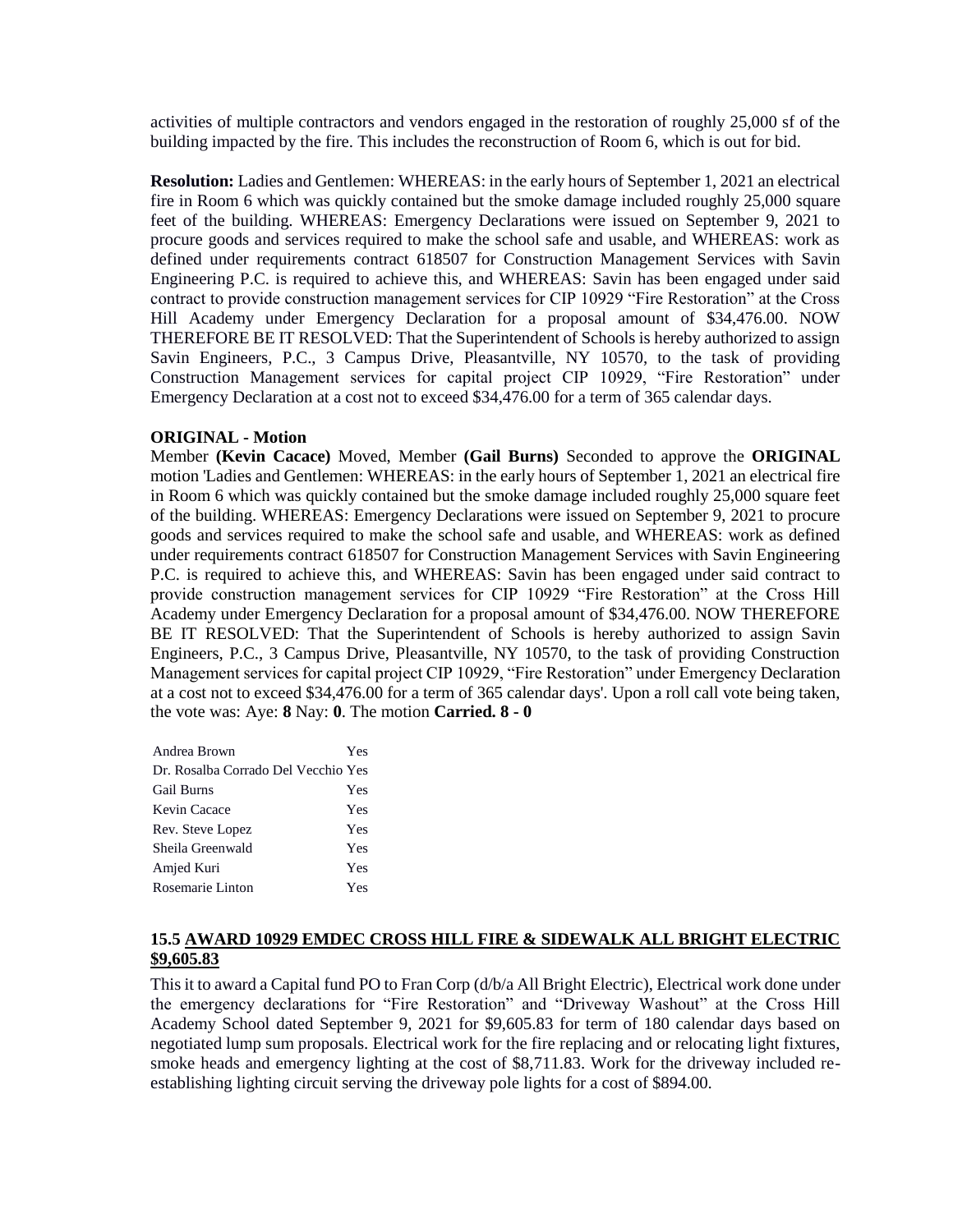**Resolution:** Ladies and Gentlemen: WHEREAS: in the early hours of September 1, 2021 an electrical fire heavily damaged Room 6 and smoke damaged roughly 25,000 square feet of the building, and WHEREAS: on September 2, 2021 the driveway sidewalk and embankment off Odell Avenue was found washed out by tropical storm "Ida" and required immediate site stabilization and restoration, and WHEREAS: two emergency declarations were issued by the Superintendent of Schools on September 9, 2021, "Fire Restoration" and "Driveway Washout" to have this work completed in the most timely manner, and WHEREAS: Fran Corp (d/b/a All Bright Electric), has been solicited to provide such services under negotiated lump sum proposals and have an established and acceptable history with the District, demonstrated that they were capable and ready to make such improvements at an estimated not to exceed amount of \$9,605.83 and for term of 180 calendar days, and NOW THEREFORE BE IT RESOLVED: that a purchase order be issued to Fran Corp (d/b/a All Bright Electric), 100 Snake Hill Road, West Nyack, NY 10994 for Electrical Contract work for the "Fire Restoration" and "Driveway Washout" at the Cross Hill Academy School, for \$9,605.83 for term of 180 calendar days.

#### **ORIGINAL - Motion**

Member **(Kevin Cacace)** Moved, Member **(Gail Burns)** Seconded to approve the **ORIGINAL**  motion 'Ladies and Gentlemen: WHEREAS: in the early hours of September 1, 2021 an electrical fire heavily damaged Room 6 and smoke damaged roughly 25,000 square feet of the building, and WHEREAS: on September 2, 2021 the driveway sidewalk and embankment off Odell Avenue was found washed out by tropical storm "Ida" and required immediate site stabilization and restoration, and WHEREAS: two emergency declarations were issued by the Superintendent of Schools on September 9, 2021, "Fire Restoration" and "Driveway Washout" to have this work completed in the most timely manner, and WHEREAS: Fran Corp (d/b/a All Bright Electric), has been solicited to provide such services under negotiated lump sum proposals and have an established and acceptable history with the District, demonstrated that they were capable and ready to make such improvements at an estimated not to exceed amount of \$9,605.83 and for term of 180 calendar days, and NOW THEREFORE BE IT RESOLVED: that a purchase order be issued to Fran Corp (d/b/a All Bright Electric), 100 Snake Hill Road, West Nyack, NY 10994 for Electrical Contract work for the "Fire Restoration" and "Driveway Washout" at the Cross Hill Academy School, for \$9,605.83 for term of 180 calendar days'. Upon a roll call vote being taken, the vote was: Aye: **8** Nay: **0**. The motion **Carried. 8 - 0** 

| Andrea Brown                        | Yes |
|-------------------------------------|-----|
| Dr. Rosalba Corrado Del Vecchio Yes |     |
| <b>Gail Burns</b>                   | Yes |
| Kevin Cacace                        | Yes |
| Rev. Steve Lopez                    | Yes |
| Sheila Greenwald                    | Yes |
| Amjed Kuri                          | Yes |
| Rosemarie Linton                    | Yes |

#### **15.6 AWARD 10929 EMDEC CROSS HILL FIRE RESTORATION for MILCON CONSTRUCTION \$284,905.21**

This it to award a Capital fund PO to Milcon Construction Corp., General Construction done under the Emergency Declaration for "Fire Restoration" at the Cross Hill Academy School for \$284,905.21 for term of 180 calendar days on a time and materials cost basis and negotiated lump sum fee for subcontract work. In the early hours of September 1, 2021 an electrical fire in Room 6 initiated a fire alarm to which the City Fire Department responded very quickly to put the fire out. The fire resulted in Room 6 damaged by fire and roughly 25,000 square feet of the school building affected by smoke. Their scope of work includes but was not limited to: the abatement of 2,200 sf of ceiling tiles, Furnish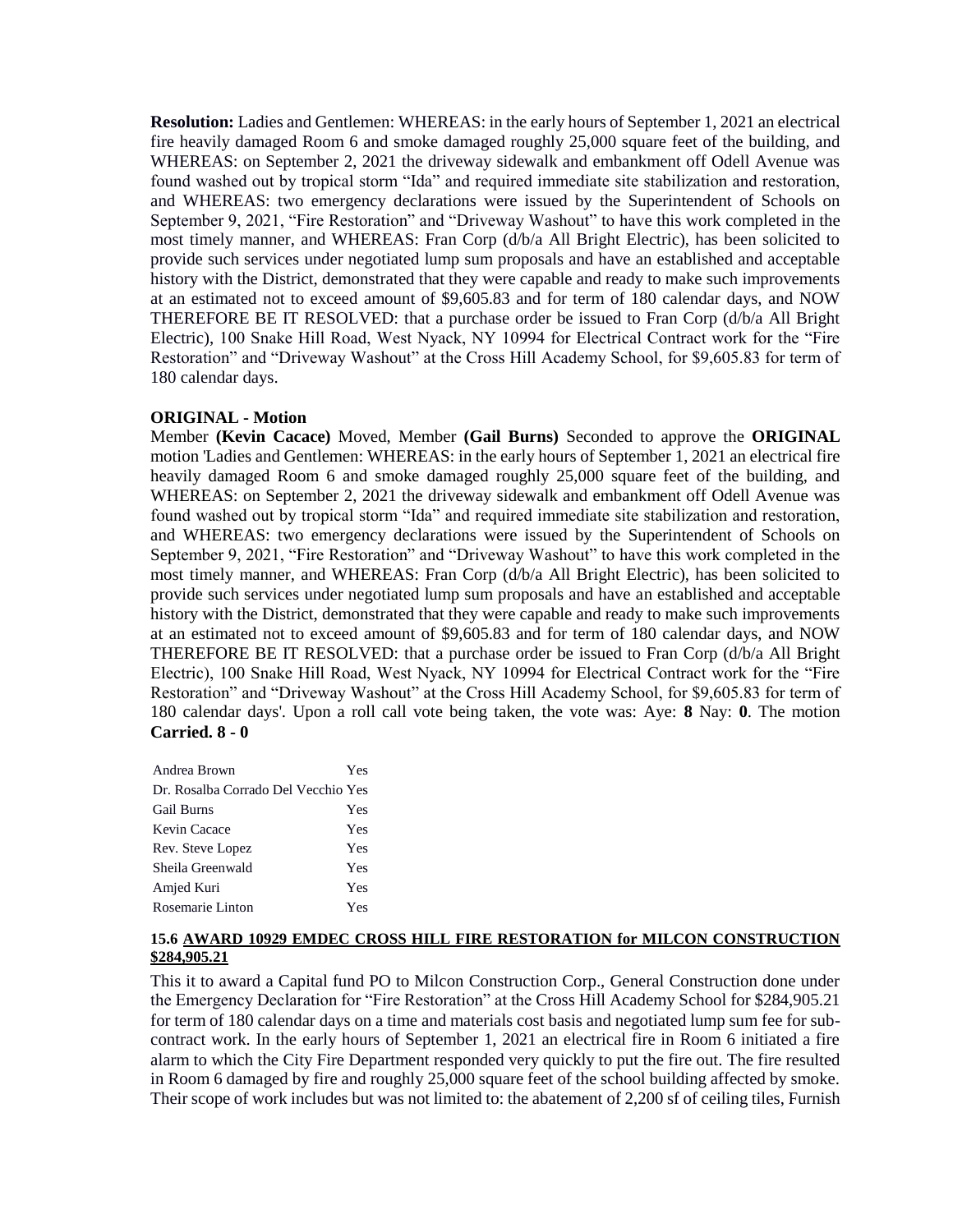and install 10,000 square feet of new ceiling and cleaning all duct work and outside louvers on this floor. Milcon's has completed all work in the amount of \$284,905.21 and the District has been reimbursed in the amount of \$279,331.76 by Traveler's Insurance. The District share is \$5,573.45 which after SED aid is \$1,449.10.

**Resolution:** Ladies and Gentlemen: WHEREAS: in the early hours of September 1, 2021 an electrical fire in Room 6 which was quickly contained but the smoke damage included roughly 25,000 square feet of the building. WHEREAS: an emergency declaration was issued by the Superintendent of Schools on September 9, 2021 to have this work completed in the most timely manner, and WHEREAS: Milcon Construction Corp., has been solicited to provide such services under negotiated unit prices and have an established and acceptable history with the District, demonstrated that they were capable and ready to make such improvements on a "Time and Material" and negotiated lump sum fee \$284,905.21 and for term of 180 calendar days, and WHEREAS: Traveler's Insurance has issued payment in the amount of \$279,331.76 to apply to this work. NOW THEREFORE BE IT RESOLVED: that a purchase order be issued to Milcon Construction Corp., 142 Dale Street, Babylon, NY, 11704 for General Construction Contract for the "Fire Restoration" at the Cross Hill Academy School, for \$284,905.21 for term of 180 calendar days.

#### **ORIGINAL - Motion**

Member **(Kevin Cacace)** Moved, Member **(Gail Burns)** Seconded to approve the **ORIGINAL**  motion 'Ladies and Gentlemen: WHEREAS: in the early hours of September 1, 2021 an electrical fire in Room 6 which was quickly contained but the smoke damage included roughly 25,000 square feet of the building. WHEREAS: an emergency declaration was issued by the Superintendent of Schools on September 9, 2021 to have this work completed in the most timely manner, and WHEREAS: Milcon Construction Corp., has been solicited to provide such services under negotiated unit prices and have an established and acceptable history with the District, demonstrated that they were capable and ready to make such improvements on a "Time and Material" and negotiated lump sum fee \$284,905.21 and for term of 180 calendar days, and WHEREAS: Traveler's Insurance has issued payment in the amount of \$279,331.76 to apply to this work. NOW THEREFORE BE IT RESOLVED: that a purchase order be issued to Milcon Construction Corp., 142 Dale Street, Babylon, NY, 11704 for General Construction Contract for the "Fire Restoration" at the Cross Hill Academy School, for \$284,905.21 for term of 180 calendar days'. Upon a roll call vote being taken, the vote was: Aye: **8** Nay: **0**. The motion **Carried. 8 - 0** 

| Andrea Brown                        | Yes |
|-------------------------------------|-----|
| Dr. Rosalba Corrado Del Vecchio Yes |     |
| <b>Gail Burns</b>                   | Yes |
| Kevin Cacace                        | Yes |
| Rev. Steve Lopez                    | Yes |
| Sheila Greenwald                    | Yes |
| Amjed Kuri                          | Yes |
| Rosemarie Linton                    | Yes |

## **15.7 AWARD 10929 EMDEC CROSS HILL FIRE RESTORATION for NORTHEASTERN \$128,215.40**

This it to award a Capital fund PO to Northeastern Interior Services, LLC., General Construction done under the Emergency Declaration for "Fire Restoration" at the Cross Hill Academy School for \$128,215.40 for term of 180 calendar days on a negotiated lump sum proposals for sub-contract work. In the early hours of September 1, 2021, an electrical fire in Room 6 initiated a fire alarm to which the City Fire Department responded very quickly to put the fire out. The fire resulted in Room 6 damaged by fire and roughly 25,000 square feet of the school building affected by smoke.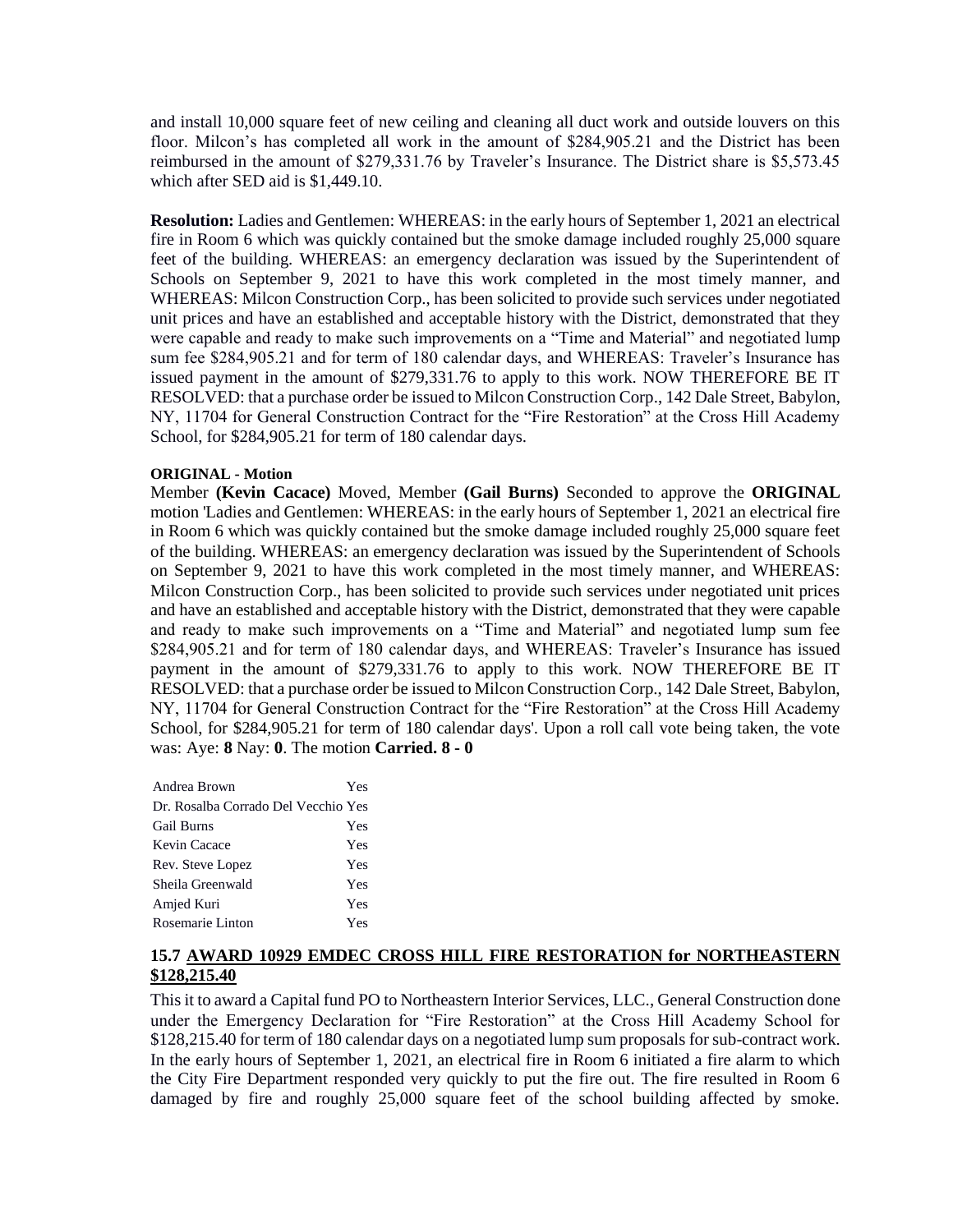Northeastern was retained to perform multiple tasks related to the fire restoration at the school and include; furnish and install approximately 11,385 square feet of new ceiling tiles; painting of all walls, trim and doors located on the fire floor and furnish and install approximately 300 square feet of new ceiling grid and acoustical tiles at the curve portion of the fire floor hallway.

**Resolution:** Ladies and Gentlemen: WHEREAS: in the early hours of September 1, 2021 an electrical fire in Room 6 which was quickly contained but the smoke damage included roughly 25,000 square feet of the building. This included furnish and install approximately 11,385 square feet of new ceiling tiles; painting of all walls, trim and doors located on the fire floor and furnish and install approximately 300 square feet of new ceiling grid and acoustical tiles at the curve portion of the fire floor hallway, and WHEREAS: an emergency declaration was issued by the Superintendent of Schools on September 9, 2021 to have this work completed in the most timely manner, and WHEREAS: Northeastern Interior Services, LLC., has been solicited to provide such services under negotiated lump sum proposals and have an established and acceptable history with the District, demonstrated that they were capable and ready to make such improvements at an estimated not to exceed amount of \$128,215.40 and for term of 180 calendar days, and NOW THEREFORE BE IT RESOLVED: that a purchase order be issued to Northeastern Interior Services, LLC., 5 Fairfield Ave, Little Falls, NJ 07424 for General Construction Contract for the "Fire Restoration" at the Cross Hill Academy School, for \$128,215.40 for term of 180 calendar days.

## **ORIGINAL - Motion**

Member **(Kevin Cacace)** Moved, Member **(Gail Burns)** Seconded to approve the **ORIGINAL**  motion 'Ladies and Gentlemen: WHEREAS: in the early hours of September 1, 2021 an electrical fire in Room 6 which was quickly contained but the smoke damage included roughly 25,000 square feet of the building. This included furnish and install approximately 11,385 square feet of new ceiling tiles; painting of all walls, trim and doors located on the fire floor and furnish and install approximately 300 square feet of new ceiling grid and acoustical tiles at the curve portion of the fire floor hallway, and WHEREAS: an emergency declaration was issued by the Superintendent of Schools on September 9, 2021 to have this work completed in the most timely manner, and WHEREAS: Northeastern Interior Services, LLC., has been solicited to provide such services under negotiated lump sum proposals and have an established and acceptable history with the District, demonstrated that they were capable and ready to make such improvements at an estimated not to exceed amount of \$128,215.40 and for term of 180 calendar days, and NOW THEREFORE BE IT RESOLVED: that a purchase order be issued to Northeastern Interior Services, LLC., 5 Fairfield Ave, Little Falls, NJ 07424 for General Construction Contract for the "Fire Restoration" at the Cross Hill Academy School, for \$128,215.40 for term of 180 calendar days'. Upon a roll call vote being taken, the vote was: Aye: **8** Nay: **0**. The motion **Carried. 8 - 0** 

| Andrea Brown                        | Yes |
|-------------------------------------|-----|
| Dr. Rosalba Corrado Del Vecchio Yes |     |
| <b>Gail Burns</b>                   | Yes |
| Kevin Cacace                        | Yes |
| Rev. Steve Lopez                    | Yes |
| Sheila Greenwald                    | Yes |
| Amjed Kuri                          | Yes |
| Rosemarie Linton                    | Yes |

## **15.8 CO2 10816 SCHOOL 9 SITE WORK PALADINO \$15,083.18**

This is to authorize a second change order on CIP10816 "Building Renovations & Site Work" at School 9 to Paladino Concrete Creations Corp., contract 2021-0570 for \$15,083.18; increasing the contract from \$519,196.60 to \$534,279.78. This change order is result of unforeseen conditions. Due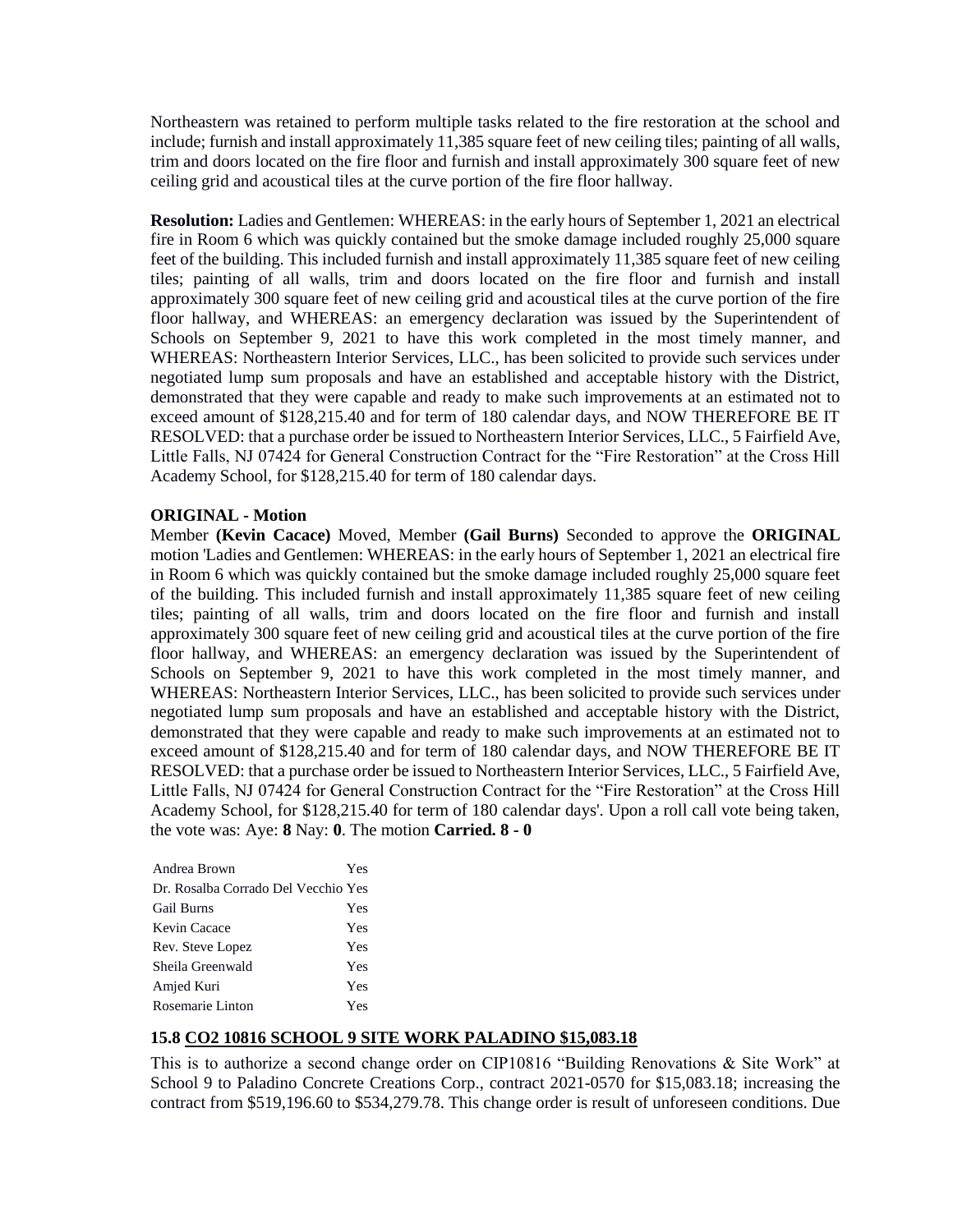to COVID19 procuring the new oil tank was delayed. The site work effectively stopped. The contractor was required to remobilize in the fall and perform requisite and added asphalt paving work after school hours on over-time at the cost of \$15,083.18. All work is complete and this is the final change order for this contract.

**Resolution:** Ladies and Gentlemen: WHEREAS by Resolution No. 16.4 dated February 24, 2021, Contract 2021-0570 was awarded to Paladino Concrete Creations Corp., in the amount of \$506,000.00 and for a term of 365 calendar days, and WHEREAS: by Resolution Item No. 16.5 dated October 20, 2021 Change Order No. 1 in the amount of \$13,196.60 increased their contract from \$506,000.00 to \$519,196.60, and WHEREAS: in the course of executing the contracted work it was determined that additional work was required to be performed, and WHEREAS: the fee for this added work is for the negotiated lumps sum price of be performed to complete the project in the amount of \$15,083.18. NOW THEREFORE BE IT RESOLVED: That the Superintendent of Schools is hereby authorized to issue Change Order 2 to contract No. 2021-0570 GC Site, Contract 1, CIP10816 "Building Renovations & Site Work" at School 9 to PALADINO Concrete Creations Corp., 315 N. Mac Questen Parkway, Mt. Vernon, NY 10550, for the amount of \$15,083.18; increasing the contract amount from \$519,196.60 to \$534,279.78.

## **ORIGINAL - Motion**

Member **(Kevin Cacace)** Moved, Member **(Gail Burns)** Seconded to approve the **ORIGINAL**  motion 'Ladies and Gentlemen: WHEREAS by Resolution No. 16.4 dated February 24, 2021, Contract 2021-0570 was awarded to Paladino Concrete Creations Corp., in the amount of \$506,000.00 and for a term of 365 calendar days, and WHEREAS: by Resolution Item No. 16.5 dated October 20, 2021 Change Order No. 1 in the amount of \$13,196.60 increased their contract from \$506,000.00 to \$519,196.60, and WHEREAS: in the course of executing the contracted work it was determined that additional work was required to be performed, and WHEREAS: the fee for this added work is for the negotiated lumps sum price of be performed to complete the project in the amount of \$15,083.18. NOW THEREFORE BE IT RESOLVED: That the Superintendent of Schools is hereby authorized to issue Change Order 2 to contract No. 2021-0570 GC Site, Contract 1, CIP10816 "Building Renovations & Site Work" at School 9 to PALADINO Concrete Creations Corp., 315 N. Mac Questen Parkway, Mt. Vernon, NY 10550, for the amount of \$15,083.18; increasing the contract amount from \$519,196.60 to \$534,279.78'. Upon a roll call vote being taken, the vote was: Aye: **8** Nay: **0**. The motion **Carried. 8 - 0** 

| Andrea Brown                        | Yes |
|-------------------------------------|-----|
| Dr. Rosalba Corrado Del Vecchio Yes |     |
| <b>Gail Burns</b>                   | Yes |
| Kevin Cacace                        | Yes |
| Rev. Steve Lopez                    | Yes |
| Sheila Greenwald                    | Yes |
| Amjed Kuri                          | Yes |
| Rosemarie Linton                    | Yes |

# **15.9 RENEW ON-CALL ARCHITECTURAL SERVICES CONTRACT 2020-'0630 KG&D ARCHITECTS \$1,000,000.00**

This contract will expire in March of 2022. To date \$780,955.29 of the \$1,000,000 fee limit has been obligated. Much of the work entailed above will continue into 2024 & 2025 and exceed the allotted funds. Attached is a listing of KG&D's active projects and cost. The completion of some of these projects. The current contract expires on or about March 16, 2022. Paragraph "SECOND" of the contract includes an option to renew the terms and conditions for an additional 12 months. This is to authorize this renewal for another 12 months and to provide another \$1,000,000 in upset funding. The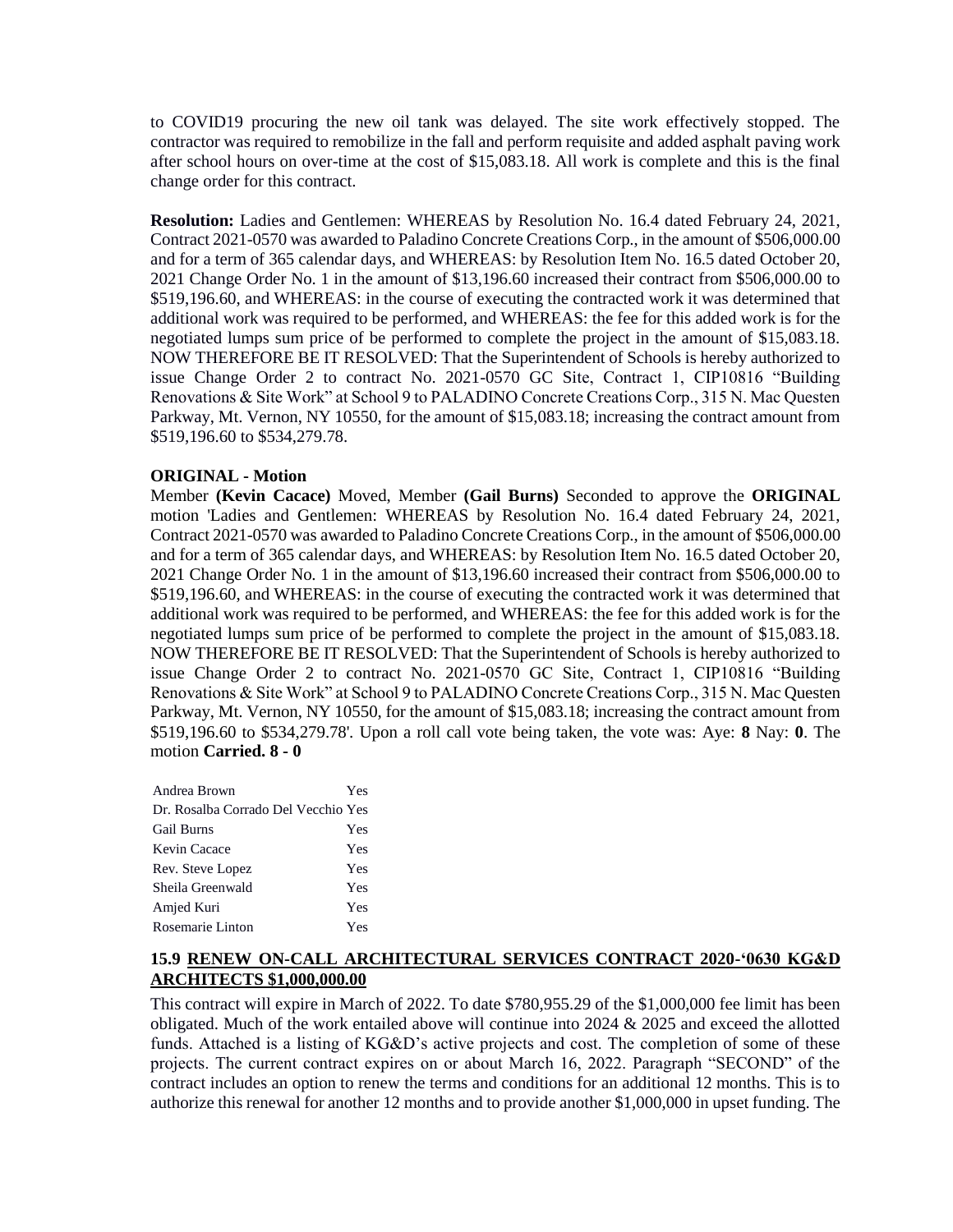\$1.0 million dollar figure indicated above is an upper limit for expenditure under this agreement and will not be encumbered unless specific tasks are assigned, via Board resolutions.

**Resolution:** Ladies and Gentlemen: WHEREAS: the District has a need for on-going professional architectural and engineering services for the maintenance and improvement of its physical plant, and WHEREAS: via Resolution 15.15 dated February 26, 2020 the Board of Trustees authorized the award of contract 2020-'0630 for on-call Architectural Services to Kaeyer, Garment & Davidson Architects, PC , for an amount not to exceed \$1 million and a term of 12 months, and WHEREAS: additional tasks beyond the current contract amount and term are required, and WHEREAS: per paragraph SECOND of the contract both parties agree to renew the contract under the same terms and conditions for an additional 12 months, and WHEREAS: additional funding in the amount for \$1,000,000, increasing the contract amount to \$2,000,000 is required. NOW THEREFORE BE IT RESOLVED: That the Superintendent of School be authorized to renew Contract 2020-'0630 for oncall Architectural Services with Kaeyer, Garment & Davidson Architects, PC for a second 12 month term and to increase the available fee limit to \$2,000,000.00

## **ORIGINAL - Motion**

Member **(Kevin Cacace)** Moved, Member **(Gail Burns)** Seconded to approve the **ORIGINAL**  motion 'Ladies and Gentlemen: WHEREAS: the District has a need for on-going professional architectural and engineering services for the maintenance and improvement of its physical plant, and WHEREAS: via Resolution 15.15 dated February 26, 2020 the Board of Trustees authorized the award of contract 2020-'0630 for on-call Architectural Services to Kaeyer, Garment & Davidson Architects, PC , for an amount not to exceed \$1 million and a term of 12 months, and WHEREAS: additional tasks beyond the current contract amount and term are required, and WHEREAS: per paragraph SECOND of the contract both parties agree to renew the contract under the same terms and conditions for an additional 12 months, and WHEREAS: additional funding in the amount for \$1,000,000, increasing the contract amount to \$2,000,000 is required. NOW THEREFORE BE IT RESOLVED: That the Superintendent of School be authorized to renew Contract 2020-'0630 for oncall Architectural Services with Kaeyer, Garment & Davidson Architects, PC for a second 12 month term and to increase the available fee limit to \$2,000,000.00'. Upon a roll call vote being taken, the vote was: Aye: **8** Nay: **0**. The motion **Carried. 8 - 0** 

| Andrea Brown                        | Yes |
|-------------------------------------|-----|
| Dr. Rosalba Corrado Del Vecchio Yes |     |
| <b>Gail Burns</b>                   | Yes |
| Kevin Cacace                        | Yes |
| Rev. Steve Lopez                    | Yes |
| Sheila Greenwald                    | Yes |
| Amjed Kuri                          | Yes |
| Rosemarie Linton                    | Yes |

# **15.10 CO1 10891 ROOSEVELT PREMIER GROUP CREDIT**

This is to approve CHANGE ORDER 1 (CREDIT) Contract 2021-0316, CIP10891 "Replacement of Ceilings, Lights & Heating Plant Site Piping" at Roosevelt High to Premier Group Inc., for lowering the contract from \$875,000.00 to \$864,323.70. Items COP-1-1 is deemed by the Department to be a design omission. In construction it was determined that the site piping required a manhole and valve boxes to isolate branch lines. The value of this work is \$3,808.20. Items COP-1-3 & 10 are owner directed work which included the replacement of ceilings and lights in the Cafeteria Student Services Room and four emergency exit signs. The value of this work is \$15,794.50. Items COP-1-4, 6, 7, & 8 are unforeseen conditions and include HVAC ductwork for changes in ceiling heights, the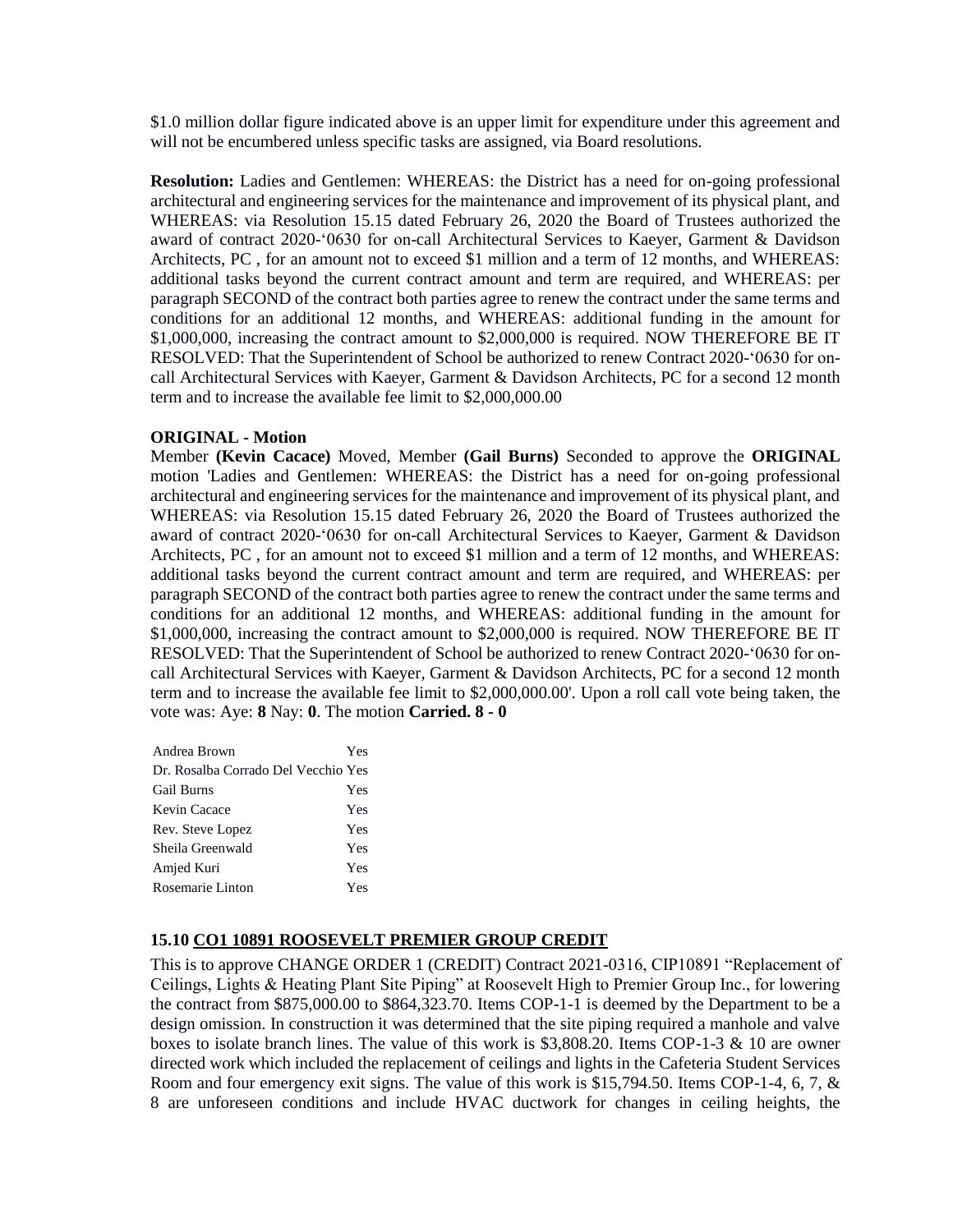restoration of sunken asphalt, painting and new lighting in stairwells to accommodate new ceiling heights. The value of this work is \$6,650.00. Item CP-1-10 is credit for deleting the relocation 80 linear feet of electrical conduits above the new ceiling. This resulted in a credit of . Net increase for COPs 1 through 10 is \$14,323.70 which is covered by the \$25,000 contingency item in the contract for net a credit of \$10,676.30.

**Resolution:** WHEREAS: by Resolution Board Item No. 14.5.11 at the Board of Trustees stated meeting on September 16, 2020, contract No. 2021-'0316 was recommended for award to Premier Group Inc., 306 A Capitol Street, Saddle Brook, NJ, 07663, and WHEREAS: in the course of executing the contracted work it was determined that work was not required to be performed to complete the project resulting is a credit in the amount of \$10,676.30, decreasing the overall cost of the contract from \$875,000 to \$864,323.70. NOW THEREFORE BE IT RESOLVED: That the Superintendent of Schools is hereby authorized to issue Change Order 1 CREDIT to contract No. 2021-'0316, GC Contract 2021-00000316, CIP10891 "Replacement of Ceilings, Lights & Heating Plant Site Piping" at the Roosevelt High School to Premier Group Inc., for the amount of \$10,676.30, decreasing the overall cost of the contract from \$875,000.00 to \$864,323.70.

#### **ORIGINAL - Motion**

Member **(Kevin Cacace)** Moved, Member **(Gail Burns)** Seconded to approve the **ORIGINAL**  motion 'WHEREAS: by Resolution Board Item No. 14.5.11 at the Board of Trustees stated meeting on September 16, 2020, contract No. 2021-'0316 was recommended for award to Premier Group Inc., 306 A Capitol Street, Saddle Brook, NJ, 07663, and WHEREAS: in the course of executing the contracted work it was determined that work was not required to be performed to complete the project resulting is a credit in the amount of \$10,676.30, decreasing the overall cost of the contract from \$875,000 to \$864,323.70. NOW THEREFORE BE IT RESOLVED: That the Superintendent of Schools is hereby authorized to issue Change Order 1 CREDIT to contract No. 2021-'0316, GC Contract 2021-00000316, CIP10891 "Replacement of Ceilings, Lights & Heating Plant Site Piping" at the Roosevelt High School to Premier Group Inc., for the amount of \$10,676.30, decreasing the overall cost of the contract from \$875,000.00 to \$864,323.70'. Upon a roll call vote being taken, the vote was: Aye: **8** Nay: **0**. The motion **Carried. 8 - 0** 

| Andrea Brown                        | Yes |
|-------------------------------------|-----|
| Dr. Rosalba Corrado Del Vecchio Yes |     |
| <b>Gail Burns</b>                   | Yes |
| Kevin Cacace                        | Yes |
| Rev. Steve Lopez                    | Yes |
| Sheila Greenwald                    | Yes |
| Amjed Kuri                          | Yes |
| Rosemarie Linton                    | Yes |

## **15.11 CO1 CIP10923 EMDEC STORM DAMAGE PEARLS MILCON GC \$55,802.89 EXTEND TERM TO 365 DAYS**

Resolution No. 15.8 dated September 22, 2021 awarded Contract 2022-0308 for CIP10923, "Storm Damage Window Stabilization and Repair" at the PEARLS Hawthorne for \$150,000.00 and a term of 182 calendar days. This was under the EMDEC by the same name issued by the Superintendent on August 8, 2021. The initial award of \$150,000 was based on an estimate established by the Department. However, the initial estimate of the scope was incomplete. More work was required than originally anticipated. This included roofing, additional masonry work, waterproofing and structural wall work. The cost of this added owner directed work is \$55,802.89 increasing the contract amount to \$205,802.89 and extending the term to 365 calendar days.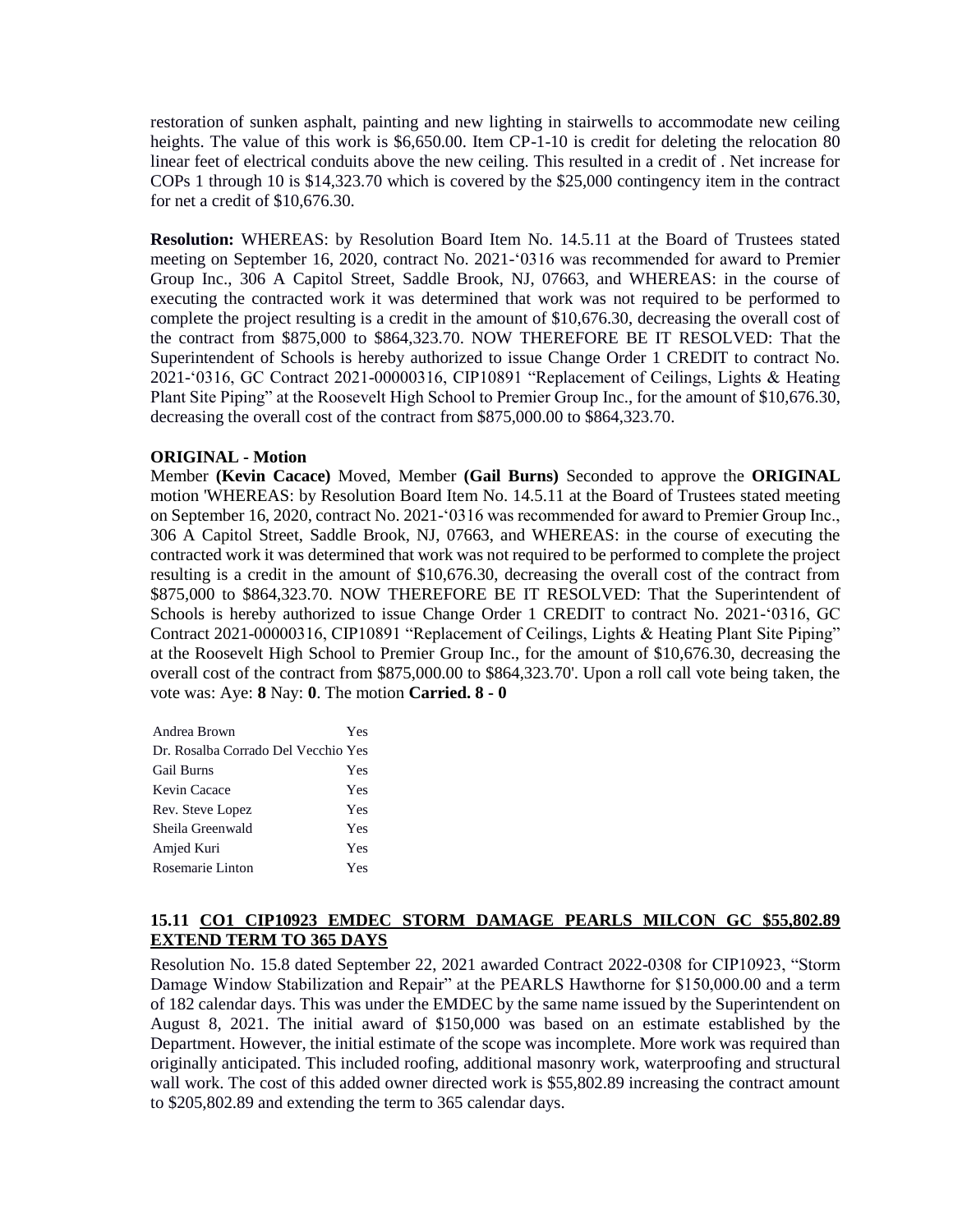**Resolution:** Ladies and Gentlemen: WHEREAS by Resolution No. 15.8 dated August 8, 2021 Contract No. 2022'0308 for CIP10923, "Storm Damage Window Stabilization and Repair" at the PEARLS Hawthorne School was awarded to Milcon Construction Corp for \$150,000.00 and a term of 182 calendar days, and WHEREAS: in the course of executing the contracted work it was determined that additional work under "Time and Materials" is required to be performed in the amount of \$55,802.89 an the term extended to 365 calendar days. NOW THEREFORE BE IT RESOLVED: That the Superintendent of Schools is hereby authorized to issue Change Order 1 to Contract No. 2022-'0308 CIP10923 "Storm Damage Window Stabilization and Repair" at the PEARLS Hawthorne School under Emergency Declaration to Milcon Construction Corp., 142 Dale Street, Babylon, NY, 11704 for \$55,802.89 increasing the contract amount from \$150,000.00 to \$205,802.89 and extending the term to 365 calendar days.

#### **ORIGINAL - Motion**

Member **(Kevin Cacace)** Moved, Member **(Gail Burns)** Seconded to approve the **ORIGINAL**  motion 'Ladies and Gentlemen: WHEREAS by Resolution No. 15.8 dated August 8, 2021 Contract No. 2022'0308 for CIP10923, "Storm Damage Window Stabilization and Repair" at the PEARLS Hawthorne School was awarded to Milcon Construction Corp for \$150,000.00 and a term of 182 calendar days, and WHEREAS: in the course of executing the contracted work it was determined that additional work under "Time and Materials" is required to be performed in the amount of \$55,802.89 an the term extended to 365 calendar days. NOW THEREFORE BE IT RESOLVED: That the Superintendent of Schools is hereby authorized to issue Change Order 1 to Contract No. 2022-'0308 CIP10923 "Storm Damage Window Stabilization and Repair" at the PEARLS Hawthorne School under Emergency Declaration to Milcon Construction Corp., 142 Dale Street, Babylon, NY, 11704 for \$55,802.89 increasing the contract amount from \$150,000.00 to \$205,802.89 and extending the term to 365 calendar days'. Upon a roll call vote being taken, the vote was: Aye: **8** Nay: **0**. The motion **Carried. 8 - 0** 

| Andrea Brown                        | Yes |
|-------------------------------------|-----|
| Dr. Rosalba Corrado Del Vecchio Yes |     |
| <b>Gail Burns</b>                   | Yes |
| Kevin Cacace                        | Yes |
| Rev. Steve Lopez                    | Yes |
| Sheila Greenwald                    | Yes |
| Amjed Kuri                          | Yes |
| Rosemarie Linton                    | Yes |

## **15.12 ASSIGN CIP10901 SED FILING FOR AID COVID19 HVAC RESPONSE E&R ENGINEERING \$300,000.00**

Via Resolution 15.15 dated February 26, 2020 the Board authorized the award of contract 2020- 00000594 Eisenbach & Ruhnke Engineering, P.C. for \$1.0 million for a term of 2 years with the option of a 12 month renewal. The expiration date is March 16, 2022. Via Resolution 15.8 dated September 22, 2021 the Board authorized the increase of the potential fee cost by \$500,000 increasing it to \$1,500,000 with no extension in the term. On November 1, 2021 Facilities issued RFP 420-21- 20 "SED Filing Districtwide Emergency COVID19 Response" to Eisenbach & Ruhnke Engineering and KG&D Architects. The purpose of which is to generate the SED paperwork required for the District to begin receiving aid for the COVID Response work in the summer of 2021. E&R submitted a proposal in the amount of \$300,000 and KG&D for \$303,750.. KG&D later revised their proposal to \$322,000. As result of the examination of the responses and discussions with the proposers it was determined that E&R would be the best firm suited for this project at a cost \$300,000.00. RFP 420- 21-20 scope of work will require E&R to consult with contractors, architects and engineers who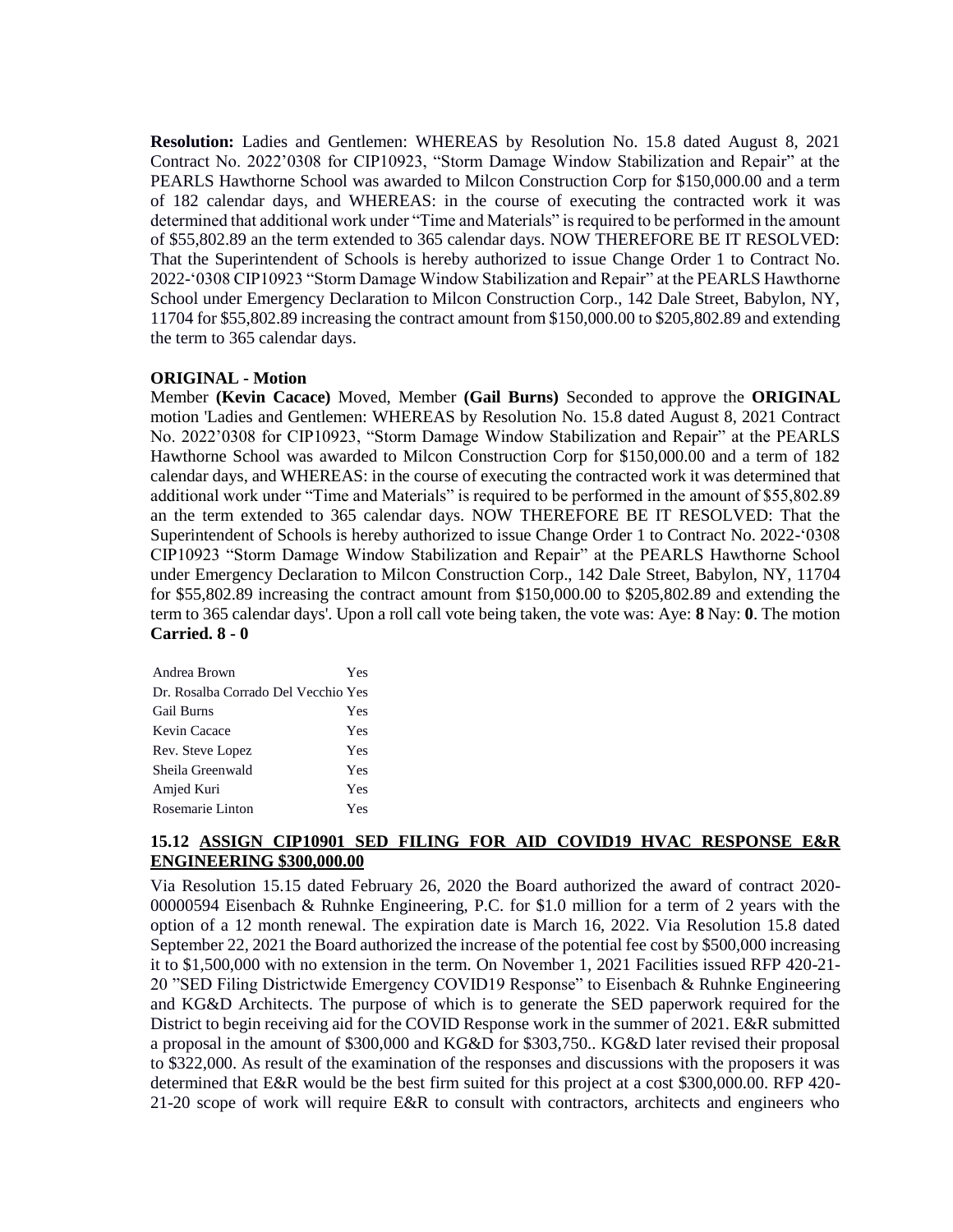performed designs and restoration work and compile the data and designs for filing with the State Education Department.

**Resolution:** Ladies and Gentlemen: WHEREAS: by Resolution 15.15 at the stated meeting on February 26, 2020, the Board of Education authorized the award of contract 2020-00000594 for Architectural Services to Eisenbach & Ruhnke Engineering, P.C in an amount not to exceed \$1 million, and Via Resolution 15.8 dated September 22, 2021 the Board authorized the increase of the potential fee cost by \$500,000 increasing it to \$1,500,000 with no extension in the term. WHEREAS: work as defined under that contract is required for architectural/engineering consulting services for RFP 420-21-20 "SED Filing Districtwide Emergency HVAC Restoration for COVID19 Response", and WHEREAS: the response by Eisenbach & Ruhnke Engineering, P.C to RFP 420-21-20 issued by the Facilities Department was deemed most advantageous to the District with assignment of select services of the proposal at a cost not to exceed \$300,000.00. NOW THEREFORE BE IT RESOLVED: That the Superintendent of Schools is hereby authorized to assign Eisenbach & Ruhnke Engineering, P.C., 291 Genesee Street, Utica, NY 13501 to the task of providing professional architectural consulting services for RFP 420-21-20 "SED Filing Districtwide Emergency HVAC Restoration for COVID19 Response" under contract 2020-00000594 in an amount not to exceed \$303,750.00. Term is for 365 calendar days.

## **ORIGINAL - Motion**

Member **(Kevin Cacace)** Moved, Member **(Gail Burns)** Seconded to approve the **ORIGINAL**  motion 'Ladies and Gentlemen: WHEREAS: by Resolution 15.15 at the stated meeting on February 26, 2020, the Board of Education authorized the award of contract 2020-00000594 for Architectural Services to Eisenbach & Ruhnke Engineering, P.C in an amount not to exceed \$1 million, and Via Resolution 15.8 dated September 22, 2021 the Board authorized the increase of the potential fee cost by \$500,000 increasing it to \$1,500,000 with no extension in the term. WHEREAS: work as defined under that contract is required for architectural/engineering consulting services for RFP 420-21-20 "SED Filing Districtwide Emergency HVAC Restoration for COVID19 Response", and WHEREAS: the response by Eisenbach & Ruhnke Engineering, P.C to RFP 420-21-20 issued by the Facilities Department was deemed most advantageous to the District with assignment of select services of the proposal at a cost not to exceed \$300,000.00. NOW THEREFORE BE IT RESOLVED: That the Superintendent of Schools is hereby authorized to assign Eisenbach & Ruhnke Engineering, P.C., 291 Genesee Street, Utica, NY 13501 to the task of providing professional architectural consulting services for RFP 420-21-20 "SED Filing Districtwide Emergency HVAC Restoration for COVID19 Response" under contract 2020-00000594 in an amount not to exceed \$303,750.00. Term is for 365 calendar days'. Upon a roll call vote being taken, the vote was: Aye: **8** Nay: **0**. The motion **Carried. 8 - 0** 

| Andrea Brown                        | Yes |
|-------------------------------------|-----|
| Dr. Rosalba Corrado Del Vecchio Yes |     |
| <b>Gail Burns</b>                   | Yes |
| Kevin Cacace                        | Yes |
| Rev. Steve Lopez                    | Yes |
| Sheila Greenwald                    | Yes |
| Amjed Kuri                          | Yes |
| Rosemarie Linton                    | Yes |

## **15.13 AWARD EMDEC ELECTRIC MOTORS & AND PUMPS A&C FURIA \$25,300.00**

This contract was originally awarded per GML103, RFB-6468 via Board Item 15.10 dated February 26, 2020 to PREMCO. This contract was then terminated on December 3, 2021 because of documented poor performance by the vendor. An emergency declaration issued to procure the services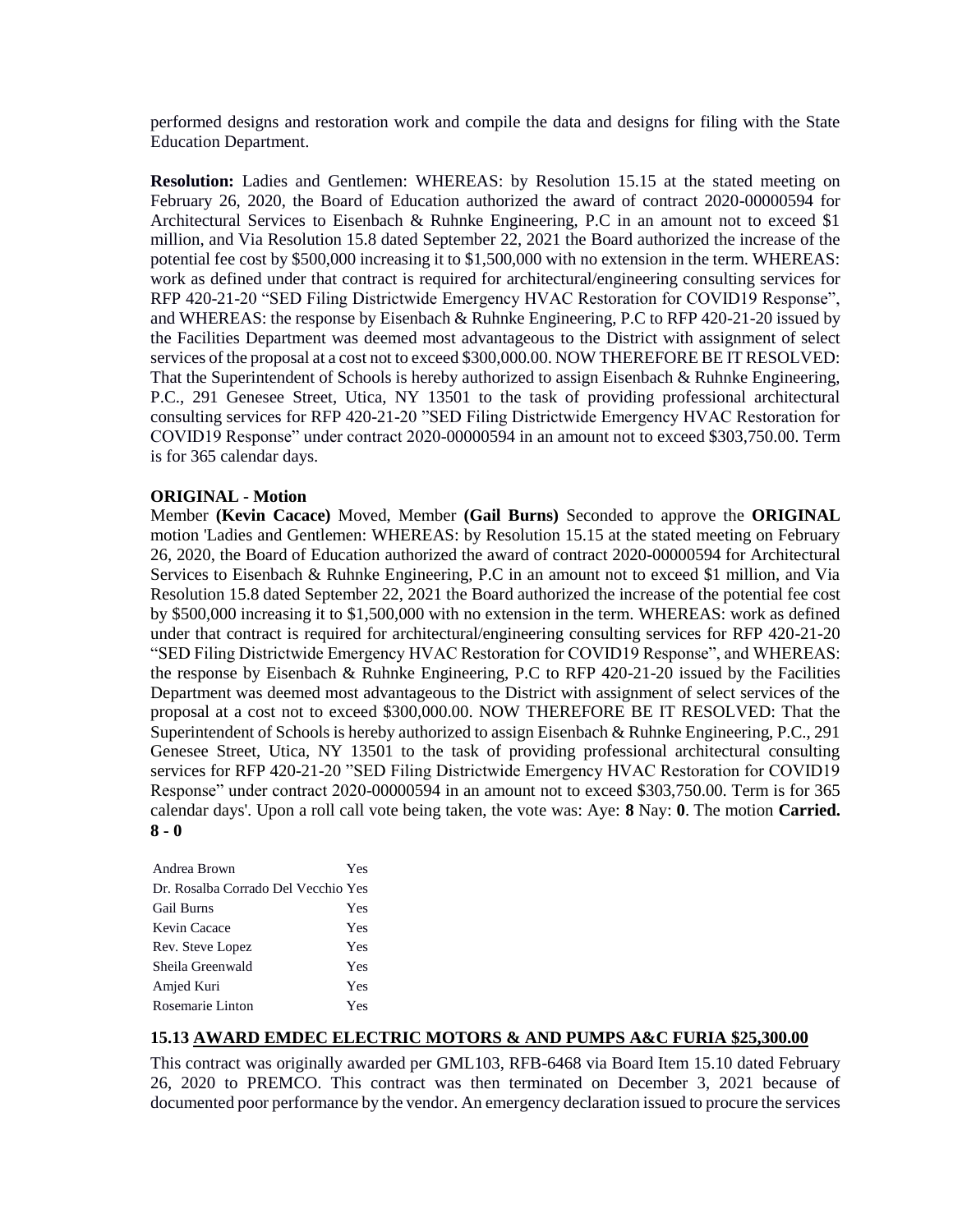of A&C Furia, a vendor from the original bid, to complete repairs to pumps and motors as necessary. This work is essential for providing heat in the school buildings. This is to award a General fund PO to A&C FURIA, for the service and repair of electric motors and pumps for \$25,300.00 for term of 180 calendar days based on the School District's Bid, entitled "RFB-6468 Service and Repair of Electric Motor and Pumps", opened on January 15, 2020.

**Resolution:** Ladies and Gentlemen: WHEREAS: It is imperative that the District maintain HVAC systems in good operating condition, and WHEREAS: this requires the access to reliable and timely repair of pumps and electrical motors, and WHEREAS the contract with the current vendor was terminated, and WHEREAS: an emergency was declared to hire A&C Furia, third low bidder on RFB-6468 "Service and Repair of Electric Motor and Pumps" opened on January 15, 2020 in the amount of \$23,5000 and a term of 180 calendar days. NOW THEREFORE BE IT RESOLVED: that the Superintendent of Schools is authorized to enter into a contract for Bid No. 6468, "Service and Repair of Electric Motor and Pumps" to A&C Furia 75 Lafayette Avenue, White Plains, NY 10603 in the amount not to exceed \$25,300 for a term of 180 days.

#### **ORIGINAL - Motion**

Member **(Kevin Cacace)** Moved, Member **(Gail Burns)** Seconded to approve the **ORIGINAL**  motion 'Ladies and Gentlemen: WHEREAS: It is imperative that the District maintain HVAC systems in good operating condition, and WHEREAS: this requires the access to reliable and timely repair of pumps and electrical motors, and WHEREAS the contract with the current vendor was terminated, and WHEREAS: an emergency was declared to hire A&C Furia, third low bidder on RFB-6468 "Service and Repair of Electric Motor and Pumps" opened on January 15, 2020 in the amount of \$23,5000 and a term of 180 calendar days. NOW THEREFORE BE IT RESOLVED: that the Superintendent of Schools is authorized to enter into a contract for Bid No. 6468, "Service and Repair of Electric Motor and Pumps" to A&C Furia 75 Lafayette Avenue, White Plains, NY 10603 in the amount not to exceed \$25,300 for a term of 180 days'. Upon a roll call vote being taken, the vote was: Aye: **8** Nay: **0**. The motion **Carried. 8 - 0** 

| Andrea Brown                        | Yes |
|-------------------------------------|-----|
| Dr. Rosalba Corrado Del Vecchio Yes |     |
| <b>Gail Burns</b>                   | Yes |
| Kevin Cacace                        | Yes |
| Rev. Steve Lopez                    | Yes |
| Sheila Greenwald                    | Yes |
| Amjed Kuri                          | Yes |
| Rosemarie Linton                    | Yes |

## **15.14 EXTEND GF SERVICE & REPAIR OF PLAYGROUNDS, YOUNG EQUIPMENT \$12,000.00**

This is the third extension of this contract. It is only for 90 days and a prorated amount of \$12,000.00 to provide time for the District to create new bid documents and let them for bid. New bid documents are required because there have been no bidders on the recent lettings of the current specifications. This resolution is for a 3rd extension of General Fund Annual Service Contract 2019-00000624 for "Service and Repair of School Playgrounds" with Young Equipment Solutions for \$ 12,000.00 increasing the contract amount to \$135,570.00 and the term to 1185 calendar days. RFB 6705 was duly issued but the District had received no bids by the bid due date of November 12, 2021. Subsequently the Re-bid for RFB-6705A was issued and opened on December 3, 2021. There were no qualified bidders. Since the current contract is expiring soon, and considering the time to re-bid and get a qualified vendor, it is needed to extend the contract to perform any repairs to make the playgrounds safe for a period of further 3 months.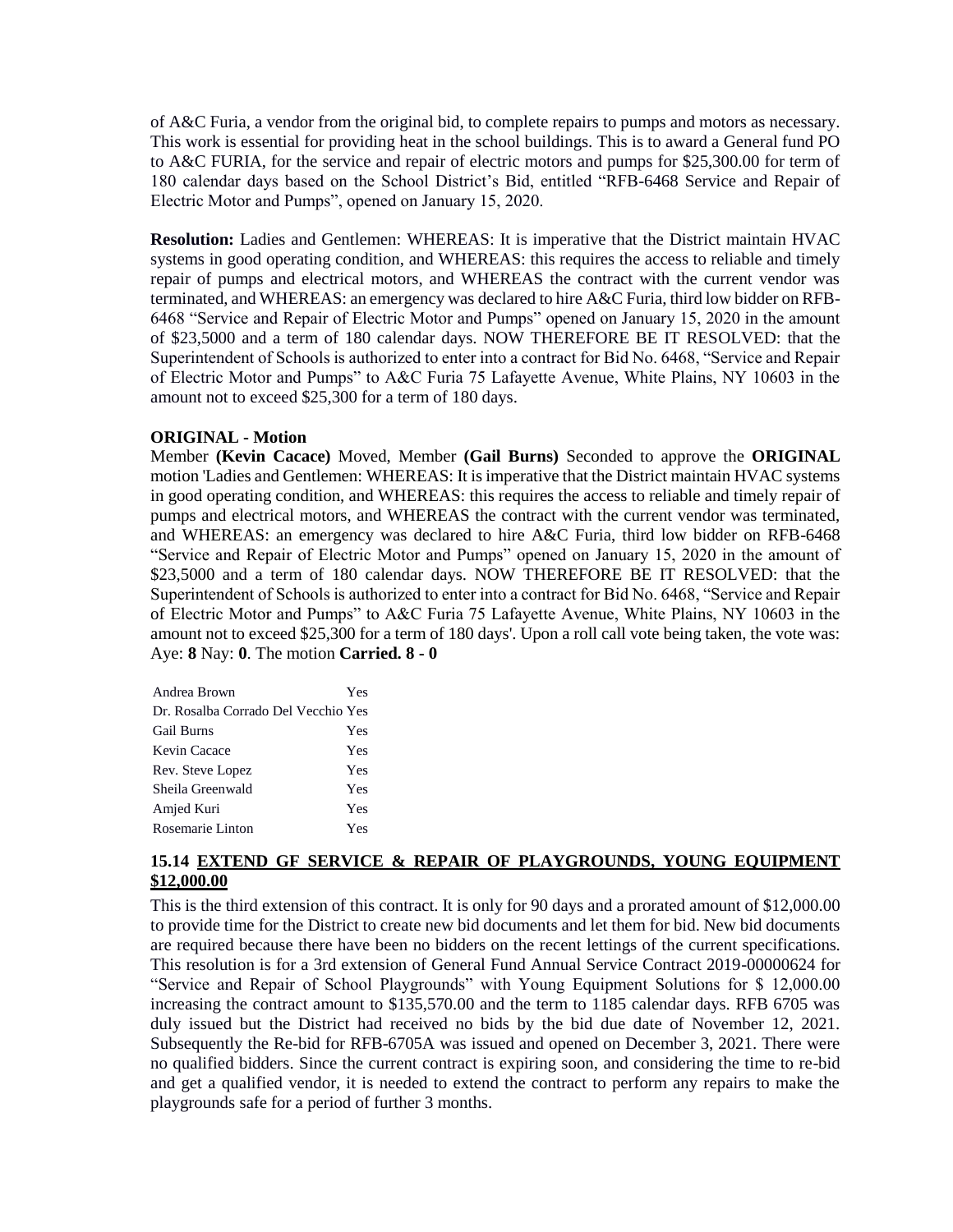**Resolution:** Ladies and Gentlemen: WHEREAS: Board Item 17.4 dated January 16, 2019, was approved awarding a contract to Young Equipment Solutions for an amount not to exceed \$41,190 for a term of 365 calendar days, and WHEREAS: the contract provides a means to extend this contract by mutual consent of the parties annually for up two additional years under the same terms and conditions as bid, and WHEREAS: the first extension to this contract was approved via resolution 15.13 dated February 26,2020 revising the contract total to \$82,380 and extending the term to 730 calendar days, and WHEREAS: the second extension to this contract was approved via resolution 16.16 dated February 24,2021 revising the contract total to \$123,570 and extending the term to 1095 calendar days, and WHEREAS: the administration recommends that this contract be extended for the third time for \$12,000.00 and an additional 90 calendar days. NOW THEREFORE BE IT RESOLVED: that the Superintendent of Schools is authorized to extend Contract 2019-00000624 "Service and Repair of School Playgrounds" to Young Equipment Solutions 325 Rabro Dr., Suite 1, Hauppauge NY 11788 for \$12,000.00 increasing the contract amount from \$123,570 to 135,570. and the term to 1,1185 calendar days.

## **ORIGINAL - Motion**

Member **(Kevin Cacace)** Moved, Member **(Gail Burns)** Seconded to approve the **ORIGINAL**  motion 'Ladies and Gentlemen: WHEREAS: Board Item 17.4 dated January 16, 2019, was approved awarding a contract to Young Equipment Solutions for an amount not to exceed \$41,190 for a term of 365 calendar days, and WHEREAS: the contract provides a means to extend this contract by mutual consent of the parties annually for up two additional years under the same terms and conditions as bid, and WHEREAS: the first extension to this contract was approved via resolution 15.13 dated February 26,2020 revising the contract total to \$82,380 and extending the term to 730 calendar days, and WHEREAS: the second extension to this contract was approved via resolution 16.16 dated February 24,2021 revising the contract total to \$123,570 and extending the term to 1095 calendar days, and WHEREAS: the administration recommends that this contract be extended for the third time for \$12,000.00 and an additional 90 calendar days. NOW THEREFORE BE IT RESOLVED: that the Superintendent of Schools is authorized to extend Contract 2019-00000624 "Service and Repair of School Playgrounds" to Young Equipment Solutions 325 Rabro Dr., Suite 1, Hauppauge NY 11788 for \$12,000.00 increasing the contract amount from \$123,570 to 135,570. and the term to 1,1185 calendar days'. Upon a roll call vote being taken, the vote was: Aye: **8** Nay: **0**. The motion **Carried. 8 - 0** 

| Andrea Brown                        | Yes |
|-------------------------------------|-----|
| Dr. Rosalba Corrado Del Vecchio Yes |     |
| <b>Gail Burns</b>                   | Yes |
| Kevin Cacace                        | Yes |
| Rev. Steve Lopez                    | Yes |
| Sheila Greenwald                    | Yes |
| Amjed Kuri                          | Yes |
| Rosemarie Linton                    | Yes |

#### **15.15 CO1 10812 YMHS GC WORK APS \$74,905.66 EXTEND TERM**

CHANGE ORDER 1 for CAPITAL GENERAL CONSTRUCTION Contract 2021-00000168, CIP10812 "Reconstruction of Portions of the Building" at Yonkers Middle High School to APS Contracting, Inc. in the amount of \$74,905.66; increasing the contract amount from \$1,573,000.00 to \$1,647,905.66 and an extension of the term from 365 to 720 calendar days. This Change Order is to for owner directed extra work to address field conditions and contract omissions. This includes: • Masonry work: chimney, walls, & stairways for roughly \$60,000.00. • New chimney caps \$15,697.50 • Classroom furniture for \$34,246.29 from School Specialty Furniture via NYSOGS contract Group 20915 - Award 23109. • Upgraded windows, repair and paint exterior railings, demolition of water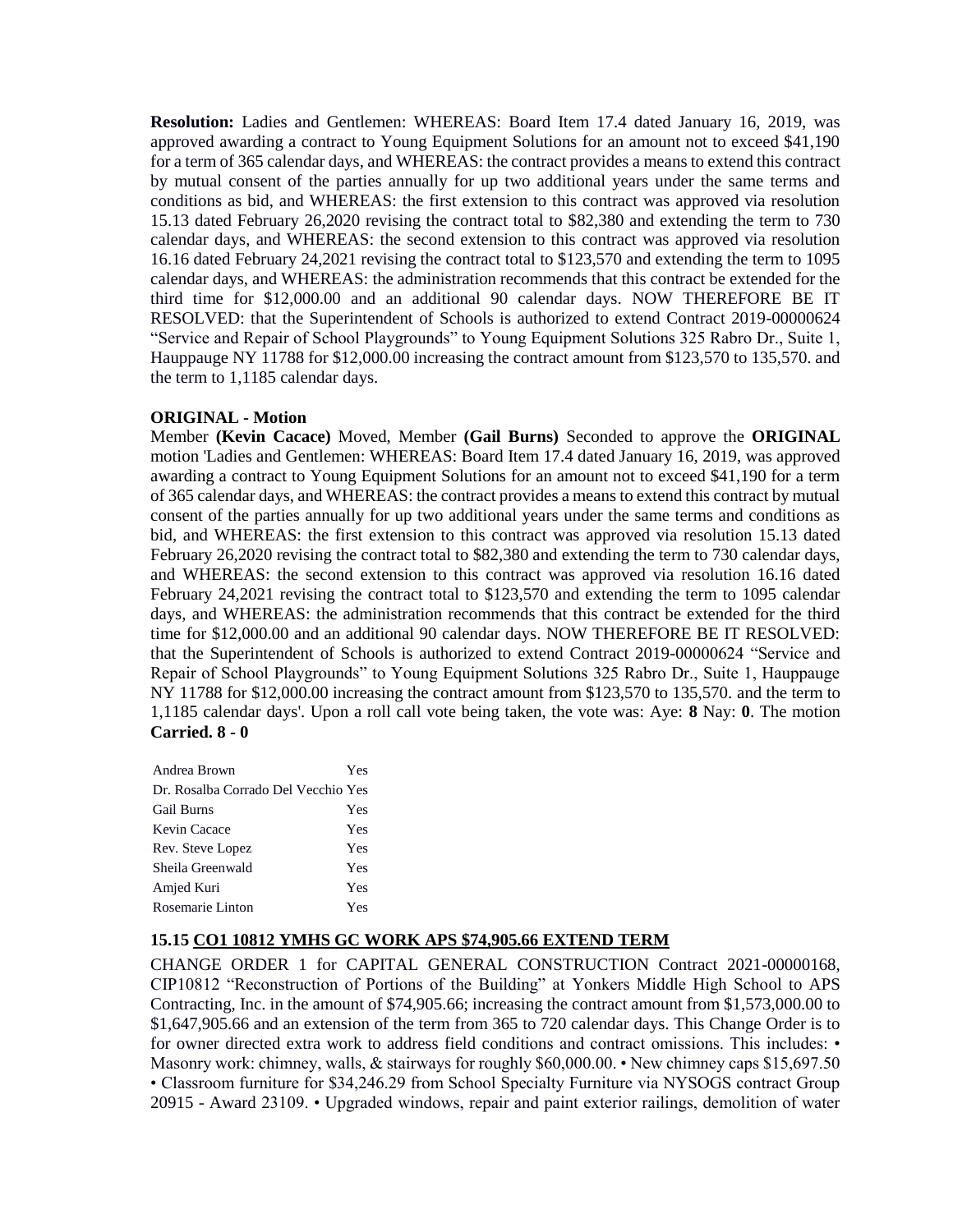proofing membranes for \$30, 803.18. Total cost for CO1 is \$132,950.70; less credit for deducted work, less allowance is \$74,905.66

**Resolution:** Ladies and Gentlemen: WHEREAS: by Resolution 17.8 dated August 19, 2020, Contract No. 2021 0168 CIP 10812 "Reconstruction of Portions of the Building" at Yonkers Middle High School to APS Contracting f or \$1,573,000.00 and a term of 365 calendar days, and WHEREAS: in the course of executing the contracted work it was determined that additional work was required the added cost of \$74,905.66, increasing the contract to \$1,573,000.00 to \$1,647,905.66 and an extension of the term from 365 to 720 calendar days. NOW THEREFORE BE IT RESOLVED: That the Superintendent of Schools is hereby authorized to issue Change Order 1 to contract No. 2021-0168, CIP10812 "Reconstruction of Portions of the Building" at Yonkers Middle High School to APS Contracting, Inc., 155-161 Pennsylvania Avenue Paterson, NJ 07503 in the amount of \$74,905.66 increasing the overall cost of the contract from \$1,573,000.00 to \$1,647,905.66 and an extension of the term from 365 to 720 calendar days.

## **ORIGINAL - Motion**

Member **(Kevin Cacace)** Moved, Member **(Gail Burns)** Seconded to approve the **ORIGINAL**  motion 'Ladies and Gentlemen: WHEREAS: by Resolution 17.8 dated August 19, 2020, Contract No. 2021 0168 CIP 10812 "Reconstruction of Portions of the Building" at Yonkers Middle High School to APS Contracting f or \$1,573,000.00 and a term of 365 calendar days, and WHEREAS: in the course of executing the contracted work it was determined that additional work was required the added cost of \$74,905.66, increasing the contract to \$1,573,000.00 to \$1,647,905.66 and an extension of the term from 365 to 720 calendar days. NOW THEREFORE BE IT RESOLVED: That the Superintendent of Schools is hereby authorized to issue Change Order 1 to contract No. 2021-0168, CIP10812 "Reconstruction of Portions of the Building" at Yonkers Middle High School to APS Contracting, Inc., 155-161 Pennsylvania Avenue Paterson, NJ 07503 in the amount of \$74,905.66 increasing the overall cost of the contract from \$1,573,000.00 to \$1,647,905.66 and an extension of the term from 365 to 720 calendar days'. Upon a roll call vote being taken, the vote was: Aye: **8** Nay: **0**. The motion **Carried. 8 - 0** 

| Andrea Brown                        | Yes |
|-------------------------------------|-----|
| Dr. Rosalba Corrado Del Vecchio Yes |     |
| <b>Gail Burns</b>                   | Yes |
| Kevin Cacace                        | Yes |
| Rev. Steve Lopez                    | Yes |
| Sheila Greenwald                    | Yes |
| Amjed Kuri                          | Yes |
| Rosemarie Linton                    | Yes |

## **15.16 CO1 10812 YMHS HVAC BERTUSSI \$58,712.31 EXTEND TERM**

CHANGE ORDER 1 for CAPITAL HVAC Contract 2021-00000170, CIP10812 "Reconstruction of Portions of the Building" at Yonkers Middle High School to Bertussi Contracting in the amount of \$58,712.31; increasing the contract amount from \$112,400.00 to \$171,112.31 and an extension of the term from 365 to 720 calendar days. A change order is a written agreement between the District and its contractor to change a building construction contract. They add to, delete from, or otherwise alter the work and/or progress schedule in the contract bid documents. CO's are caused by any of three situations that can arise on a project: unforeseen conditions, design errors and omissions and owner directed extra work. This Change Order is for the additional work omitted from the plans which were required to complete the project scope. Including additional temperature controls and fin tube covers not on plans in the amount of \$58,712.31.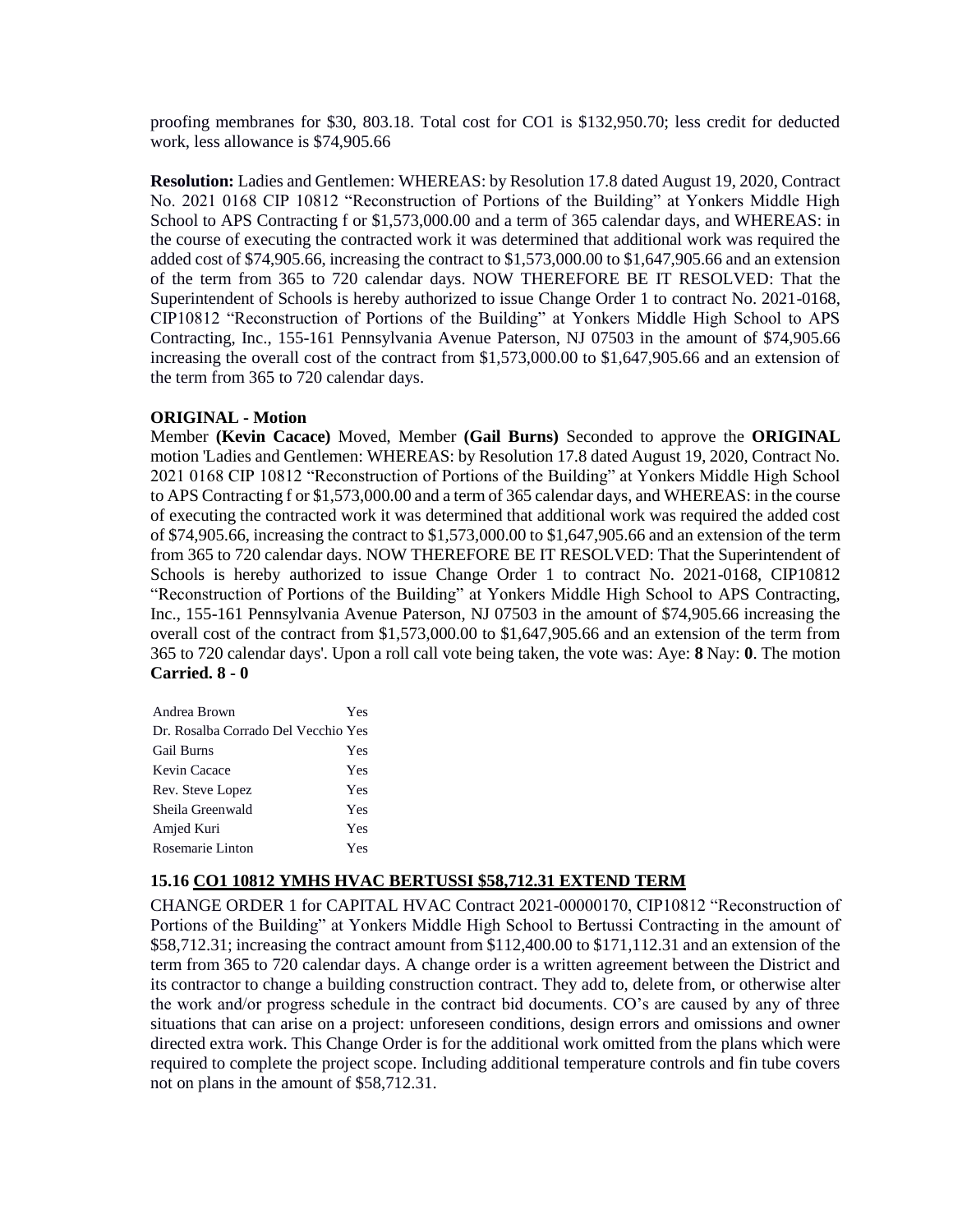**Resolution:** Ladies and Gentlemen: WHEREAS by Resolution 17.15 dated August 19, 2020, Contract 2021-0170 CIP10812 "Reconstruction of Portions of the Building" at Yonkers Middle High School was awarded to Bertussi Contracting in the amount of \$112,400.00 and a term of 365 calendar days. WHEREAS: in the course of executing the contracted work it was determined that additional work was required to be performed in the amount of \$58,712.31 increasing the contract amount from \$112,400.00 to \$171,112.31 and an extension of the term from 365 to 720 calendar days. NOW THEREFORE BE IT RESOLVED: That the Superintendent of Schools is hereby authorized to issue Change Order 1 to contract No. 2021-00000170, CIP10812 "Reconstruction of Portions of the Building" at Yonkers Middle High School to Bertussi Contracting 60-70 Dexter Plaza Pearl River, NY 10965 in the amount of \$58,712.31 increasing the cost of the contract from \$112,400.00 to \$171,112.31 and an extension of the term from 365 to 720 calendar days.

## **ORIGINAL - Motion**

Member **(Kevin Cacace)** Moved, Member **(Gail Burns)** Seconded to approve the **ORIGINAL**  motion 'Ladies and Gentlemen: WHEREAS by Resolution 17.15 dated August 19, 2020, Contract 2021-0170 CIP10812 "Reconstruction of Portions of the Building" at Yonkers Middle High School was awarded to Bertussi Contracting in the amount of \$112,400.00 and a term of 365 calendar days. WHEREAS: in the course of executing the contracted work it was determined that additional work was required to be performed in the amount of \$58,712.31 increasing the contract amount from \$112,400.00 to \$171,112.31 and an extension of the term from 365 to 720 calendar days. NOW THEREFORE BE IT RESOLVED: That the Superintendent of Schools is hereby authorized to issue Change Order 1 to contract No. 2021-00000170, CIP10812 "Reconstruction of Portions of the Building" at Yonkers Middle High School to Bertussi Contracting 60-70 Dexter Plaza Pearl River, NY 10965 in the amount of \$58,712.31 increasing the cost of the contract from \$112,400.00 to \$171,112.31 and an extension of the term from 365 to 720 calendar days'. Upon a roll call vote being taken, the vote was: Aye: **8** Nay: **0**. The motion **Carried. 8 - 0** 

| Andrea Brown                        | Yes |
|-------------------------------------|-----|
| Dr. Rosalba Corrado Del Vecchio Yes |     |
| <b>Gail Burns</b>                   | Yes |
| Kevin Cacace                        | Yes |
| Rev. Steve Lopez                    | Yes |
| Sheila Greenwald                    | Yes |
| Amjed Kuri                          | Yes |
| Rosemarie Linton                    | Yes |

## **15.17 CO1 10874 RIVERSIDE COMMERCE ELECTRIC \$20,942.33 EXTEND TERM**

This is to authorize CO1 for Contract 2021-0727, ELECTRCIAL Work CIP10874 "Interior Renovations, Doors, Security and Site Work" at Riverside High School to Commerce Electrical Contracting Corp. for \$20,942.33 increasing the contract from \$630,000.00 to \$650,942.33 and extending the term another 365 calendar days. Change Orders COP-1, 5 & 6 are for owner directed work to meet field conditions and include: • Relocate seven security cameras to better cover surveillance of hidden corners and interim stairway levels. • Relocate three security cameras for concealed electrical conduits and data for installation of new UVs. • Replace electrical conduit embedded within exterior entry concrete slab, damaged during excavation. Existing conduit should have been under the slab. The total value of extra work for field conditions is \$35,040.62. Change Orders COP-2, 3 & 4 are for design issues: • Additional light fixture for exterior entrance columns, owner directed to match the rest. • Additional fire system strobe in staff bathroom, required to meet code. • Run new 120V power to storage closet to create a new 2nd data closet needed for security components. The total value of design error extra work is \$5,904.71 The amount of extra work is \$40,942.33 less the contingency of \$20,000.00 a balance contract change order of \$20,942.33 is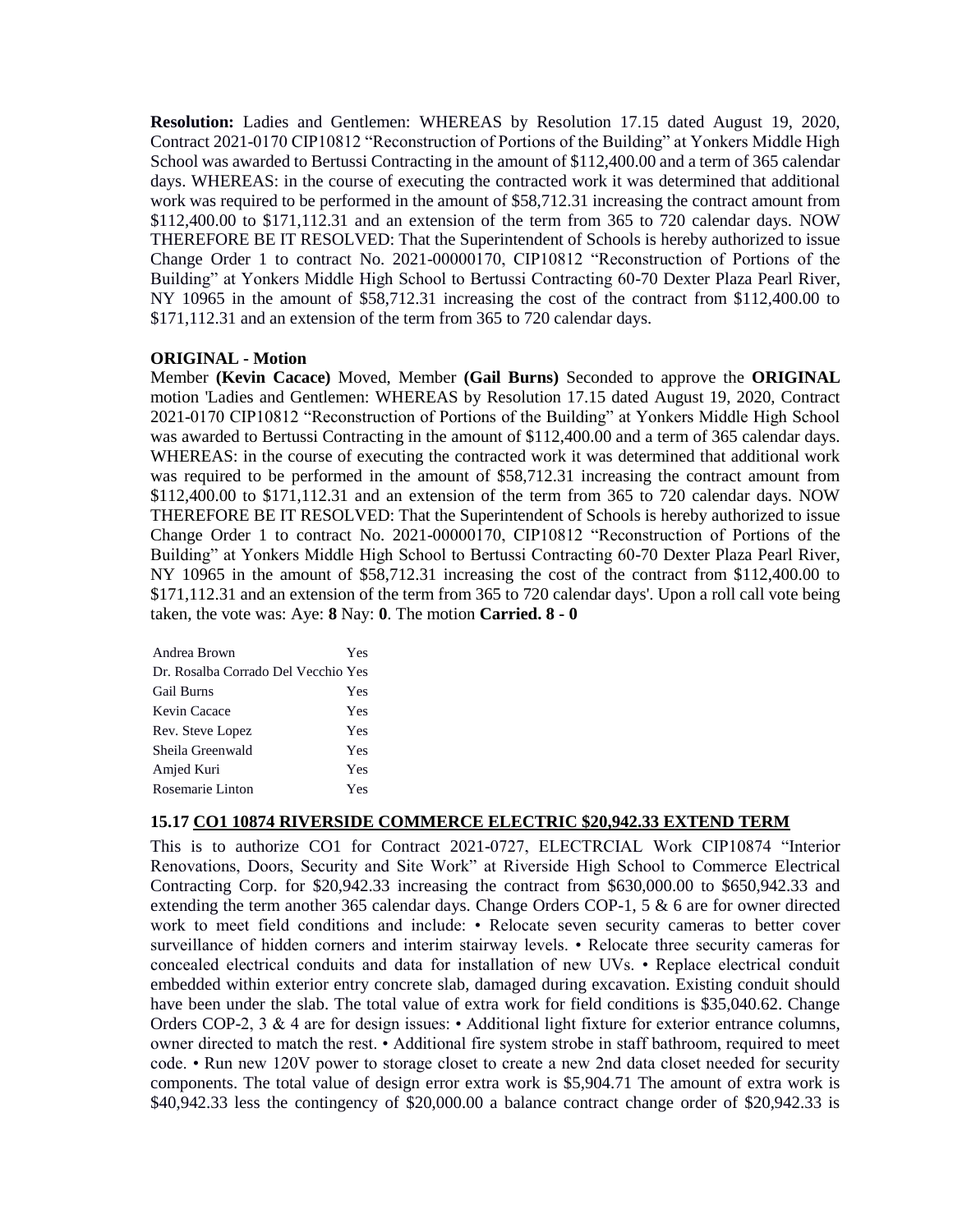required The extension is required to accommodate supply chain delays on new doors and related security work that has to be deferred until March/April 2022. The 365 days will include time for punch list, closeout and payments.

**Resolution:** Ladies and Gentlemen: WHEREAS by Resolution No. 23.3 dated April 21, 2021, Contract No. 2021-0727 was awarded to in the amount of \$630,000.00 and a term of 365 calendar days, and WHEREAS: in the course of executing the contracted work it was determined that additional work was required to be performed, and WHEREAS: the cost for this added work is for the negotiated lump sum price of \$20,942.33, and WHEREAS: the contract contingency of \$20,000.00 is to be allocated to this change order requiring a balance of \$20,942.33 to be covered by additional funds increasing the contract amount from \$630,000.00 to \$650,942.33, and WHEREAS: a contract extension of 365 calendar days is required to complete the work, extending the term to 1,095 days. NOW THEREFORE BE IT RESOLVED: That the Superintendent of Schools is hereby authorized to issue CO1 to No. 2021-0727, ELECTRCIAL Work CIP10874 "Interior Renovations, Doors, Security and Site Work" at Riverside High School to Commerce Electrical Contracting Corp. Commerce Electrical Contracting Corp., 23-86 BQE West, Astoria, NY 11103for \$20,942.33; increasing the contract amount from \$630,000.00 to \$650,942.33 and extending the term by 365 to 1,095 calendar days.

## **ORIGINAL - Motion**

Member **(Kevin Cacace)** Moved, Member **(Gail Burns)** Seconded to approve the **ORIGINAL**  motion 'Ladies and Gentlemen: WHEREAS by Resolution No. 23.3 dated April 21, 2021, Contract No. 2021-0727 was awarded to in the amount of \$630,000.00 and a term of 365 calendar days, and WHEREAS: in the course of executing the contracted work it was determined that additional work was required to be performed, and WHEREAS: the cost for this added work is for the negotiated lump sum price of \$20,942.33, and WHEREAS: the contract contingency of \$20,000.00 is to be allocated to this change order requiring a balance of \$20,942.33 to be covered by additional funds increasing the contract amount from \$630,000.00 to \$650,942.33, and WHEREAS: a contract extension of 365 calendar days is required to complete the work, extending the term to 1,095 days. NOW THEREFORE BE IT RESOLVED: That the Superintendent of Schools is hereby authorized to issue CO1 to No. 2021-0727, ELECTRCIAL Work CIP10874 "Interior Renovations, Doors, Security and Site Work" at Riverside High School to Commerce Electrical Contracting Corp. Commerce Electrical Contracting Corp., 23-86 BQE West, Astoria, NY 11103for \$20,942.33; increasing the contract amount from \$630,000.00 to \$650,942.33 and extending the term by 365 to 1,095 calendar days'. Upon a roll call vote being taken, the vote was: Aye: **8** Nay: **0**. The motion **Carried. 8 - 0** 

| Andrea Brown                        | Yes |
|-------------------------------------|-----|
| Dr. Rosalba Corrado Del Vecchio Yes |     |
| <b>Gail Burns</b>                   | Yes |
| Kevin Cacace                        | Yes |
| Rev. Steve Lopez                    | Yes |
| Sheila Greenwald                    | Yes |
| Amjed Kuri                          | Yes |
| Rosemarie Linton                    | Yes |

## **15.18 ASSIGN 10934 PEARLS KITCHEN & PLAYGROUND A/E F&D \$24,500.00**

This is to assign the subject task for "Replacement of Kitchen Walk-in Refrigeration System & New Playground" at Pearls Hawthorne School to Fuller & D'Angelo Architects & Planners, P.C under requirements contract 2020-0628 Architectural Services in the amount of \$14,500.00 fee plus \$10,000 allowance for reimbursables and a term of 365 calendar days. This project includes but is not limited to replacement of existing walk-in refrigerator and freezer unit and related works, asbestos abatement,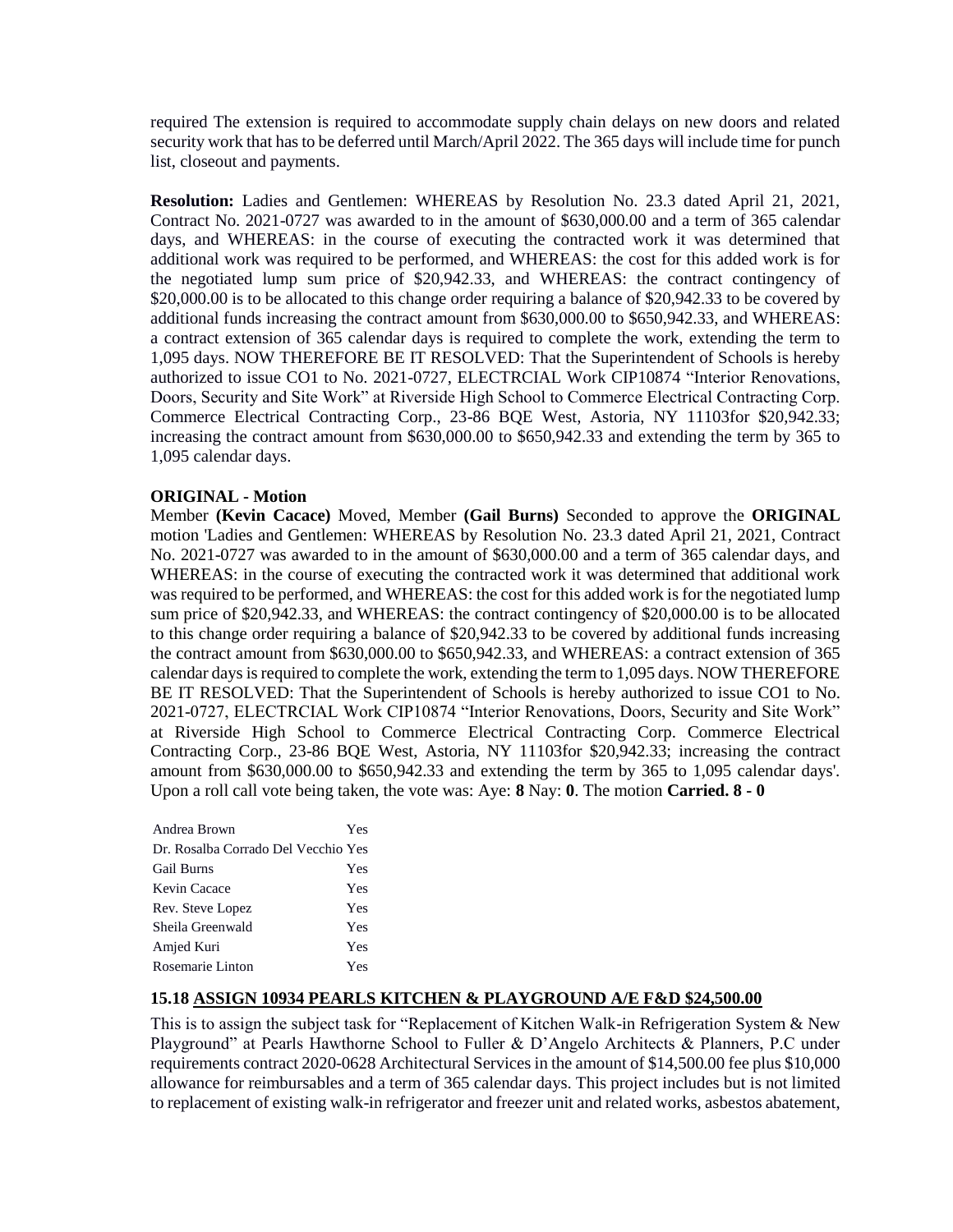and new playground equipment with poured in place safety surfacing, The current estimated cost for this project is \$500,000.00 and is targeted for construction during summer of 2022. RFP 420-21-32 was only issued to Fuller & D'Angelo, PC. Their design team has people already familiar with the school and have a good track record.

**Resolution:** Ladies and Gentlemen: WHEREAS: under Resolution 15.15 dated February 26, 2020, the Board authorized the award of Contract 2020-0628 for Architectural Services to Fuller & D'Angelo, PC in response to District RFQ404 for an amount of \$1,000,000.00, and WHEREAS: architectural services as specified under the above contract are required for 10934 "Replacement of Kitchen Walk-in Refrigeration System & New Playground" at Pearls Hawthorne School, and WHEREAS: the response by Fuller & D'Angelo, PC, is to be deemed most advantageous to the District at a cost of \$24,500.00 and a term of 365 calendar days. NOW THEREFORE BE IT RESOLVED: That the Superintendent of Schools is hereby authorized to appoint Fuller and D'Angelo Architects and Planners, P.C, 45 Knollwood Road, Elmsford, New York 10523 to the task of providing architectural services for CIP 10934, "Replacement of Kitchen Walk-in Refrigeration System & New Playground" at Pearls Hawthorne School RFP 420-21-32 under an On-Call Services Contract 2020-00000628 Fuller & D'Angelo, PC., in the amount of \$24,500.00 for 365 calendar days.

#### **ORIGINAL - Motion**

Member **(Kevin Cacace)** Moved, Member **(Gail Burns)** Seconded to approve the **ORIGINAL**  motion 'Ladies and Gentlemen: WHEREAS: under Resolution 15.15 dated February 26, 2020, the Board authorized the award of Contract 2020-0628 for Architectural Services to Fuller & D'Angelo, PC in response to District RFQ404 for an amount of \$1,000,000.00, and WHEREAS: architectural services as specified under the above contract are required for 10934 "Replacement of Kitchen Walkin Refrigeration System & New Playground" at Pearls Hawthorne School, and WHEREAS: the response by Fuller & D'Angelo, PC, is to be deemed most advantageous to the District at a cost of \$24,500.00 and a term of 365 calendar days. NOW THEREFORE BE IT RESOLVED: That the Superintendent of Schools is hereby authorized to appoint Fuller and D'Angelo Architects and Planners, P.C, 45 Knollwood Road, Elmsford, New York 10523 to the task of providing architectural services for CIP 10934, "Replacement of Kitchen Walk-in Refrigeration System & New Playground" at Pearls Hawthorne School RFP 420-21-32 under an On-Call Services Contract 2020-00000628 Fuller & D'Angelo, PC., in the amount of \$24,500.00 for 365 calendar days'. Upon a roll call vote being taken, the vote was: Aye: **8** Nay: **0**. The motion **Carried. 8 - 0** 

| Andrea Brown                        | Yes |
|-------------------------------------|-----|
| Dr. Rosalba Corrado Del Vecchio Yes |     |
| <b>Gail Burns</b>                   | Yes |
| Kevin Cacace                        | Yes |
| Rev. Steve Lopez                    | Yes |
| Sheila Greenwald                    | Yes |
| Amjed Kuri                          | Yes |
| Rosemarie Linton                    | Yes |

#### **15.19 AWARD GF AERIAL LIFT INSPECTIONS & REPAIRS UNITED RENTAL \$15,000.00**

This is to award the General Fund annual service inspections and repairs, as needed after inspection, for the districts aerial lift equipment (14 total) to United Rentals (North America) Inc. for an amount not to exceed \$15,000.00. This work is required to comply with OSHA annual inspection requirements that all aerial lifts are inspected, tested and certified operational for use throughout the District. Procurement is by 2022-3500 RFQ issued in November 26 and received on Dec 2, 2021. United Rental was the sole responder. Total cost of inspection on 14 pieces of equip - \$5,530 this will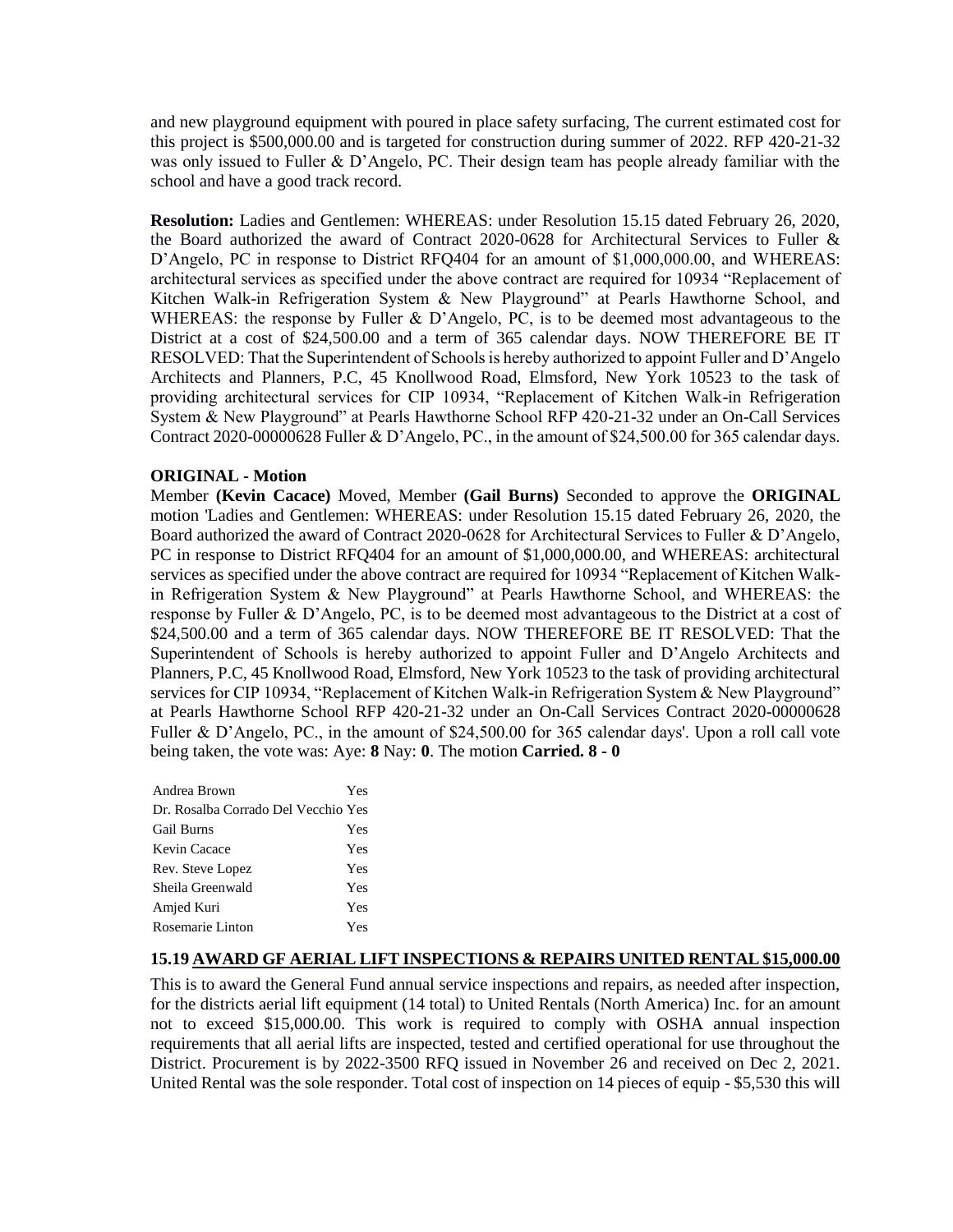cover the cost of all genie and other aerial lift inspections along with any repairs that may need to be made if a piece of equipment fails the inspection.

**Resolution:** Ladies and Gentlemen; WHEREAS: requests for quotations (RFQs) were issued to multiple vendors with intentions to award to the vendor best able to deliver and at the least price. One quote was received and it was from United Rentals (North America) Inc., WHEREAS: and United Rentals (North America) Inc. has the best overall capability to meet the District's need for the inspection of 14 units and any repairs that may be needed after inspection NOW THEREFORE BE IT RESOLVED: that the Superintendent of Schools is hereby authorized to award the above GENERAL FUND Purchase Order for the annual inspections and any necessary repairs to United Rentals (North America) Inc., 552 Housotonic Avenue, Bridgeport, CT 06604 in the amount of \$15,000.00 for a term of 180 calendar days.

#### **ORIGINAL - Motion**

Member **(Kevin Cacace)** Moved, Member **(Gail Burns)** Seconded to approve the **ORIGINAL**  motion 'Ladies and Gentlemen; WHEREAS: requests for quotations (RFQs) were issued to multiple vendors with intentions to award to the vendor best able to deliver and at the least price. One quote was received and it was from United Rentals (North America) Inc., WHEREAS: and United Rentals (North America) Inc. has the best overall capability to meet the District's need for the inspection of 14 units and any repairs that may be needed after inspection NOW THEREFORE BE IT RESOLVED: that the Superintendent of Schools is hereby authorized to award the above GENERAL FUND Purchase Order for the annual inspections and any necessary repairs to United Rentals (North America) Inc., 552 Housotonic Avenue, Bridgeport, CT 06604 in the amount of \$15,000.00 for a term of 180 calendar days'. Upon a roll call vote being taken, the vote was: Aye: **8** Nay: **0**. The motion **Carried. 8 - 0** 

| Andrea Brown                        | Yes |
|-------------------------------------|-----|
| Dr. Rosalba Corrado Del Vecchio Yes |     |
| <b>Gail Burns</b>                   | Yes |
| Kevin Cacace                        | Yes |
| Rev. Steve Lopez                    | Yes |
| Sheila Greenwald                    | Yes |
| Amjed Kuri                          | Yes |
| Rosemarie Linton                    | Yes |

## **15.20 EXTEND CCI FIRE ANNUAL INSPECTIONS \$44,000**

AMENDMENT 2 – 2nd EXTENSION OF GENERAL FUND PROFESSIONAL SERVICES CONTRACT 2020-00000575 "Annual School Facilities Fire Safety Inspections and Fire Prevention Training" to Code Compliance Inspections, Inc. for \$44,000 increasing the contract to \$133,200.00 and term to 1095 calendar days. NYSED requires all public school districts to complete the Fire Safety Inspections and staff training on a 11-month interval, although it is referred to as the "Annual" Fire Safety Inspection and applies to all 50 buildings that are owned, operated or leased by Yonkers Public Schools. CCI has performed this work effectively for the District intermittently since 2013. This contract provides a means to extend by mutual consent of the parties an additional year under the same terms and conditions as awarded.

**Resolution:** Ladies and Gentlemen: WHEREAS: The results RFP 420 were opened on or about Jan. 30, 2020 in compliance with General Municipal Law 104b for "Annual School Facilities Fire Safety Inspections and Fire Prevention Training", and WHEREAS: the contract has provisions for annual extensions by the mutual consent of both parties under the same terms and conditions of the original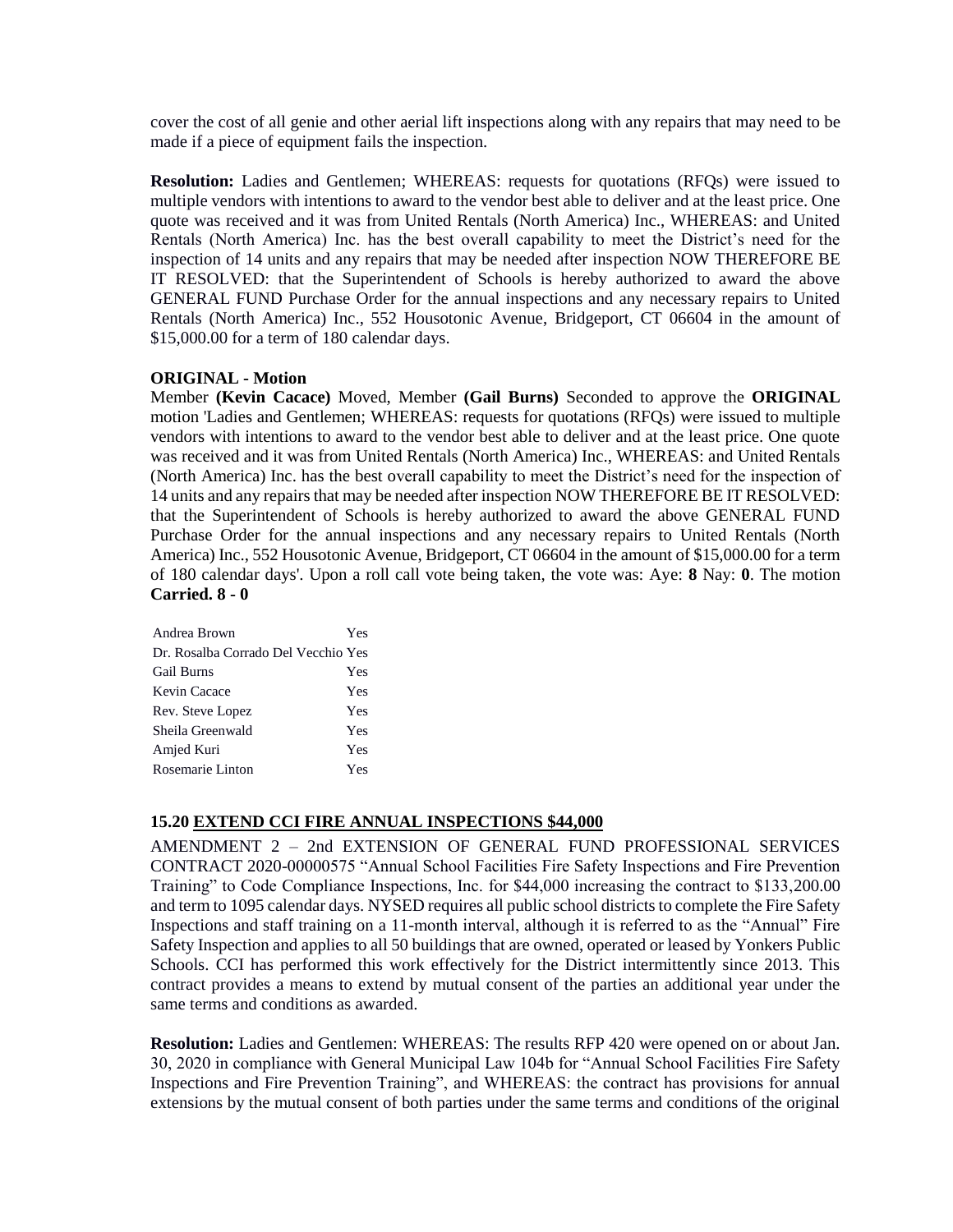contract, and WHEREAS: both parties desire to invoke this provision and agree to a one year extension at the same terms and conditions as originally awarded. NOW THEREFORE BE IT RESOLVED: That the Superintendent of Schools is hereby authorized to the 2nd amendment to contract 2020-00000575 "Annual School Facilities Fire Safety Inspections and Fire Prevention Training" to Code Compliance Inspections, Inc. for \$44,000 increasing the contract to \$133,200.00 and term to 1095 calendar days.

## **ORIGINAL - Motion**

Member **(Kevin Cacace)** Moved, Member **(Gail Burns)** Seconded to approve the **ORIGINAL**  motion 'Ladies and Gentlemen: WHEREAS: The results RFP 420 were opened on or about Jan. 30, 2020 in compliance with General Municipal Law 104b for "Annual School Facilities Fire Safety Inspections and Fire Prevention Training", and WHEREAS: the contract has provisions for annual extensions by the mutual consent of both parties under the same terms and conditions of the original contract, and WHEREAS: both parties desire to invoke this provision and agree to a one year extension at the same terms and conditions as originally awarded. NOW THEREFORE BE IT RESOLVED: That the Superintendent of Schools is hereby authorized to the 2nd amendment to contract 2020-00000575 "Annual School Facilities Fire Safety Inspections and Fire Prevention Training" to Code Compliance Inspections, Inc. for \$44,000 increasing the contract to \$133,200.00 and term to 1095 calendar days'. Upon a roll call vote being taken, the vote was: Aye: **8** Nay: **0**. The motion **Carried. 8 - 0** 

| Andrea Brown                        | Yes |
|-------------------------------------|-----|
| Dr. Rosalba Corrado Del Vecchio Yes |     |
| <b>Gail Burns</b>                   | Yes |
| Kevin Cacace                        | Yes |
| Rev. Steve Lopez                    | Yes |
| Sheila Greenwald                    | Yes |
| Amjed Kuri                          | Yes |
| Rosemarie Linton                    | Yes |

## **15.21 EXTEND OCS CHEMICAL TREATMENT \$26,550**

2nd EXTENSION OF GENERAL FUND CONTRACT 2020-00000456 "Chemical Treatment of Heating and Cooling Water Systems" to OCS Chemical Engineering LLC for an amount not to exceed \$26,550 for a term of 365 calendar days increasing the contract amount to \$79,650.00 and the term to 1095 days. This is to service and maintain the chemical water treatment program for the heating and cooling systems in 11 of the District schools. This will cover the treatment of boiler, feed, condensate, chilled water, condenser and closed loop hot water systems. This treatment is to limit corrosion, freeze ups and bacterial growth in the above systems. OCS Chemical Engineering LLC is new to the District, has passed all vetting, and reference checks. This contract has a term of one year with the provision for renewal up to three years by mutual consent under the same terms and conditions for the service and maintenance of the chemical water treatment program for the heating and cooling systems in 11 of the District schools.

**Resolution:** Ladies and Gentlemen: WHEREAS: by Resolution 15.5 dated January 22, 2020, the Board of Education authorized the award of contract 2020-00000456 "Chemical Treatment of Heating and Cooling Water Systems" to OCS Chemical Engineering LLC for an amount not to exceed \$26,550 for a term of 365 calendar days, and WHEREAS: by Resolution 15.11 dated January 20, 2021, the Board of Education authorized the first extension of said contract per provisions therein under the same terms and conditions increasing the contract to \$79,650.00 and the term to 1095 days. NOW THEREFORE BE IT RESOLVED: that the Superintendent of Schools is authorized to extend contract 2020-00000456 " Chemical Treatment and Cooling Tower Maintenance" to OCS Chemical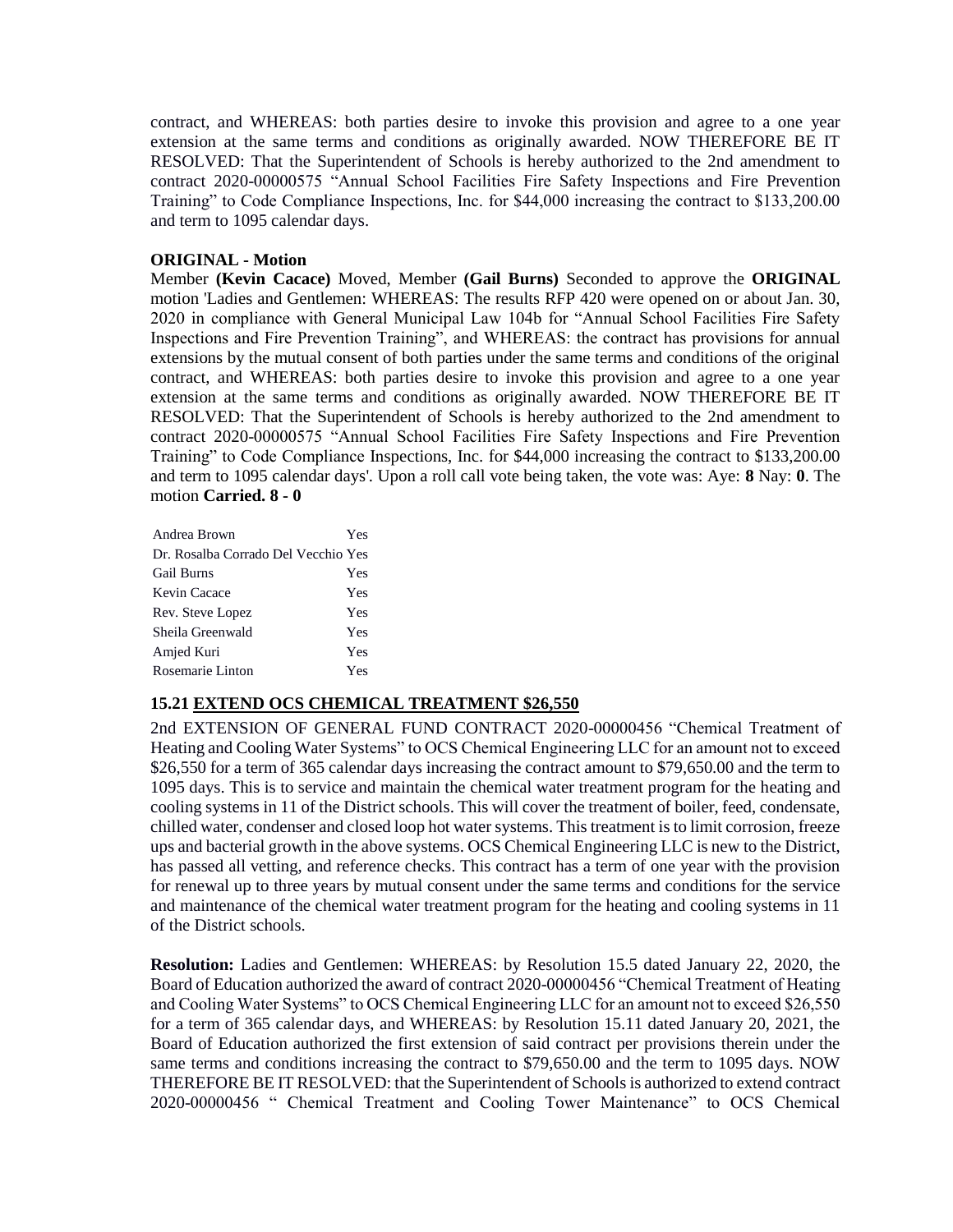Engineering LLC, 1062 Oregon rd, Cortlandt Manor, NY 10567 for an amount not to exceed \$26,550 and a term of 365 calendar days increasing the contract amount to \$79,650.00 and the term to 1095 days.

### **ORIGINAL - Motion**

Member **(Kevin Cacace)** Moved, Member **(Gail Burns)** Seconded to approve the **ORIGINAL**  motion 'Ladies and Gentlemen: WHEREAS: by Resolution 15.5 dated January 22, 2020, the Board of Education authorized the award of contract 2020-00000456 "Chemical Treatment of Heating and Cooling Water Systems" to OCS Chemical Engineering LLC for an amount not to exceed \$26,550 for a term of 365 calendar days, and WHEREAS: by Resolution 15.11 dated January 20, 2021, the Board of Education authorized the first extension of said contract per provisions therein under the same terms and conditions increasing the contract to \$79,650.00 and the term to 1095 days. NOW THEREFORE BE IT RESOLVED: that the Superintendent of Schools is authorized to extend contract 2020-00000456 " Chemical Treatment and Cooling Tower Maintenance" to OCS Chemical Engineering LLC, 1062 Oregon rd, Cortlandt Manor, NY 10567 for an amount not to exceed \$26,550 and a term of 365 calendar days increasing the contract amount to \$79,650.00 and the term to 1095 days'. Upon a roll call vote being taken, the vote was: Aye: **8** Nay: **0**. The motion **Carried. 8 - 0** 

| Andrea Brown                        | Yes |
|-------------------------------------|-----|
| Dr. Rosalba Corrado Del Vecchio Yes |     |
| <b>Gail Burns</b>                   | Yes |
| Kevin Cacace                        | Yes |
| Rev. Steve Lopez                    | Yes |
| Sheila Greenwald                    | Yes |
| Amjed Kuri                          | Yes |
| Rosemarie Linton                    | Yes |

## **15.22 SEQRA DETERMINATION AS TYPE II ACTION FOR VARIOUS CAPITAL IMPROVEMENT PROJECTS**

As required by the State Education Department, the Board of Education acting as a lead agency must satisfy the requirements of State Environmental Quality Review Act (SEQRA). For the listed project(s), the School Facilities Management Department has determined that the project(s) listed is "TYPE II" action and require no further environmental review under SEQRA: see Resolution.

**Resolution:** Ladies and Gentlemen: WHEREAS: based upon the review by the Yonkers Board of Education of the proposed capital project set forth herein, the Yonkers Board of Education hereby finds that the Proposed action constitutes a "Type II Action" as such term is defined in the State Environmental Quality Review Act (SEQRA) and the Regulations of the Department of Environmental conservation of the State of New York (NYCRR Part 617), and WHEREAS: the following Capital Improvement Projects can be properly classified as TYPE II action: 10910 Lincoln High School Auditorium seating 10911 Yonkers Middle High School Installation of bleachers. 10929 Cross Hill Academy Fire Restoration and Sidewalk Washout 10930 Lincoln High School Building and Site Upgrades 10931 Lincoln High School Gym Upgrades and Site Work 10932 School 16 Fire Alarm Upgrades 10933 School 28 Emergency Replacement of Underground Oil Storage Tank 10934 Pearls Hawthorne Replacement of Kitchen Walk-in Refrigeration System & New Playground 10935 Robert C. Dodson School Window Replacement 10936 Saunders High School Window Replacement 10937 Cross Hill Academy Window Replacement 10938 Yonkers Montessori Academy Window Replacement 10939 Pearls Hawthorne Window Replacement 10940 School 9 Window Replacement 10941 Enrico Fermi Window Replacement 10942 Gorton High School Window Replacement NOW THERFORE BE IS RESOLVED that the Yonkers Board of Education shall be Lead Agent for the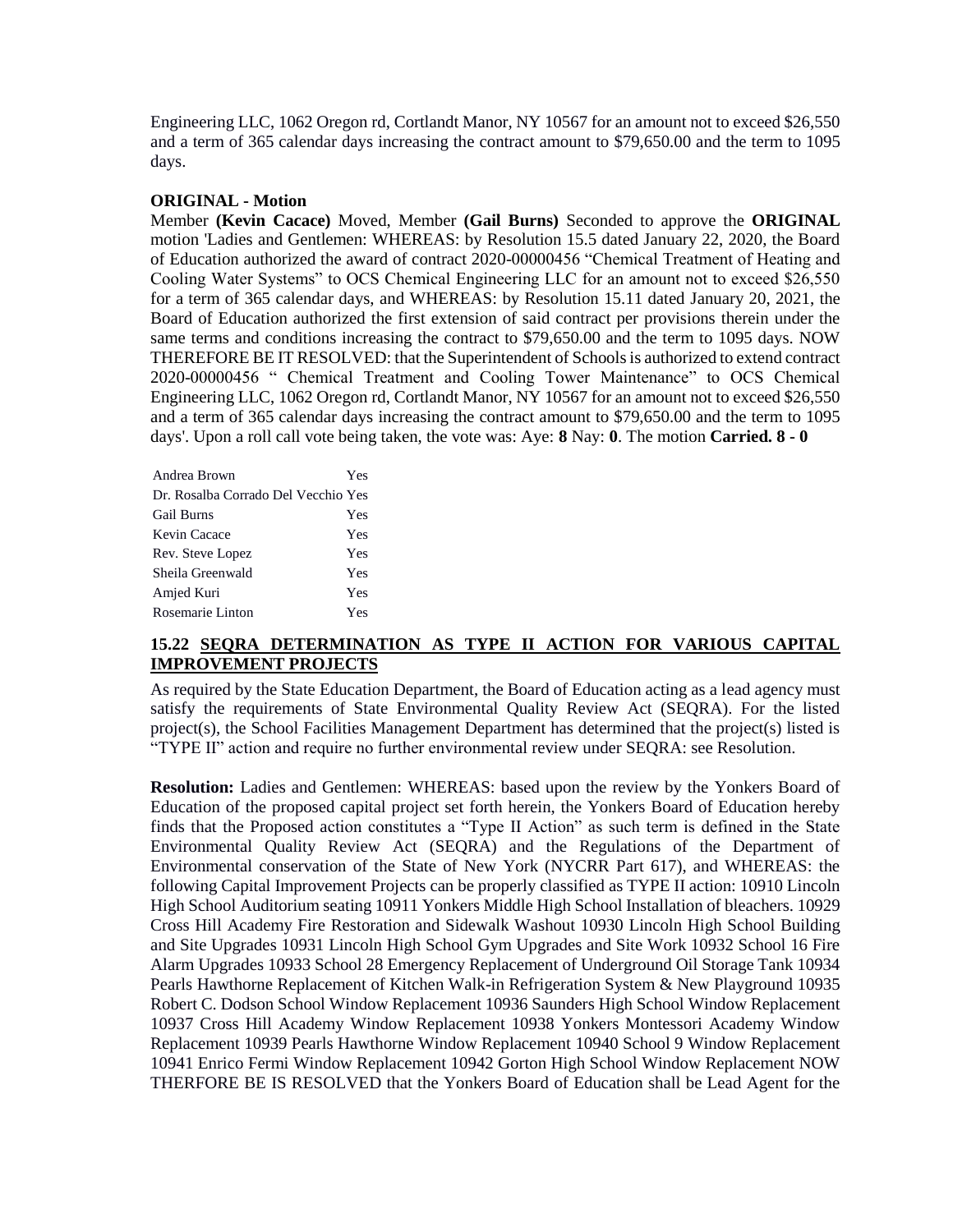above SEQRA projects and the above projects be listed as TYPE II action under New York State SEQRA Law

#### **ORIGINAL - Motion**

Member **(Kevin Cacace)** Moved, Member **(Gail Burns)** Seconded to approve the **ORIGINAL**  motion 'Ladies and Gentlemen: WHEREAS: based upon the review by the Yonkers Board of Education of the proposed capital project set forth herein, the Yonkers Board of Education hereby finds that the Proposed action constitutes a "Type II Action" as such term is defined in the State Environmental Quality Review Act (SEQRA) and the Regulations of the Department of Environmental conservation of the State of New York (NYCRR Part 617), and WHEREAS: the following Capital Improvement Projects can be properly classified as TYPE II action: 10910 Lincoln High School Auditorium seating 10911 Yonkers Middle High School Installation of bleachers. 10929 Cross Hill Academy Fire Restoration and Sidewalk Washout 10930 Lincoln High School Building and Site Upgrades 10931 Lincoln High School Gym Upgrades and Site Work 10932 School 16 Fire Alarm Upgrades 10933 School 28 Emergency Replacement of Underground Oil Storage Tank 10934 Pearls Hawthorne Replacement of Kitchen Walk-in Refrigeration System & New Playground 10935 Robert C. Dodson School Window Replacement 10936 Saunders High School Window Replacement 10937 Cross Hill Academy Window Replacement 10938 Yonkers Montessori Academy Window Replacement 10939 Pearls Hawthorne Window Replacement 10940 School 9 Window Replacement 10941 Enrico Fermi Window Replacement 10942 Gorton High School Window Replacement NOW THERFORE BE IS RESOLVED that the Yonkers Board of Education shall be Lead Agent for the above SEQRA projects and the above projects be listed as TYPE II action under New York State SEQRA Law'. Upon a roll call vote being taken, the vote was: Aye: **8** Nay: **0**. The motion **Carried. 8 - 0** 

| Andrea Brown                        | Yes |
|-------------------------------------|-----|
| Dr. Rosalba Corrado Del Vecchio Yes |     |
| <b>Gail Burns</b>                   | Yes |
| Kevin Cacace                        | Yes |
| Rev. Steve Lopez                    | Yes |
| Sheila Greenwald                    | Yes |
| Amjed Kuri                          | Yes |
| Rosemarie Linton                    | Yes |

## **15.23 RE-ASSIGN CIP10922 ML KING FUEL TANK DESIGN E&R ENGINEERING TO NEW CONTRACT NO. 2020-0594**

This resolution is to re-assign Eisenbach & Ruhnke, Engineering, PC (E&R) for the task of CIP 10922 "Fuel Oil Tank Restoration" at Martin Luther King Jr. Academy under contract 2020-00000594. Via Resolution 16.2 at their stated meeting on October 20, 2021, the Board of Trustees assigned E&R the A/E services for CIP 10922 "Fuel Oil Tank Restoration" at Martin Luther King Jr. Academy under contract 619182, however, this contract is for environmental services not design. It benefits the District to re-assign this task to E&R's On-Call Architectural Services contract 2020-00000594.

**Resolution:** Ladies and Gentlemen; WHEREAS: under Resolution 15.15 at the stated meeting on February 26, 2020, the Board of Education authorized the award of a requirements based, professional Architectural/Engineering services contract to Eisenbach & Ruhnke Engineering, P.C. in response to District RFP404 "On-Call Architectural Services for the School Facilities Management Department" for an amount not to exceed \$1 million, then amended on May 19, 2021 to increase the original agreement by \$500,000.00 for a total amount not to exceed \$1,500,000.00, and, and WHEREAS: Via Resolution 16.2 at their stated meeting on October 20, 2021, the Board of Trustees, under contract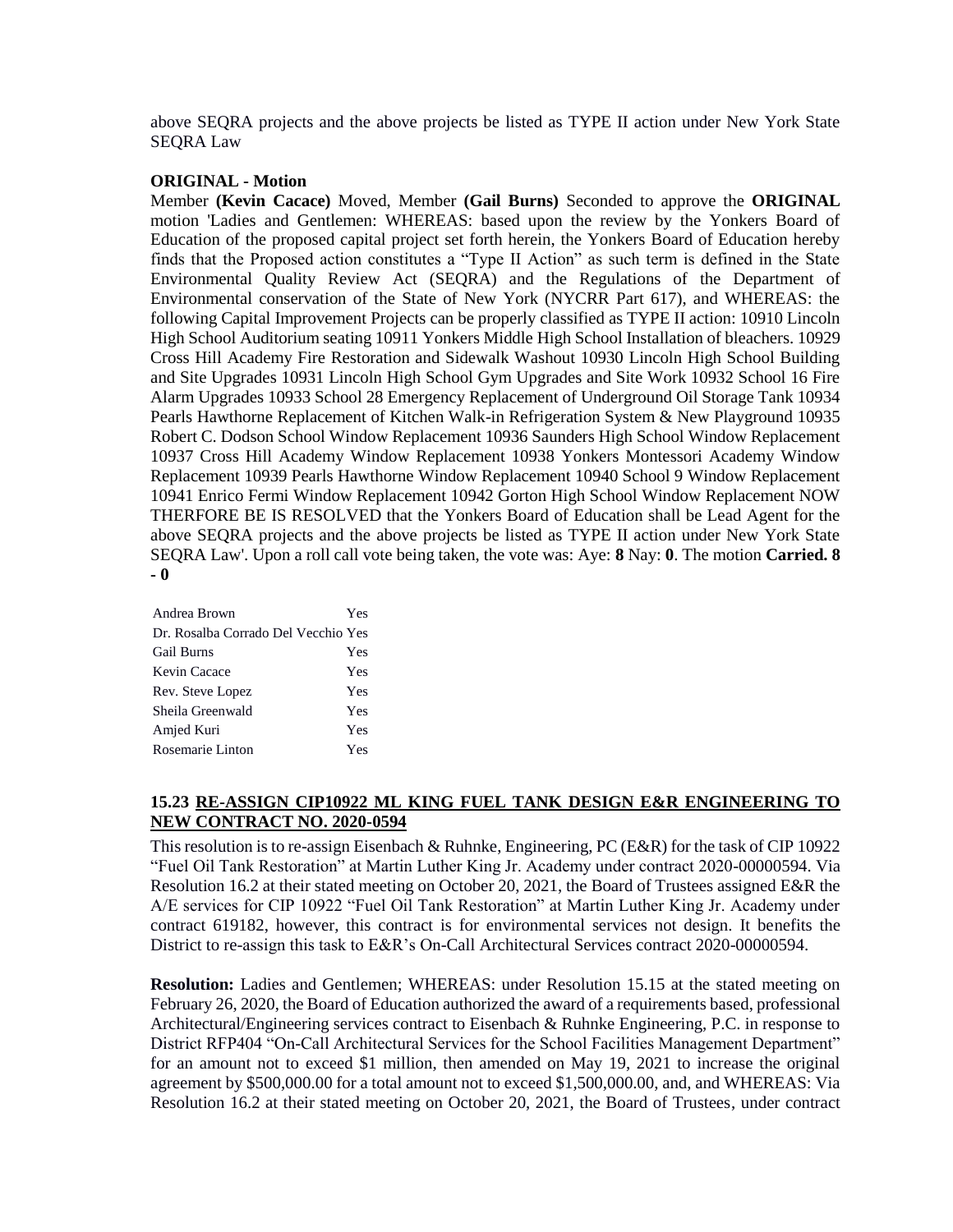619182, assigned Eisenbach & Ruhnke Engineering, P.C. Capital Project 10922 "Fuel Oil Tank Restoration" at Martin Luther King Jr. Academy, and WHEREAS: an amendment is required to reassign the task to Contract 2020-00000594 for On-Call Architectural Services. NOW THEREFORE BE IT RESOLVED: That the Superintendent of Schools is hereby authorized to amend assignment CIP 10922 "Fuel Oil Tank Restoration" at Martin Luther King Jr. Academy for Architectural/Engineering services previously awarded to Eisenbach & Ruhnke Engineering, P.C., 291 Genessee Street, Utica, NY 13501, to be provided under Contract 2020-00000594.

## **ORIGINAL - Motion**

Member **(Kevin Cacace)** Moved, Member **(Gail Burns)** Seconded to approve the **ORIGINAL**  motion 'Ladies and Gentlemen; WHEREAS: under Resolution 15.15 at the stated meeting on February 26, 2020, the Board of Education authorized the award of a requirements based, professional Architectural/Engineering services contract to Eisenbach & Ruhnke Engineering, P.C. in response to District RFP404 "On-Call Architectural Services for the School Facilities Management Department" for an amount not to exceed \$1 million, then amended on May 19, 2021 to increase the original agreement by \$500,000.00 for a total amount not to exceed \$1,500,000.00, and, and WHEREAS: Via Resolution 16.2 at their stated meeting on October 20, 2021, the Board of Trustees, under contract 619182, assigned Eisenbach & Ruhnke Engineering, P.C. Capital Project 10922 "Fuel Oil Tank Restoration" at Martin Luther King Jr. Academy, and WHEREAS: an amendment is required to reassign the task to Contract 2020-00000594 for On-Call Architectural Services. NOW THEREFORE BE IT RESOLVED: That the Superintendent of Schools is hereby authorized to amend assignment CIP 10922 "Fuel Oil Tank Restoration" at Martin Luther King Jr. Academy for Architectural/Engineering services previously awarded to Eisenbach & Ruhnke Engineering, P.C., 291 Genessee Street, Utica, NY 13501, to be provided under Contract 2020-00000594'. Upon a roll call vote being taken, the vote was: Aye: **8** Nay: **0**. The motion **Carried. 8 - 0** 

| Andrea Brown                        | Yes |
|-------------------------------------|-----|
| Dr. Rosalba Corrado Del Vecchio Yes |     |
| <b>Gail Burns</b>                   | Yes |
| Kevin Cacace                        | Yes |
| Rev. Steve Lopez                    | Yes |
| Sheila Greenwald                    | Yes |
| Amjed Kuri                          | Yes |
| Rosemarie Linton                    | Yes |

# **15.24 EXTEND GF CONTRACT 2020-451 FUEL OIL TANK INSPECTION, TESTING & MAINTENANCE LUZON \$131,532.85**

This resolution is for a 2nd extension of General Fund Annual Service Contract 2020-'0451 for "Inspection, Testing and Maintenance of Fuel Oil Tanks and Cathodic Protection Systems" with Luzon Environmental Services for \$131,532.85 increasing the contract amount to \$394,598.55 and the term to 730 calendar days. The purpose of this contract is to continue to provide annual testing and maintenance of the fuel oil storage tanks throughout the District in compliance with NYS Law and as mandated by the Westchester County Dept. of Health. This is the second of two possible contract extensions for this service contract.

**Resolution:** Ladies and Gentlemen: WHEREAS bids were solicited and opened on November 22, 2019, in compliance with General Municipal Law for the "Inspection, Testing and Maintenance of Fuel Oil Tanks and Cathodic Protection Systems", and WHEREAS Board Item 18.11, dated December 18, 2019, was approved awarding said contract to Luzon Environmental Services in the amount of \$131,532.85 for a term of 365 calendar days, and WHEREAS Board Item 17.5, dated December 16, 2020, was approved extending said contract to Luzon Environmental Services in the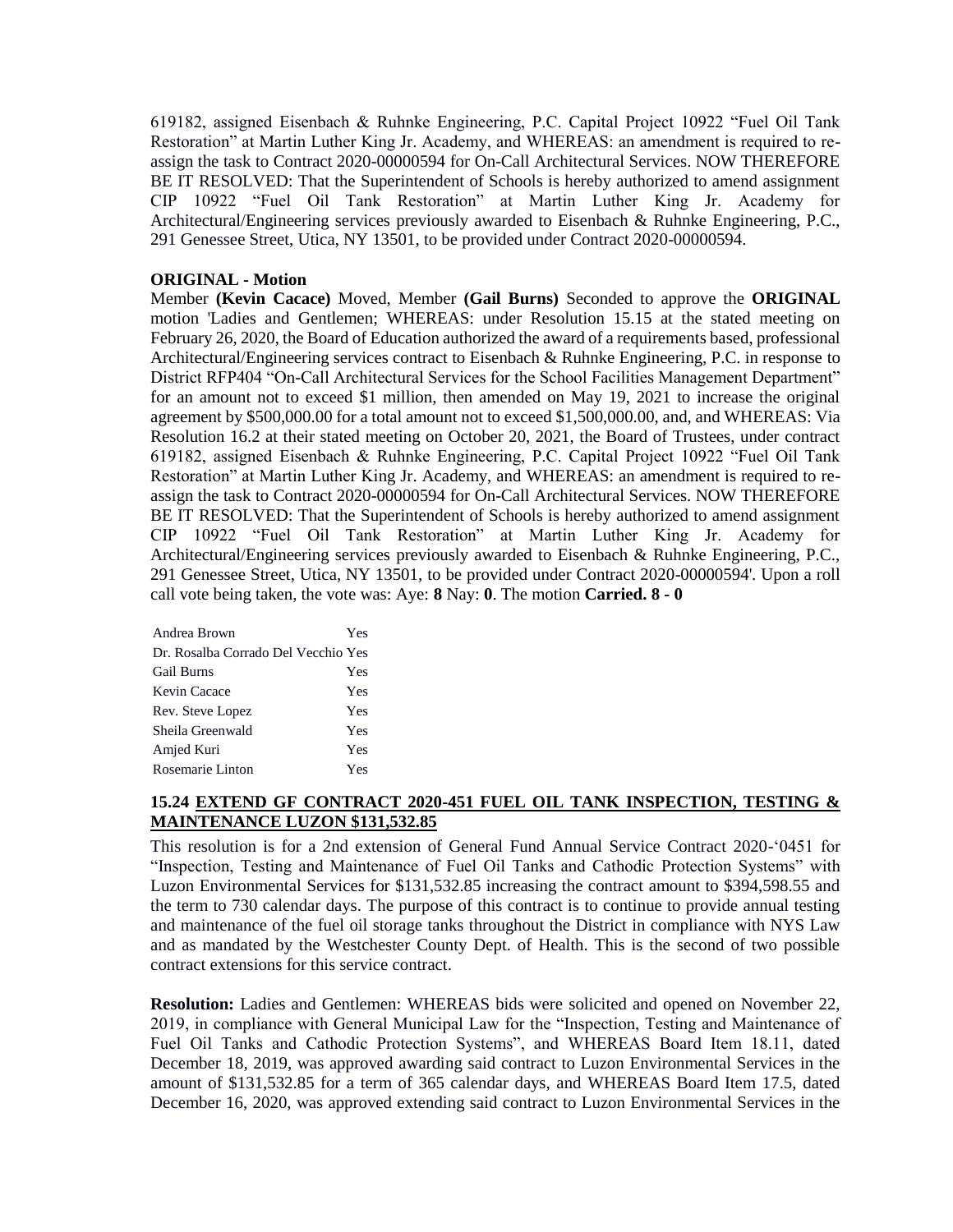amount of \$131,532.85 for a term of 365 calendar days, and WHEREAS bid specifications provide for annual extensions by the mutual consent of both parties, under the same terms and conditions of the original contract, for up to two additional years, and WHEREAS: the administration recommends the extension by one year of this contract under the second amendment of the contract increasing the contract amount to \$394,598.55 and the term to 1,095 calendar days. NOW THEREFORE BE IT RESOLVED: That the Superintendent of Schools is hereby authorized to extend this annual contract 2020-'0451 for "Inspection, Testing and Maintenance of Fuel Oil Tanks and Cathodic Protection Systems" with Luzon Environmental Services P.O. Box 1070, Woodridge, N.Y. 12789 for \$131,532.85 increasing the contract amount to \$394,598.55 and the term to 1,095 calendar days.

## **ORIGINAL - Motion**

Member **(Kevin Cacace)** Moved, Member **(Gail Burns)** Seconded to approve the **ORIGINAL**  motion 'Ladies and Gentlemen: WHEREAS bids were solicited and opened on November 22, 2019, in compliance with General Municipal Law for the "Inspection, Testing and Maintenance of Fuel Oil Tanks and Cathodic Protection Systems", and WHEREAS Board Item 18.11, dated December 18, 2019, was approved awarding said contract to Luzon Environmental Services in the amount of \$131,532.85 for a term of 365 calendar days, and WHEREAS Board Item 17.5, dated December 16, 2020, was approved extending said contract to Luzon Environmental Services in the amount of \$131,532.85 for a term of 365 calendar days, and WHEREAS bid specifications provide for annual extensions by the mutual consent of both parties, under the same terms and conditions of the original contract, for up to two additional years, and WHEREAS: the administration recommends the extension by one year of this contract under the second amendment of the contract increasing the contract amount to \$394,598.55 and the term to 1,095 calendar days. NOW THEREFORE BE IT RESOLVED: That the Superintendent of Schools is hereby authorized to extend this annual contract 2020-'0451 for "Inspection, Testing and Maintenance of Fuel Oil Tanks and Cathodic Protection Systems" with Luzon Environmental Services P.O. Box 1070, Woodridge, N.Y. 12789 for \$131,532.85 increasing the contract amount to \$394,598.55 and the term to 1,095 calendar days'. Upon a roll call vote being taken, the vote was: Aye: **8** Nay: **0**. The motion **Carried. 8 - 0** 

| Andrea Brown                        | Yes |
|-------------------------------------|-----|
| Dr. Rosalba Corrado Del Vecchio Yes |     |
| <b>Gail Burns</b>                   | Yes |
| Kevin Cacace                        | Yes |
| Rev. Steve Lopez                    | Yes |
| Sheila Greenwald                    | Yes |
| Amjed Kuri                          | Yes |
| Rosemarie Linton                    | Yes |

## **15.25 CO1 10812 YMHS NABER ELECTRIC \$43,380.61 EXTEND TERM**

CHANGE ORDER 1 for CAPITAL Contract 2021-0171, CIP10812 "Reconstruction of Portions of the Building" at Yonkers Middle High School to Naber Electric Corp. for additional work in the amount of \$43,380.61; increasing the contract amount from \$456,789.00 to \$500,169.61 and an extension of the term from 365 to 720 calendar days. This is a Change Order for unforeseen field conditions including feeder relocation and kitchen exhaust fans operations for \$35,157.25 and Omissions including PA wiring and ceiling device relocation for \$18,223.36. Total cost of this extra work is \$53,380.61. The change order amount is \$53,380.61 less allowance for net of \$43,380.61.

**Resolution:** Ladies and Gentlemen: WHEREAS by Resolution 17.18 dated August 19, 2020, Contract No. 2021-0171 CIP10812 "Reconstruction of Portions of the Building" at Yonkers Middle High School was awarded to Naber Electric Corp. for \$456,789.00 and a term of 365 calendar days, and WHEREAS: in the course of executing the contracted work it was determined that additional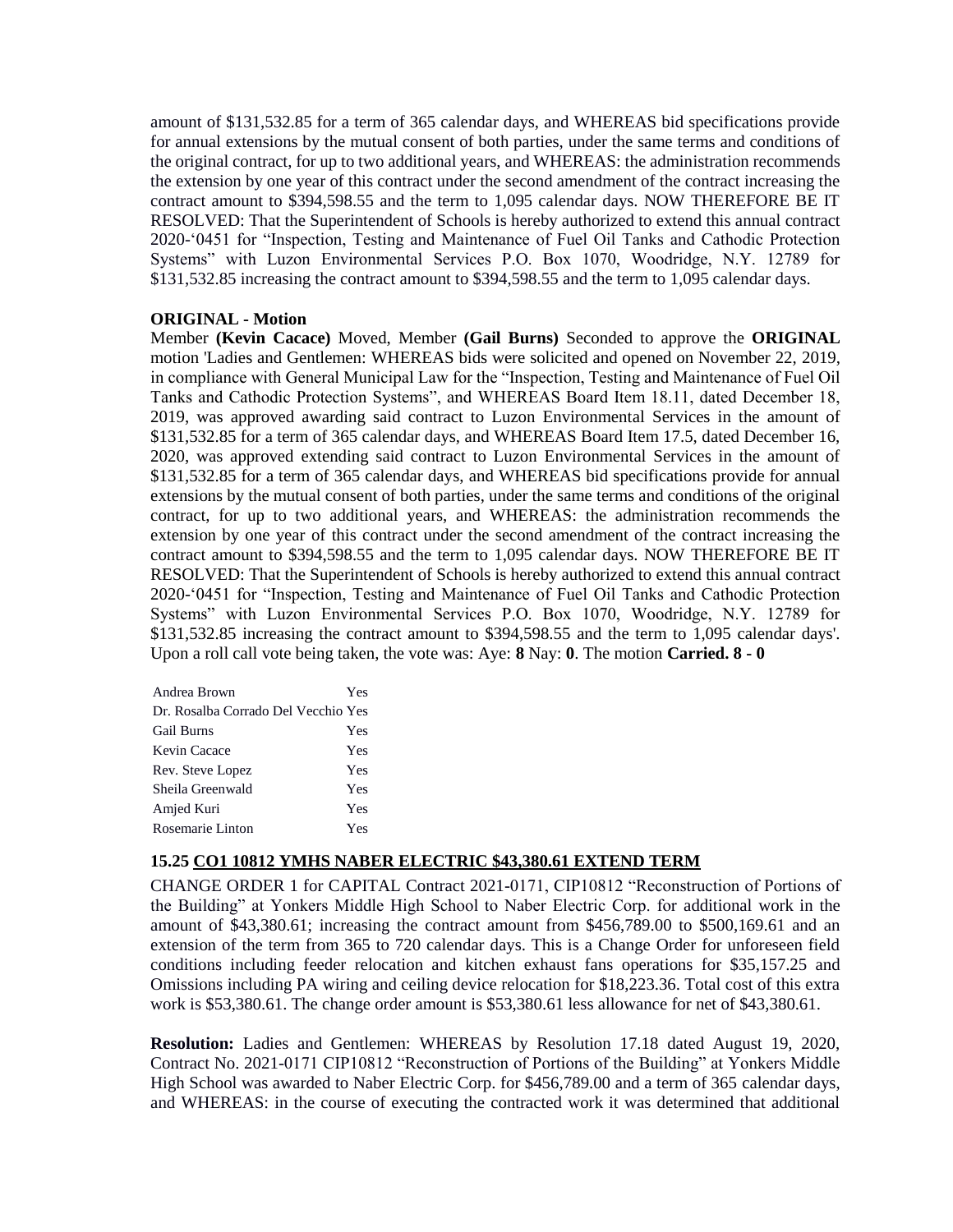work was required the added cost of \$43,380.61, increasing the contract from \$456,789.00 to \$500,169.61 and an extension of the term from 365 to 720 calendar days. NOW THEREFORE BE IT RESOLVED: That the Superintendent of Schools is hereby authorized to issue Change Order 1 to contract No. 2021-0171, CIP10812 "Reconstruction of Portions of the Building" at Yonkers Middle High School to Naber Electric Corp. 1025 Saw Mill River Road, Yonkers, NY 10710 in the amount of \$43,380.61 increasing the overall cost of the contract from \$456,789.00 to \$500,169.61 and an extension of the term from 365 to 720 calendar days.

## **ORIGINAL - Motion**

Member **(Kevin Cacace)** Moved, Member **(Gail Burns)** Seconded to approve the **ORIGINAL**  motion 'Ladies and Gentlemen: WHEREAS by Resolution 17.18 dated August 19, 2020, Contract No. 2021-0171 CIP10812 "Reconstruction of Portions of the Building" at Yonkers Middle High School was awarded to Naber Electric Corp. for \$456,789.00 and a term of 365 calendar days, and WHEREAS: in the course of executing the contracted work it was determined that additional work was required the added cost of \$43,380.61, increasing the contract from \$456,789.00 to \$500,169.61 and an extension of the term from 365 to 720 calendar days. NOW THEREFORE BE IT RESOLVED: That the Superintendent of Schools is hereby authorized to issue Change Order 1 to contract No. 2021- 0171, CIP10812 "Reconstruction of Portions of the Building" at Yonkers Middle High School to Naber Electric Corp. 1025 Saw Mill River Road, Yonkers, NY 10710 in the amount of \$43,380.61 increasing the overall cost of the contract from \$456,789.00 to \$500,169.61 and an extension of the term from 365 to 720 calendar days'. Upon a roll call vote being taken, the vote was: Aye: **8** Nay: **0**. The motion **Carried. 8 - 0** 

| Andrea Brown                        | Yes |
|-------------------------------------|-----|
| Dr. Rosalba Corrado Del Vecchio Yes |     |
| <b>Gail Burns</b>                   | Yes |
| Kevin Cacace                        | Yes |
| Rev. Steve Lopez                    | Yes |
| Sheila Greenwald                    | Yes |
| Amjed Kuri                          | Yes |
| Rosemarie Linton                    | Yes |
|                                     |     |

## **DIVISION OF NON-INSTRUCTIONAL SERVICES**

# **16.1 ADOPTION OF DIVISION OF NON INSTRUCTIONAL SERVICES REPORTS - 16.2 - 16.3**

May I have a motion to vote on the Adoption of Division of Non Instructional Services Reports - 16.2 - 16.3

**Resolution:** ADOPTION OF DIVISION OF NON INSTRUCTIONAL SERVICES REPORTS - 16.2 - 16.3

## **ORIGINAL - Motion**

Member **(Amjed Kuri)** Moved, Member **(Sheila Greenwald)** Seconded to approve the **ORIGINAL**  motion 'ADOPTION OF DIVISION OF NON INSTRUCTIONAL SERVICES REPORTS - 16.2 - 16.3'. Upon a roll call vote being taken, the vote was: Aye: **8** Nay: **0**. The motion **Carried. 8 - 0** 

Andrea Brown Yes Dr. Rosalba Corrado Del Vecchio Yes Gail Burns Yes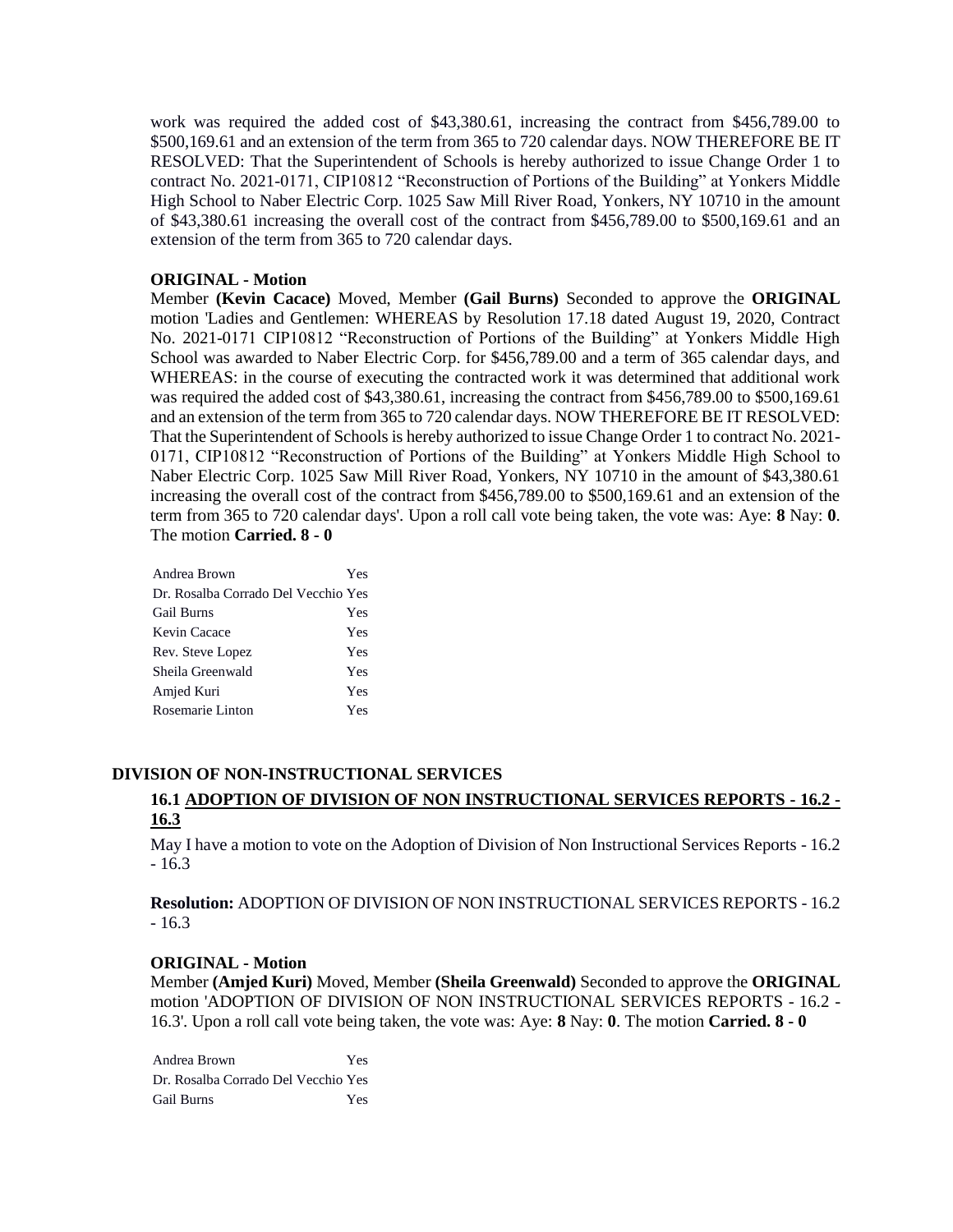| Kevin Cacace     | Yes |
|------------------|-----|
| Rev. Steve Lopez | Yes |
| Sheila Greenwald | Yes |
| Amjed Kuri       | Yes |
| Rosemarie Linton | Yes |

#### **16.2 Equipment vendors per attached list**

Equipment vendors per attached list Term: July 1, 2022 - June 30, 2023 Amount: Not to exceed \$224,002.30 Scope: To provide general school and office equipment for the 2022-2023 school year at discounted costs from the vendors listed that are either offer discounts from NIPA Contract. The allocation will be used for various equipment manufactures depending on the needs of the Schools. Manufacture Name/Contract Number/Amounts Global Industries, Inc./NIPA Master contract# R190503/\$7,000 Sandusky Lee/NIPA Master contract# R190503/\$7,000 Classroom Select/NIPA Master contract# R190503/\$210,002.30 Grand Total \$224,002.30

**Resolution:** WHEREAS the Board of Education wishes to enter into a contract with the attached vendors who hold New York State OGS contracts that may be used by the Yonkers Public Schools under the current Yonkers Board of Education Policy and New York State General Municipal Law to purchase general school and office equipment to support the 2022-2023 school year, WHEREAS the Administration wishes to use the discounts to purchase supplies as needed throughout the 2022-2023 fiscal year, WHEREAS the Board of Education authorizes the Superintendent of Schools to enter into an agreement with the attached vendors to provide these services, and NOW THEREFORE BE IT RESOLVED: That the Board of Education hereby authorizes the Superintendent of Schools to use the vendors as listed on the attached page to provide general school and office supplies for the 2022- 2023 fiscal year at a cost not to exceed \$224,002.30. It is acknowledged and agreed that pursuant to the terms of that certain intermunicipal agreement by and between the City of Yonkers Board of Education ("BOE") and the City of Yonkers (the "City") as filed in the Office of the City Clerk on June 16, 2014, the terms of this agreement are subject to review and revision by the Corporation Counsel, as well as approval by the City's Board of Contract and Supply. Furthermore, this Agreement shall not be enforceable until signed by both parties and approved by the Corporation Counsel's Office.

### **ORIGINAL - Motion**

Member **(Amjed Kuri)** Moved, Member **(Sheila Greenwald)** Seconded to approve the **ORIGINAL**  motion 'WHEREAS the Board of Education wishes to enter into a contract with the attached vendors who hold New York State OGS contracts that may be used by the Yonkers Public Schools under the current Yonkers Board of Education Policy and New York State General Municipal Law to purchase general school and office equipment to support the 2022-2023 school year, WHEREAS the Administration wishes to use the discounts to purchase supplies as needed throughout the 2022-2023 fiscal year, WHEREAS the Board of Education authorizes the Superintendent of Schools to enter into an agreement with the attached vendors to provide these services, and NOW THEREFORE BE IT RESOLVED: That the Board of Education hereby authorizes the Superintendent of Schools to use the vendors as listed on the attached page to provide general school and office supplies for the 2022- 2023 fiscal year at a cost not to exceed \$224,002.30. It is acknowledged and agreed that pursuant to the terms of that certain intermunicipal agreement by and between the City of Yonkers Board of Education ("BOE") and the City of Yonkers (the "City") as filed in the Office of the City Clerk on June 16, 2014, the terms of this agreement are subject to review and revision by the Corporation Counsel, as well as approval by the City's Board of Contract and Supply. Furthermore, this Agreement shall not be enforceable until signed by both parties and approved by the Corporation Counsel's Office'. Upon a roll call vote being taken, the vote was: Aye: **8** Nay: **0**. The motion **Carried. 8 - 0**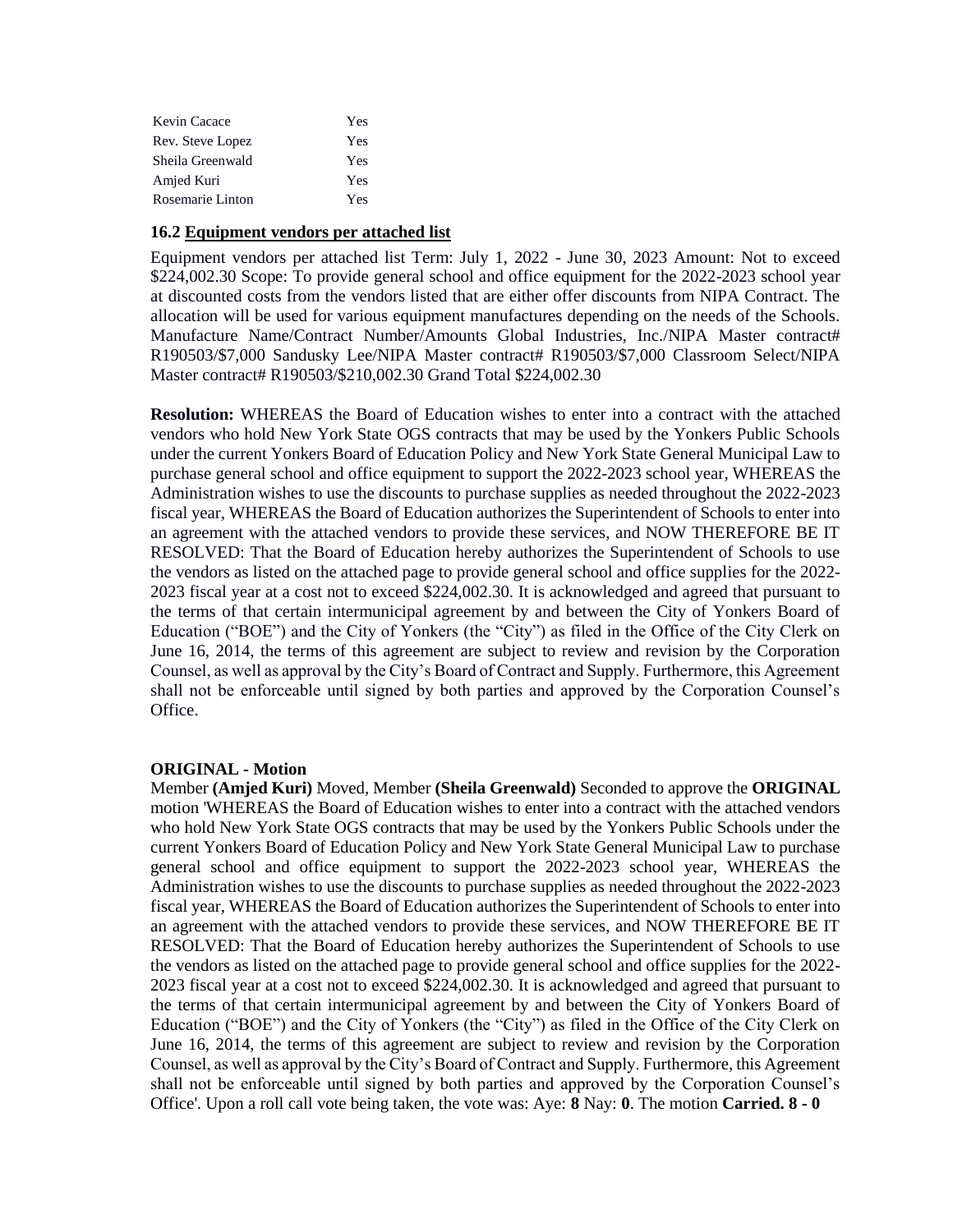| Andrea Brown                        | Yes |
|-------------------------------------|-----|
| Dr. Rosalba Corrado Del Vecchio Yes |     |
| <b>Gail Burns</b>                   | Yes |
| Kevin Cacace                        | Yes |
| Rev. Steve Lopez                    | Yes |
| Sheila Greenwald                    | Yes |
| Amjed Kuri                          | Yes |
| Rosemarie Linton                    | Yes |

### **16.3 Textbook vendors per attached list**

Textbook vendors per attached list Term: 2022-2023 Amount: Not to exceed \$2,301,618.21 Scope: To provide textbooks and classroom resources for Yonkers Public Schools and Non-Public Schools at discounted costs from vendors listed that are either Sole Source vendors or offer discounts from New York State contracts. The allocation will be used for various textbook vendors depending on the needs of the Schools. Total \$2,301,618.21

**Resolution:** WHEREAS the Board of Education wishes to enter into a contract with the attached vendors to purchase textbooks and classroom resources to support Yonkers Public Schools and Non-Public Schools textbook/resource needs for the 2022-2023 school year, WHEREAS the district administration has designed in conjunction with the attached vendors a program which meets the objectives set forth by the Board and the New York State Education Department, and, WHEREAS the Board of Education authorizes the Superintendent of Schools to enter into an agreement with the attached vendors to provide these services, and NOW THEREFORE BE IT RESOLVED: That the Board of Education hereby authorizes the Superintendent of Schools to enter into an agreement with the attached vendors at a cost not to exceed \$2,301,618.21 It is acknowledged and agreed that pursuant to the terms of that certain intermunicipal agreement by and between the City of Yonkers Board of Education ("BOE") and the City of Yonkers (the "City") as filed in the Office of the City Clerk on June 16, 2014, the terms of this agreement are subject to review and revision by the Corporation Counsel, as well as approval by the City's Board of Contract and Supply. Furthermore, this Agreement shall not be enforceable until signed by both parties and approved by the Corporation Counsel's Office.

## **ORIGINAL - Motion**

Member **(Amjed Kuri)** Moved, Member **(Sheila Greenwald)** Seconded to approve the **ORIGINAL**  motion 'WHEREAS the Board of Education wishes to enter into a contract with the attached vendors to purchase textbooks and classroom resources to support Yonkers Public Schools and Non-Public Schools textbook/resource needs for the 2022-2023 school year, WHEREAS the district administration has designed in conjunction with the attached vendors a program which meets the objectives set forth by the Board and the New York State Education Department, and, WHEREAS the Board of Education authorizes the Superintendent of Schools to enter into an agreement with the attached vendors to provide these services, and NOW THEREFORE BE IT RESOLVED: That the Board of Education hereby authorizes the Superintendent of Schools to enter into an agreement with the attached vendors at a cost not to exceed \$2,301,618.21 It is acknowledged and agreed that pursuant to the terms of that certain intermunicipal agreement by and between the City of Yonkers Board of Education ("BOE") and the City of Yonkers (the "City") as filed in the Office of the City Clerk on June 16, 2014, the terms of this agreement are subject to review and revision by the Corporation Counsel, as well as approval by the City's Board of Contract and Supply. Furthermore, this Agreement shall not be enforceable until signed by both parties and approved by the Corporation Counsel's Office'. Upon a roll call vote being taken, the vote was: Aye: **8** Nay: **0**. The motion **Carried. 8 - 0**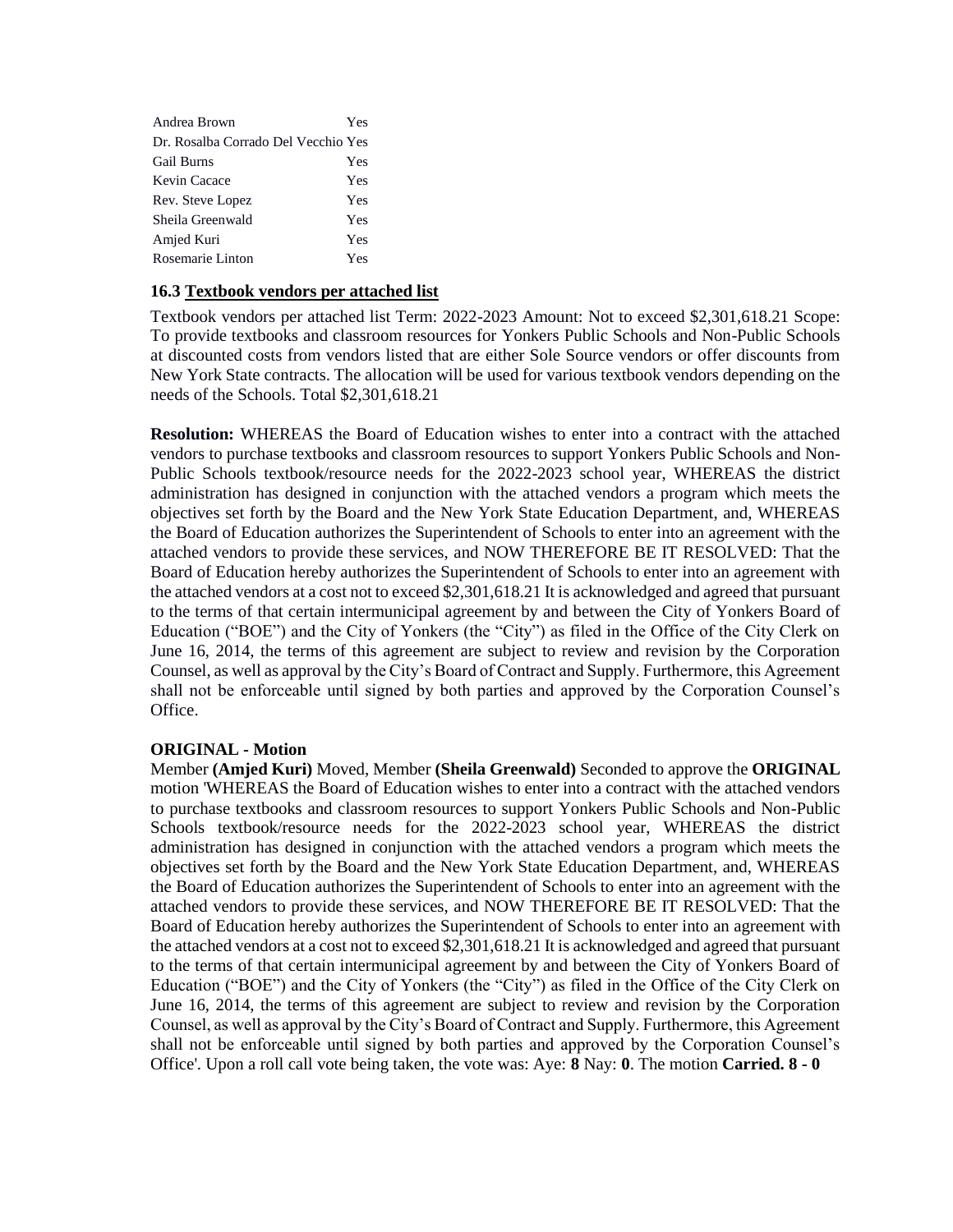| Andrea Brown                        | Yes |
|-------------------------------------|-----|
| Dr. Rosalba Corrado Del Vecchio Yes |     |
| <b>Gail Burns</b>                   | Yes |
| Kevin Cacace                        | Yes |
| Rev. Steve Lopez                    | Yes |
| Sheila Greenwald                    | Yes |
| Amjed Kuri                          | Yes |
| Rosemarie Linton                    | Yes |

## **DIVISION OF EQUITY AND ACCESS - CURRICULUM, INSTRUCTION, SCHOOL SUPERVISION**

## **17.1 ADOPTION OF DIVISION OF EQUITY AND ACCESS CURRICULUM, INSTRUCTION, SCHOOL SUPERVISION REPORTS 17.2 - 17.10**

ADOPTION OF DIVISION OF EQUITY AND ACCESS CURRICULUM, INSTRUCTION, SCHOOL SUPERVISION REPORTS 17.2 - 17.10

May I have a motion to vote on the Adoption of Division of Equity and Access Curriculum, Instruction, School Supervision Reports 17.2 - 17.10?

**Resolution:** ADOPTION OF DIVISION OF EQUITY AND ACCESS CURRICULUM, INSTRUCTION, SCHOOL SUPERVISION REPORTS 17.2 - 17.10

#### **ORIGINAL - Motion**

Member **(Dr. Rosalba Corrado Del Vecchio)** Moved, Member **(Rosemarie Linton)** Seconded to approve the **ORIGINAL** motion 'ADOPTION OF DIVISION OF EQUITY AND ACCESS CURRICULUM, INSTRUCTION, SCHOOL SUPERVISION REPORTS 17.2 - 17.10'. Upon a roll call vote being taken, the vote was: Aye: **8** Nay: **0**. The motion **Carried. 8 - 0** 

| Andrea Brown                        | Yes |
|-------------------------------------|-----|
| Dr. Rosalba Corrado Del Vecchio Yes |     |
| <b>Gail Burns</b>                   | Yes |
| Kevin Cacace                        | Yes |
| Rev. Steve Lopez                    | Yes |
| Sheila Greenwald                    | Yes |
| Amjed Kuri                          | Yes |
| Rosemarie Linton                    | Yes |

#### **17.2 Acceptance of United Way Books Donation**

Acceptance of United Way Books Donation Amount: \$30,235.00 Account: Not Applicable Scope: Acceptance of \$30,235 in books donation from United Way for YMA and YMHS.

**Resolution:** WHEREAS, the donor, the United Way donated \$30,235 to support literacy at YMA and YMHS for the 2021-2022 school year. WHEREAS the district administration has designed in conjunction with United Way a reading program which meets the objectives set forth by the Board and the New York State Education Department, and, NOW THEREFORE BE IT RESOLVED: That the Board of Education hereby approves the donation of \$30,235 from United Way to support YMA and YMHS.

#### **ORIGINAL - Motion**

Member **(Dr. Rosalba Corrado Del Vecchio)** Moved, Member **(Rosemarie Linton)** Seconded to approve the **ORIGINAL** motion 'WHEREAS, the donor, the United Way donated \$30,235 to support literacy at YMA and YMHS for the 2021-2022 school year. WHEREAS the district administration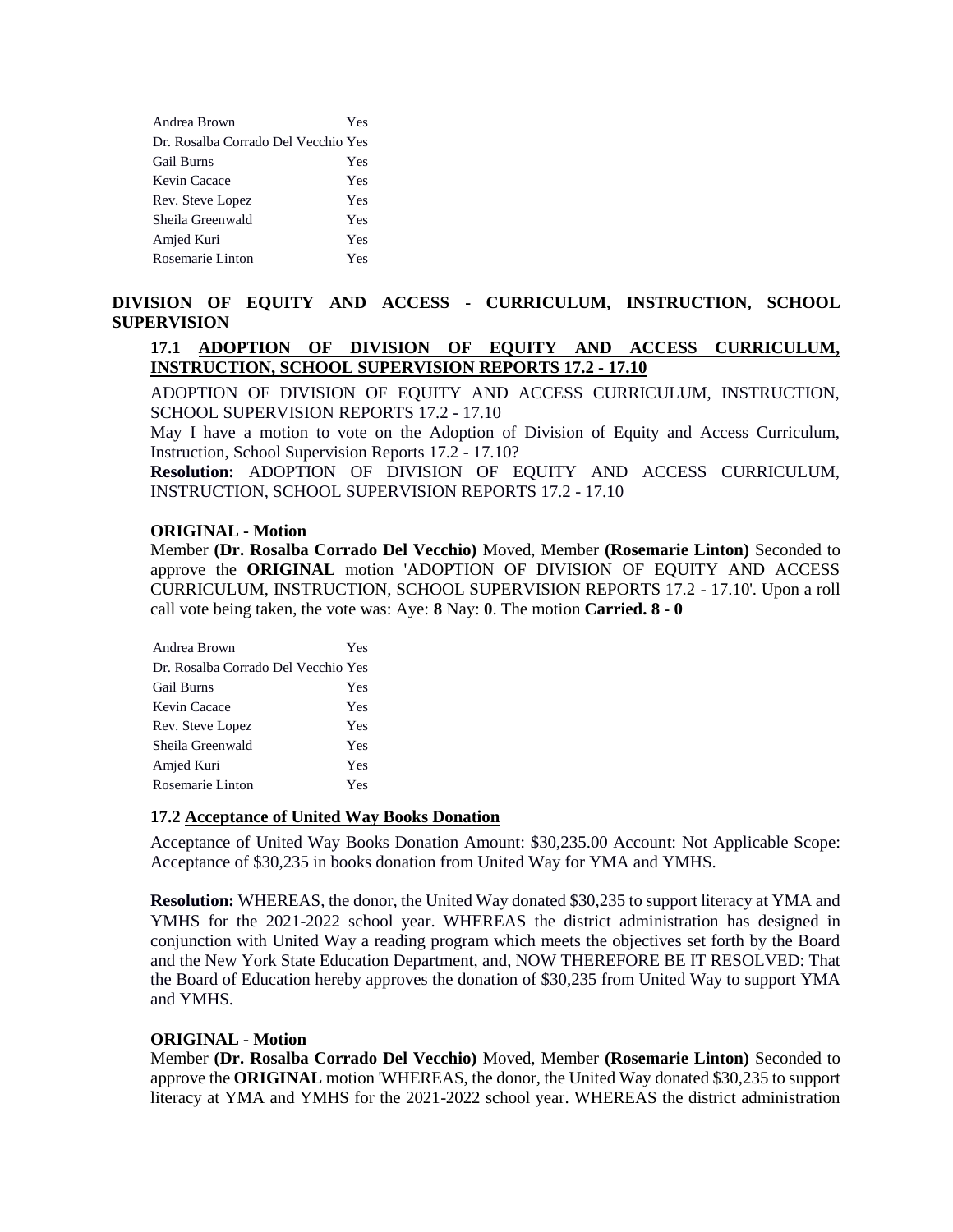has designed in conjunction with United Way a reading program which meets the objectives set forth by the Board and the New York State Education Department, and, NOW THEREFORE BE IT RESOLVED: That the Board of Education hereby approves the donation of \$30,235 from United Way to support YMA and YMHS'. Upon a roll call vote being taken, the vote was: Aye: **8** Nay: **0**. The motion **Carried. 8 - 0** 

| Andrea Brown                        | Yes |
|-------------------------------------|-----|
| Dr. Rosalba Corrado Del Vecchio Yes |     |
| <b>Gail Burns</b>                   | Yes |
| Kevin Cacace                        | Yes |
| Rev. Steve Lopez                    | Yes |
| Sheila Greenwald                    | Yes |
| Amjed Kuri                          | Yes |
| Rosemarie Linton                    | Yes |

#### **17.3 Print and Electronic Library Books for PUBLIC & NON-PUBLIC SCHOOLS**

CONTRACTORS/VENDOR: Junior Library Guild(PC66965)-\$38,915.92 Sebco (PC67257)- \$36,098.05 ABDO (PC67861) )-\$1,526.00 Follett(PC66961)-\$22,725.87 Capstone (PC68164)- \$1,158.51 Rainbow (PC67680)-\$30,575.65 Term: 2022-2023 School Year TOTAL AMOUNT OF PURCHASE ORDERS: Total expenditures shall not exceed \$131,000.00 for print and electronic library books. Scope: To provide print and electronic library books, for Yonkers Public Schools and Non-Public School libraries at discounted costs using pricing from New York State contracts. All contracts are extended until September, 2023.

**Resolution:** WHEREAS, the vendors listed on the attached page are either Sole Source vendors or they offer discounts from New York State contracts that may be used by the Yonkers Public Schools under the current Yonkers Board of Education Policy and New York State General Municipal Law, and NOW THEREFORE BE IT RESOLVED: that the Board of Education hereby approved the use of vendors as listed on the attached page to provide print and electronic library books, AND BE IT FURTHER RESOLVED: That the total expenditures pursuant to this award shall not exceed a total dollar amount of \$131,000.00 for print and electronic library books.

## **ORIGINAL - Motion**

Member **(Dr. Rosalba Corrado Del Vecchio)** Moved, Member **(Rosemarie Linton)** Seconded to approve the **ORIGINAL** motion 'WHEREAS, the vendors listed on the attached page are either Sole Source vendors or they offer discounts from New York State contracts that may be used by the Yonkers Public Schools under the current Yonkers Board of Education Policy and New York State General Municipal Law, and NOW THEREFORE BE IT RESOLVED: that the Board of Education hereby approved the use of vendors as listed on the attached page to provide print and electronic library books, AND BE IT FURTHER RESOLVED: That the total expenditures pursuant to this award shall not exceed a total dollar amount of \$131,000.00 for print and electronic library books'. Upon a roll call vote being taken, the vote was: Aye: **8** Nay: **0**. The motion **Carried. 8 - 0** 

| Andrea Brown                        | Yes |
|-------------------------------------|-----|
| Dr. Rosalba Corrado Del Vecchio Yes |     |
| <b>Gail Burns</b>                   | Yes |
| Kevin Cacace                        | Yes |
| Rev. Steve Lopez                    | Yes |
| Sheila Greenwald                    | Yes |
| Amjed Kuri                          | Yes |
| Rosemarie Linton                    | Yes |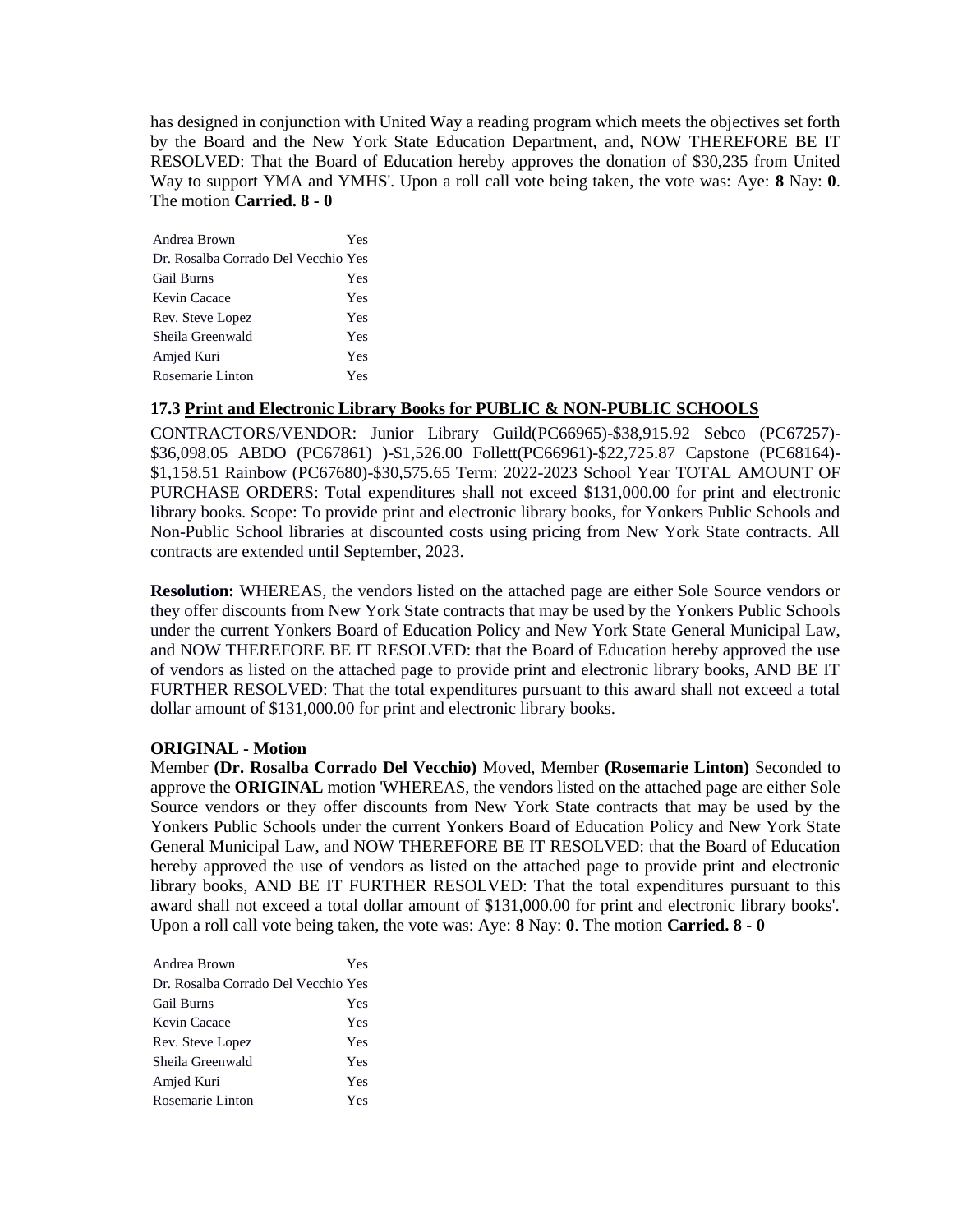## **17.4 Digital Resources for YPS Schools**

CONTRACTORS/VENDOR: Scholastic Library Publishing, Inc./BookFlix-NY C67673/\$19,499.00 Teaching Books-SOLE SOURCE VENDOR/\$1,255.00 One More Story-SOLE SOURCE VENDOR/\$13,950.40 Follett Software-SOLE SOURCE VENDOR/\$51,195.90 TERM: 2022-2023 School Year TOTAL AMOUNT OF PURCHASE ORDERS: Total expenditures shall not exceed for digital resources \$85,900.30. SCOPE: To provide digital resources for Yonkers Public Schools libraries at discounted costs using pricing from New York State contracts and Sole Source Vendors. All contracts are extended until September, 2023.

**Resolution:** WHEREAS, the vendors listed above are NY State Contract or Sole Source Vendors that may be used by the Yonkers Public Schools under the current Yonkers Board of Education Policy and New York State General Municipal Law, and NOW THEREFORE BE IT RESOLVED: that the Board of Education hereby approved the use of these vendors to provide digital resources for the 2022-2023 fiscal year. AND BE IT FURTHER RESOLVED: That the total expenditures pursuant to this award shall not exceed a total dollar amount of \$85,900.30 for digital resources.

## **ORIGINAL - Motion**

Member **(Dr. Rosalba Corrado Del Vecchio)** Moved, Member **(Rosemarie Linton)** Seconded to approve the **ORIGINAL** motion 'WHEREAS, the vendors listed above are NY State Contract or Sole Source Vendors that may be used by the Yonkers Public Schools under the current Yonkers Board of Education Policy and New York State General Municipal Law, and NOW THEREFORE BE IT RESOLVED: that the Board of Education hereby approved the use of these vendors to provide digital resources for the 2022-2023 fiscal year. AND BE IT FURTHER RESOLVED: That the total expenditures pursuant to this award shall not exceed a total dollar amount of \$85,900.30 for digital resources'. Upon a roll call vote being taken, the vote was: Aye: **8** Nay: **0**. The motion **Carried. 8 - 0** 

| Andrea Brown                        | Yes |
|-------------------------------------|-----|
| Dr. Rosalba Corrado Del Vecchio Yes |     |
| <b>Gail Burns</b>                   | Yes |
| Kevin Cacace                        | Yes |
| Rev. Steve Lopez                    | Yes |
| Sheila Greenwald                    | Yes |
| Amjed Kuri                          | Yes |
| Rosemarie Linton                    | Yes |
|                                     |     |

## **17.5 PowerSchool Group, LLC – Amendment to September Res. #17.3, Contract # 2022-163**

PowerSchool Group, LLC Term: 2021-2022 Amount: Not to exceed \$75,469.66 Scope: Amendment to amend existing contract with Power School Group, LLC to provide Schoology Learning platform for communication and collaboration tools, an integrated resources area, and collaborative workspaces for students and teachers. This is an amendment to the existing contract 2022-00000163 of \$374,961.53 (BOE approved 9/22/21 and BOCS approved 9/30/21) and represents an increase of \$75,469.66 due an increase of services being provided. The total contract amount will be \$450,431.19

**Resolution:** WHEREAS the Board of Education wishes to amend its existing contract with Power School as a service Schoology Learning platform fees for the 2021-2022 school year, and, WHEREAS this amends a resolution for Power School in order to purchase Schoology Learning platform to give the Yonkers Public Schools students and teachers the ability to teach, learn, communicate, share, collaborate and implement hybrid learning, and, WHEREAS the Board of Education authorizes the Superintendent of Schools to enter into an agreement with PowerSchool Group, LLC to provide these services, and NOW THEREFORE BE IT RESOLVED: That the Board of Education hereby authorizes the Superintendent of Schools to enter into an amendment with PowerSchool Group, LLC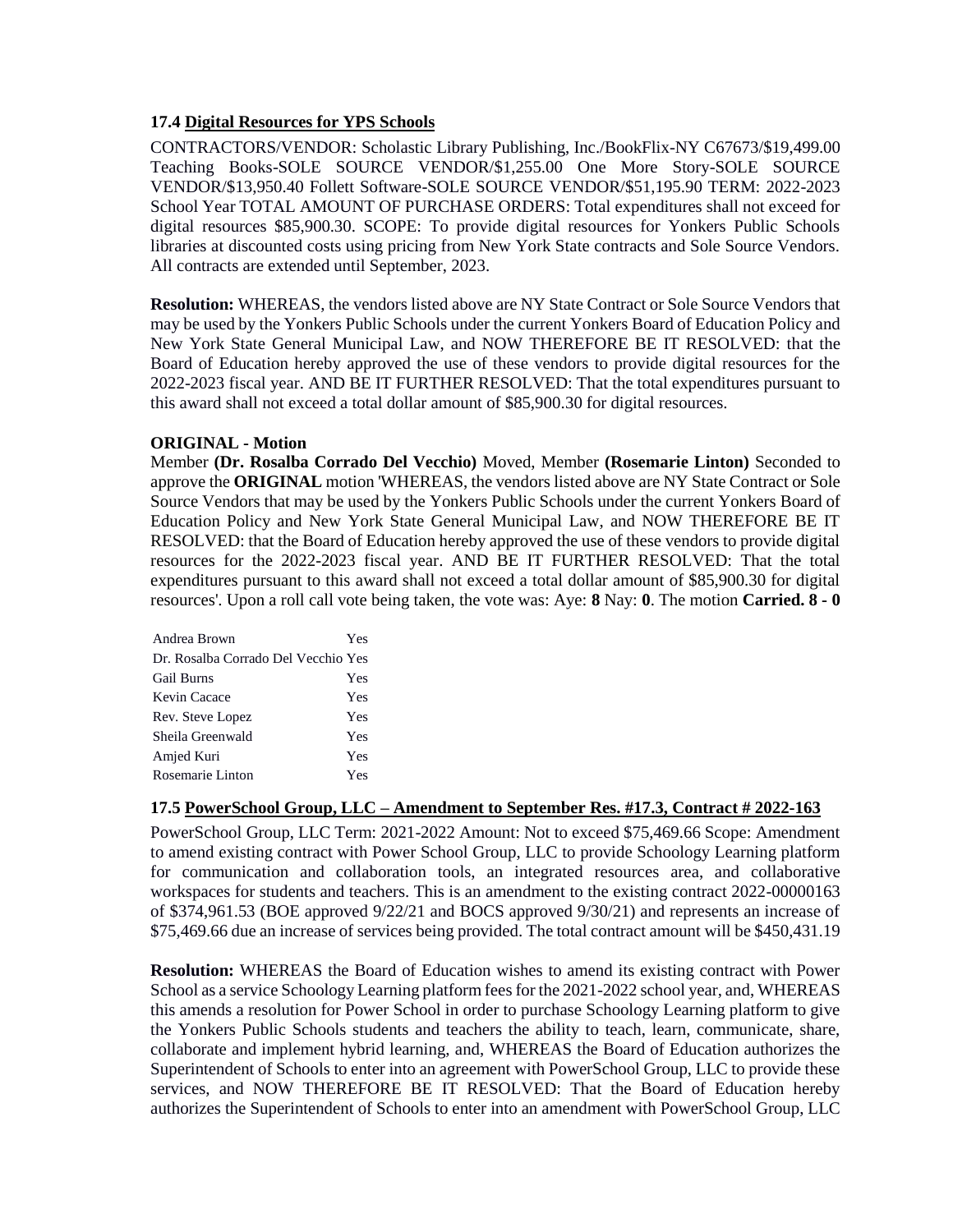at a cost not to exceed 75,469.66 It is acknowledged and agreed that pursuant to the terms of that certain intermunicipal agreement by and between the City of Yonkers Board of Education ("BOE") and the City of Yonkers (the "City") as filed in the Office of the City Clerk on June 16, 2014, the terms of this agreement are subject to review and revision by the Corporation Counsel, as well as approval by the City's Board of Contract and Supply. Furthermore, this Agreement shall not be enforceable until signed by both parties and approved by the Corporation Counsel's Office.

## **ORIGINAL - Motion**

Member **(Dr. Rosalba Corrado Del Vecchio)** Moved, Member **(Rosemarie Linton)** Seconded to approve the **ORIGINAL** motion 'WHEREAS the Board of Education wishes to amend its existing contract with Power School as a service Schoology Learning platform fees for the 2021-2022 school year, and, WHEREAS this amends a resolution for Power School in order to purchase Schoology Learning platform to give the Yonkers Public Schools students and teachers the ability to teach, learn, communicate, share, collaborate and implement hybrid learning, and, WHEREAS the Board of Education authorizes the Superintendent of Schools to enter into an agreement with PowerSchool Group, LLC to provide these services, and NOW THEREFORE BE IT RESOLVED: That the Board of Education hereby authorizes the Superintendent of Schools to enter into an amendment with PowerSchool Group, LLC at a cost not to exceed 75,469.66 It is acknowledged and agreed that pursuant to the terms of that certain intermunicipal agreement by and between the City of Yonkers Board of Education ("BOE") and the City of Yonkers (the "City") as filed in the Office of the City Clerk on June 16, 2014, the terms of this agreement are subject to review and revision by the Corporation Counsel, as well as approval by the City's Board of Contract and Supply. Furthermore, this Agreement shall not be enforceable until signed by both parties and approved by the Corporation Counsel's Office'. Upon a roll call vote being taken, the vote was: Aye: **8** Nay: **0**. The motion **Carried. 8 - 0** 

| Andrea Brown                        | Yes |
|-------------------------------------|-----|
| Dr. Rosalba Corrado Del Vecchio Yes |     |
| <b>Gail Burns</b>                   | Yes |
| Kevin Cacace                        | Yes |
| Rev. Steve Lopez                    | Yes |
| Sheila Greenwald                    | Yes |
| Amjed Kuri                          | Yes |
| Rosemarie Linton                    | Yes |

## **17.6 College of Westchester**

The College of Westchester Term: September 2021 – August 2022 Amount: \$38,800.00 Scope: The College of Westchester (the College) and the Yonkers Public School District (the District) will work together to develop curriculum and provide Concurrent Enrollment for Academic Dual Credit University/College courses for high school students attending Gorton High School and Roosevelt High School Early College Studies. The target population is for students in grades  $10 - 12$ , who are underserved and highly motivated but have not necessarily received the academic preparation needed for a smooth transition into post-secondary education.

**Resolution:** WHEREAS the Board of Education wishes to enter into a contract with The College of Westchester to purchase consulting services to support high school students attending Gorton High School and Roosevelt High School/ECS to earn college credits for college level courses for the 2021- 2022 school year, WHEREAS the district administration has designed in conjunction with The College of Westchester a program which meets the objectives set forth by the Board and the New York State Education Department, and, WHEREAS the Board of Education authorizes the Superintendent of Schools to enter into an agreement with The College of Westchester to provide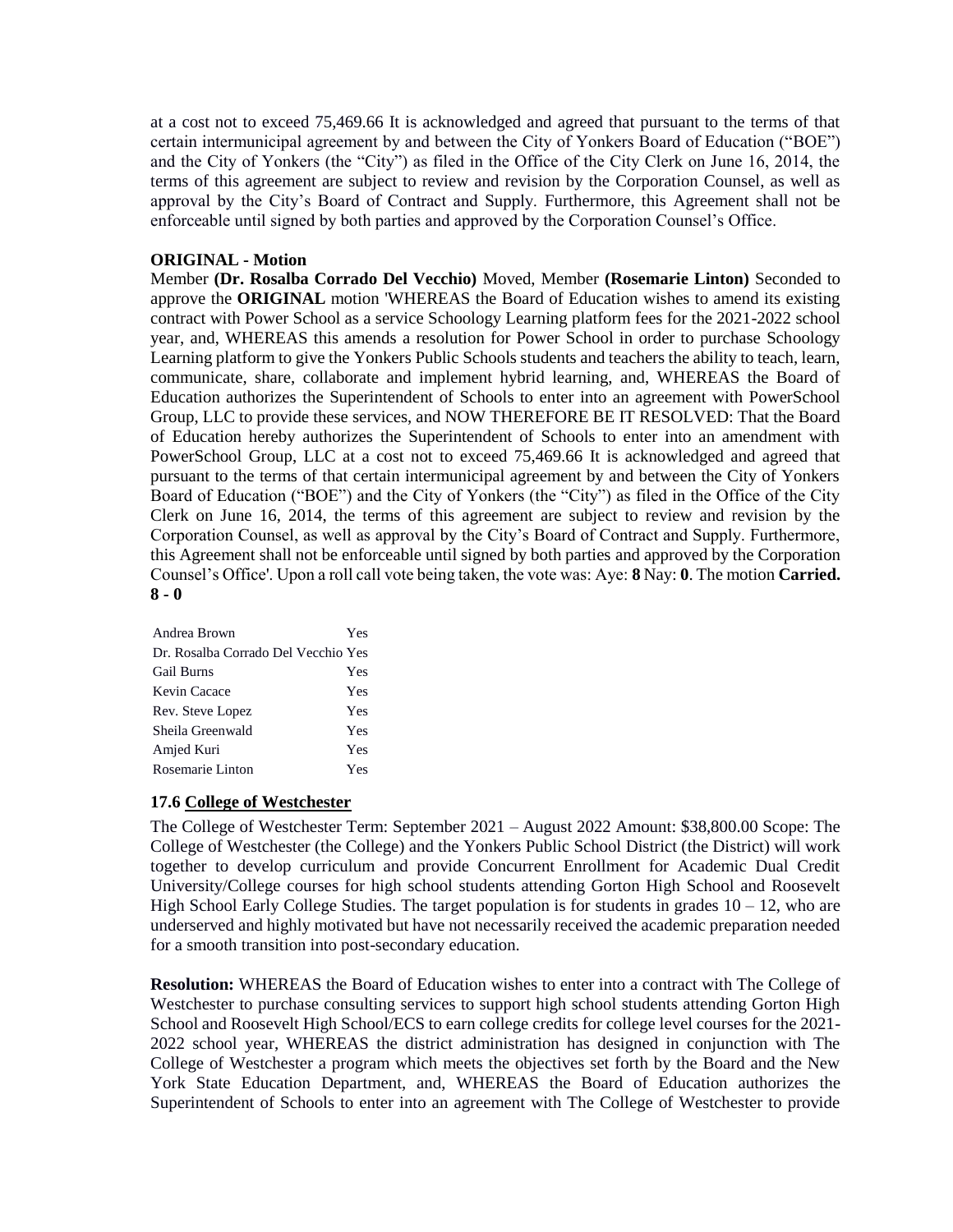these services, and NOW THEREFORE BE IT RESOLVED: That the Board of Education hereby authorizes the Superintendent of Schools to enter into an agreement with The College of Westchester at a cost not to exceed \$38,800.00. It is acknowledged and agreed that pursuant to the terms of that certain intermunicipal agreement by and between the City of Yonkers Board of Education ("BOE") and the City of Yonkers (the "City") as filed in the Office of the City Clerk on June 16, 2014, the terms of this agreement are subject to review and revision by the Corporation Counsel, as well as approval by the City's Board of Contract and Supply. Furthermore, this Agreement shall not be enforceable until signed by both parties and approved by the Corporation Counsel's Office.

## **ORIGINAL - Motion**

Member **(Dr. Rosalba Corrado Del Vecchio)** Moved, Member **(Rosemarie Linton)** Seconded to approve the **ORIGINAL** motion 'WHEREAS the Board of Education wishes to enter into a contract with The College of Westchester to purchase consulting services to support high school students attending Gorton High School and Roosevelt High School/ECS to earn college credits for college level courses for the 2021-2022 school year, WHEREAS the district administration has designed in conjunction with The College of Westchester a program which meets the objectives set forth by the Board and the New York State Education Department, and, WHEREAS the Board of Education authorizes the Superintendent of Schools to enter into an agreement with The College of Westchester to provide these services, and NOW THEREFORE BE IT RESOLVED: That the Board of Education hereby authorizes the Superintendent of Schools to enter into an agreement with The College of Westchester at a cost not to exceed \$38,800.00. It is acknowledged and agreed that pursuant to the terms of that certain intermunicipal agreement by and between the City of Yonkers Board of Education ("BOE") and the City of Yonkers (the "City") as filed in the Office of the City Clerk on June 16, 2014, the terms of this agreement are subject to review and revision by the Corporation Counsel, as well as approval by the City's Board of Contract and Supply. Furthermore, this Agreement shall not be enforceable until signed by both parties and approved by the Corporation Counsel's Office'. Upon a roll call vote being taken, the vote was: Aye: **8** Nay: **0**. The motion **Carried. 8 - 0** 

| Andrea Brown                        | Yes |
|-------------------------------------|-----|
| Dr. Rosalba Corrado Del Vecchio Yes |     |
| <b>Gail Burns</b>                   | Yes |
| Kevin Cacace                        | Yes |
| Rev. Steve Lopez                    | Yes |
| Sheila Greenwald                    | Yes |
| Amjed Kuri                          | Yes |
| Rosemarie Linton                    | Yes |

## **17.7 Farmingdale State College**

Farmingdale State College Term: September 2021 – June 2022 Amount: \$92,775.00 Scope: Farmingdale State College, a State University of New York (SUNY), will provide students at Gorton High School and Roosevelt High Early College Studies the opportunity to earn college credits by taking a dual credit college level equivalent 3 semester hour credit courses.

**Resolution:** WHEREAS the Board of Education wishes to enter into a contract with Farmingdale State College to purchase consulting services to provide students at Gorton High School and Roosevelt High School – ECS the opportunity to earn college credit for the 2021-2022 academic year, WHEREAS the district administration has designed in conjunction with Farmingdale State College, a program which meets the objectives set forth by the Board and the New York State Education Department, and, WHEREAS the District has determined that these services can best be provided by Farmingdale State College, and, WHEREAS the District has evaluated past services from the vendor and has determined that Farmingdale State College has performed in a satisfactory manner, and NOW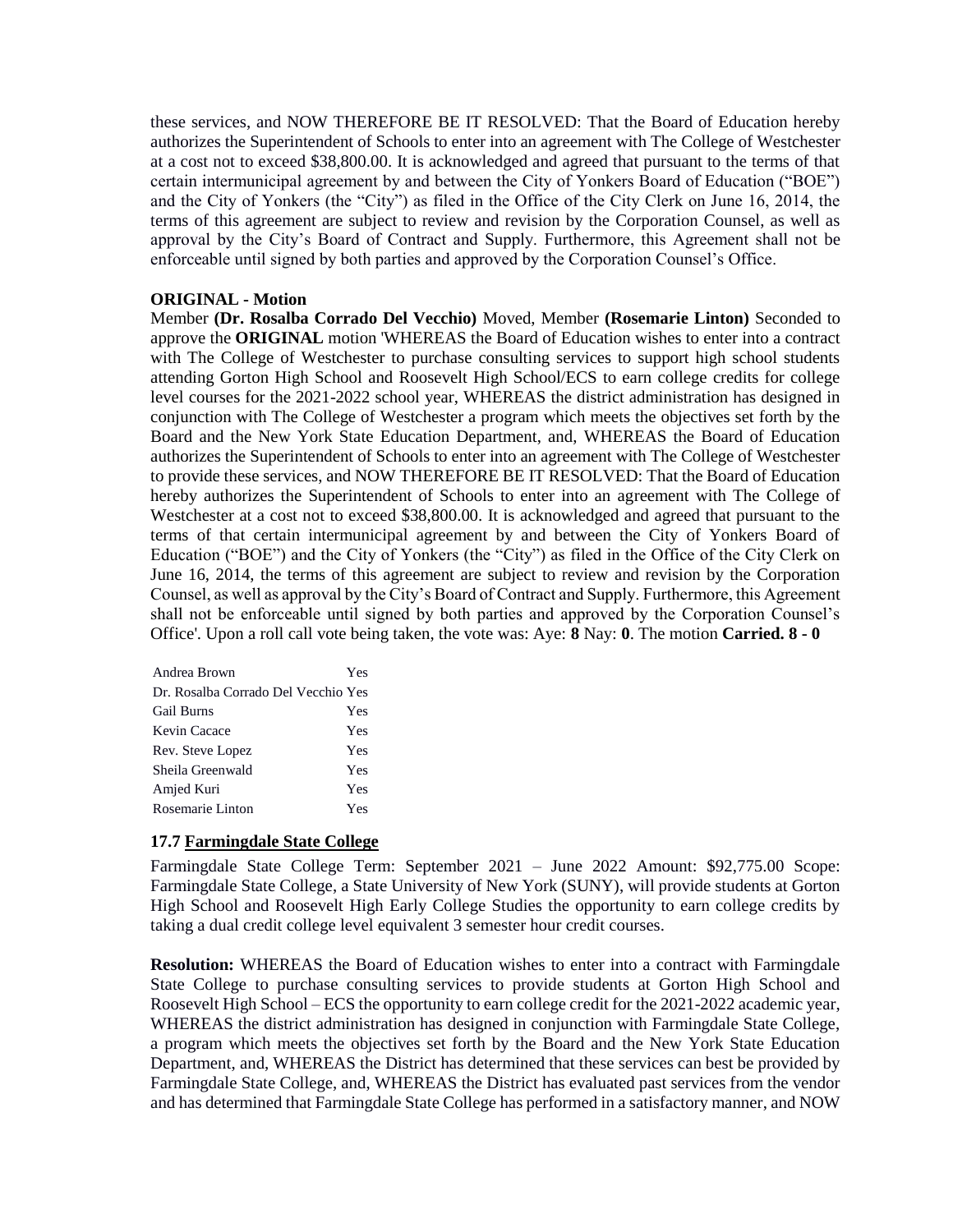THEREFORE BE IT RESOLVED: That the Board of Education hereby authorizes the Superintendent of Schools to enter into an agreement with Farmingdale State College at a cost not to exceed \$92,775.00. It is acknowledged and agreed that pursuant to the terms of that certain intermunicipal agreement by and between the City of Yonkers Board of Education ("BOE") and the City of Yonkers (the "City") as filed in the Office of the City Clerk on June 16, 2014, the terms of this agreement are subject to review and revision by the Corporation Counsel, as well as approval by the City's Board of Contract and Supply. Furthermore, this Agreement shall not be enforceable until signed by both parties and approved by the Corporation Counsel's Office.

## **ORIGINAL - Motion**

Member **(Dr. Rosalba Corrado Del Vecchio)** Moved, Member **(Rosemarie Linton)** Seconded to approve the **ORIGINAL** motion 'WHEREAS the Board of Education wishes to enter into a contract with Farmingdale State College to purchase consulting services to provide students at Gorton High School and Roosevelt High School – ECS the opportunity to earn college credit for the 2021-2022 academic year, WHEREAS the district administration has designed in conjunction with Farmingdale State College, a program which meets the objectives set forth by the Board and the New York State Education Department, and, WHEREAS the District has determined that these services can best be provided by Farmingdale State College, and, WHEREAS the District has evaluated past services from the vendor and has determined that Farmingdale State College has performed in a satisfactory manner, and NOW THEREFORE BE IT RESOLVED: That the Board of Education hereby authorizes the Superintendent of Schools to enter into an agreement with Farmingdale State College at a cost not to exceed \$92,775.00. It is acknowledged and agreed that pursuant to the terms of that certain intermunicipal agreement by and between the City of Yonkers Board of Education ("BOE") and the City of Yonkers (the "City") as filed in the Office of the City Clerk on June 16, 2014, the terms of this agreement are subject to review and revision by the Corporation Counsel, as well as approval by the City's Board of Contract and Supply. Furthermore, this Agreement shall not be enforceable until signed by both parties and approved by the Corporation Counsel's Office'. Upon a roll call vote being taken, the vote was: Aye: **8** Nay: **0**. The motion **Carried. 8 - 0** 

| Andrea Brown                        | Yes |
|-------------------------------------|-----|
| Dr. Rosalba Corrado Del Vecchio Yes |     |
| <b>Gail Burns</b>                   | Yes |
| Kevin Cacace                        | Yes |
| Rev. Steve Lopez                    | Yes |
| Sheila Greenwald                    | Yes |
| Amjed Kuri                          | Yes |
| Rosemarie Linton                    | Yes |

#### **17.8 Westchester Community College**

Westchester Community College Term: September 2021 – June 2022 Amount: \$29,287.06 Scope: Agreement with Westchester Community College to amend its existing contract Resolution #17.11 BOE Approval 12/15/21 BOCS Approval 12/23/21 to provide support for the Smart Scholars Grant Initiative at Gorton High School. This includes professional development for English and Mathematics teachers in addition to Health Information Technology. This Amendment represents an increase of \$29,287.06. The total new contract amount will be \$387,122.99.

**Resolution:** WHEREAS the Board of Education wishes to amend its existing contract with Westchester Community College to purchase additional services for Gorton High School in accordance with the Smart Scholars Grant Program, WHEREAS the district administration has designed in conjunction with Westchester Community College a program which meets the objectives set forth by the Board and the New York State Education Department, and, WHEREAS the District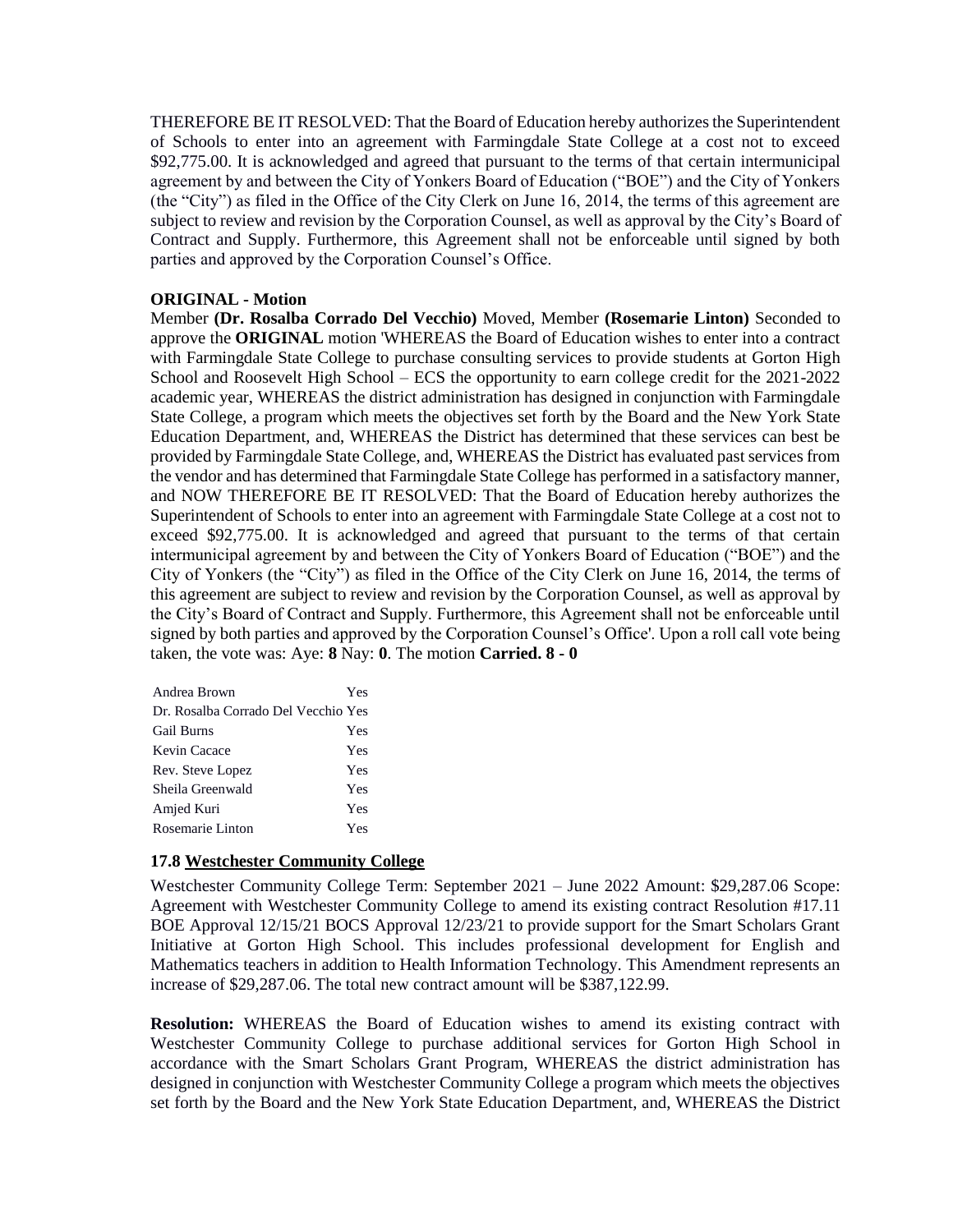has determined that these services can best be provided by Westchester Community College, and, WHEREAS the District has evaluated past services from the vendor and has determined that Westchester Community College has performed in a satisfactory manner, and NOW THEREFORE BE IT RESOLVED: That the Board of Education hereby authorizes the Superintendent of Schools to amend and existing agreement with Westchester Community College at a total cost not to exceed \$387,122.99. It is acknowledged and agreed that pursuant to the terms of that certain intermunicipal agreement by and between the City of Yonkers Board of Education ("BOE") and the City of Yonkers (the "City") as filed in the Office of the City Clerk on June 16, 2014, the terms of this agreement are subject to review and revision by the Corporation Counsel, as well as approval by the City's Board of Contract and Supply. Furthermore, this Agreement shall not be enforceable until signed by both parties and approved by the Corporation Counsel's Office.

#### **ORIGINAL - Motion**

Member **(Dr. Rosalba Corrado Del Vecchio)** Moved, Member **(Rosemarie Linton)** Seconded to approve the **ORIGINAL** motion 'WHEREAS the Board of Education wishes to amend its existing contract with Westchester Community College to purchase additional services for Gorton High School in accordance with the Smart Scholars Grant Program, WHEREAS the district administration has designed in conjunction with Westchester Community College a program which meets the objectives set forth by the Board and the New York State Education Department, and, WHEREAS the District has determined that these services can best be provided by Westchester Community College, and, WHEREAS the District has evaluated past services from the vendor and has determined that Westchester Community College has performed in a satisfactory manner, and NOW THEREFORE BE IT RESOLVED: That the Board of Education hereby authorizes the Superintendent of Schools to amend and existing agreement with Westchester Community College at a total cost not to exceed \$387,122.99. It is acknowledged and agreed that pursuant to the terms of that certain intermunicipal agreement by and between the City of Yonkers Board of Education ("BOE") and the City of Yonkers (the "City") as filed in the Office of the City Clerk on June 16, 2014, the terms of this agreement are subject to review and revision by the Corporation Counsel, as well as approval by the City's Board of Contract and Supply. Furthermore, this Agreement shall not be enforceable until signed by both parties and approved by the Corporation Counsel's Office'. Upon a roll call vote being taken, the vote was: Aye: **8** Nay: **0**. The motion **Carried. 8 - 0** 

| Andrea Brown                        | Yes |
|-------------------------------------|-----|
| Dr. Rosalba Corrado Del Vecchio Yes |     |
| <b>Gail Burns</b>                   | Yes |
| Kevin Cacace                        | Yes |
| Rev. Steve Lopez                    | Yes |
| Sheila Greenwald                    | Yes |
| Amjed Kuri                          | Yes |
| Rosemarie Linton                    | Yes |

## **17.9 The Bach Company**

The Bach Company Term: January 2022-June 2022 Amount: \$14,038.00 Scope: The purchase of 300 scientific and graphing calculators to support mathematics instruction as well as state testing for our students in grades 8 through 12.

**Resolution:** WHEREAS the Board of Education wishes to enter into a contract with The Bach Company to purchase 300 scientific and graphing calculators to support mathematics instruction as well as state testing for our students in grades 8 through 12 for the 2021-2022 school year, WHEREAS the district administration has designed in conjunction with The Bach Company a program which meets the objectives set forth by the Board and the New York State Education Department, and, WHEREAS the Board of Education authorizes the Superintendent of Schools to enter into an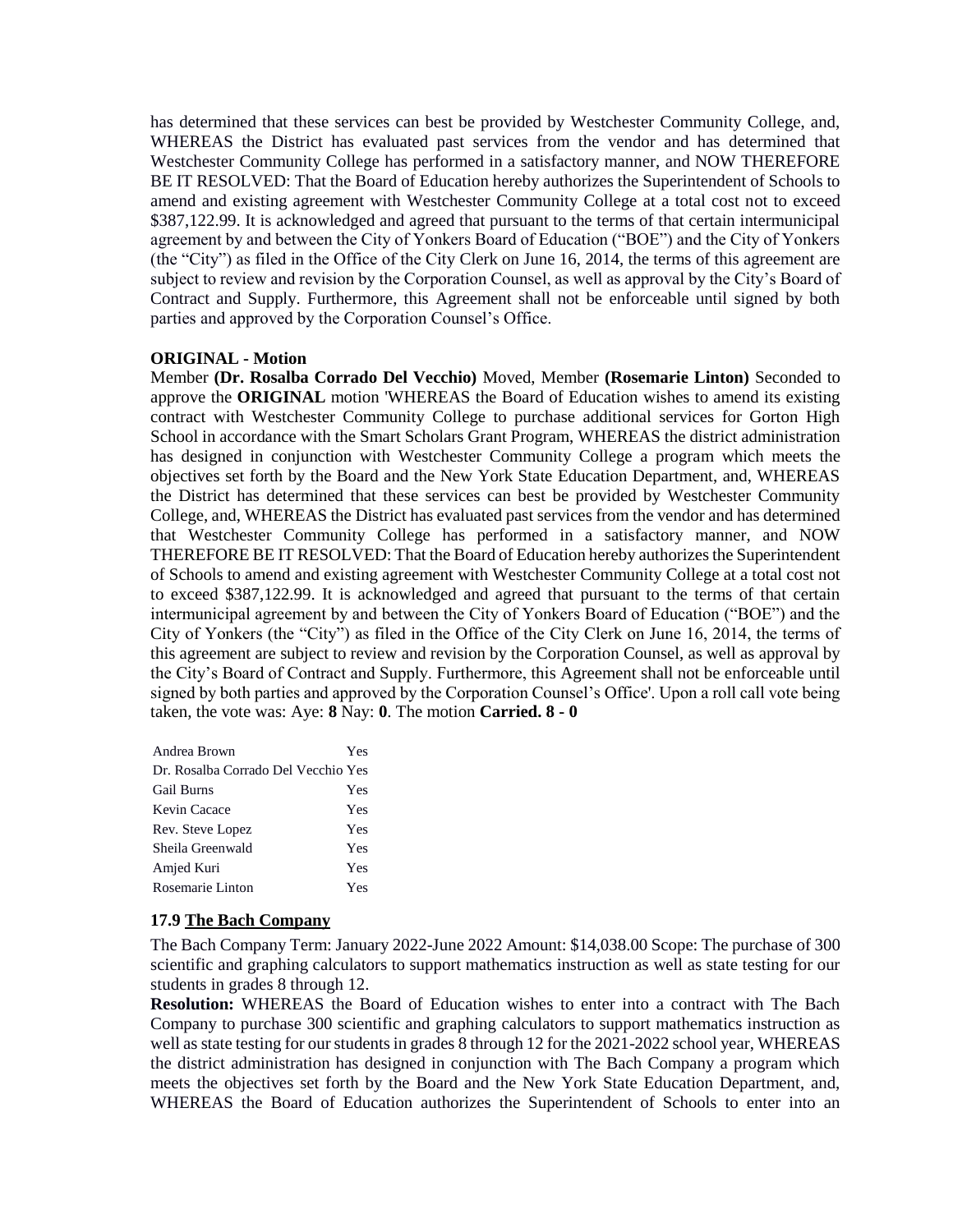agreement with The Bach Company to provide these services, and NOW THEREFORE BE IT RESOLVED: That the Board of Education hereby authorizes the Superintendent of Schools to enter into an agreement with The Bach Company at a cost not to exceed \$14,038.00. It is acknowledged and agreed that pursuant to the terms of that certain intermunicipal agreement by and between the City of Yonkers Board of Education ("BOE") and the City of Yonkers (the "City") as filed in the Office of the City Clerk on June 16, 2014, the terms of this agreement are subject to review and revision by the Corporation Counsel, as well as approval by the City's Board of Contract and Supply. Furthermore, this Agreement shall not be enforceable until signed by both parties and approved by the Corporation Counsel's Office.

#### **ORIGINAL - Motion**

Member **(Dr. Rosalba Corrado Del Vecchio)** Moved, Member **(Rosemarie Linton)** Seconded to approve the **ORIGINAL** motion 'WHEREAS the Board of Education wishes to enter into a contract with The Bach Company to purchase 300 scientific and graphing calculators to support mathematics instruction as well as state testing for our students in grades 8 through 12 for the 2021-2022 school year, WHEREAS the district administration has designed in conjunction with The Bach Company a program which meets the objectives set forth by the Board and the New York State Education Department, and, WHEREAS the Board of Education authorizes the Superintendent of Schools to enter into an agreement with The Bach Company to provide these services, and NOW THEREFORE BE IT RESOLVED: That the Board of Education hereby authorizes the Superintendent of Schools to enter into an agreement with The Bach Company at a cost not to exceed \$14,038.00. It is acknowledged and agreed that pursuant to the terms of that certain intermunicipal agreement by and between the City of Yonkers Board of Education ("BOE") and the City of Yonkers (the "City") as filed in the Office of the City Clerk on June 16, 2014, the terms of this agreement are subject to review and revision by the Corporation Counsel, as well as approval by the City's Board of Contract and Supply. Furthermore, this Agreement shall not be enforceable until signed by both parties and approved by the Corporation Counsel's Office'. Upon a roll call vote being taken, the vote was: Aye: **8** Nay: **0**. The motion **Carried. 8 - 0** 

| Andrea Brown                        | Yes |
|-------------------------------------|-----|
| Dr. Rosalba Corrado Del Vecchio Yes |     |
| <b>Gail Burns</b>                   | Yes |
| Kevin Cacace                        | Yes |
| Rev. Steve Lopez                    | Yes |
| Sheila Greenwald                    | Yes |
| Amjed Kuri                          | Yes |
| Rosemarie Linton                    | Yes |

## **17.10 Center for Technology and School Change at Columbia University, Amendment to July 2021 Resolution 19.3**

TC Schedule B Amendment TC Performance Based Questions TC BOCS Amendment Executed Contract with CTSC Yonkers Smart Start Initiative

Amend Contract 2022-00000377 with the Center for Technology and Social Change (CTSC), Teachers College Columbia University Term: April, 2021-March 31, 2021 Increased Amount: \$8,430 Total of amended contract: \$58,430 Scope: Agreement to amend the existing contract with the Center for Technology and School Change at Teachers College Columbia University, to provide additional professional development to teacher leaders within the Smart Start Grant. This is in addition to the contract of \$50,000 (BOE approved 7/21/2021) and represents an increase in services provided. The total contract amount will be \$58,430. Contractor: Dr. Ellen B. Meier, Director Center for Technology and School Change Teachers College, Columbia University 525 West 120th Street, Box 8 New York, NY 10027 Ph# 212-678-3829 ebm15@tc.columiba. edu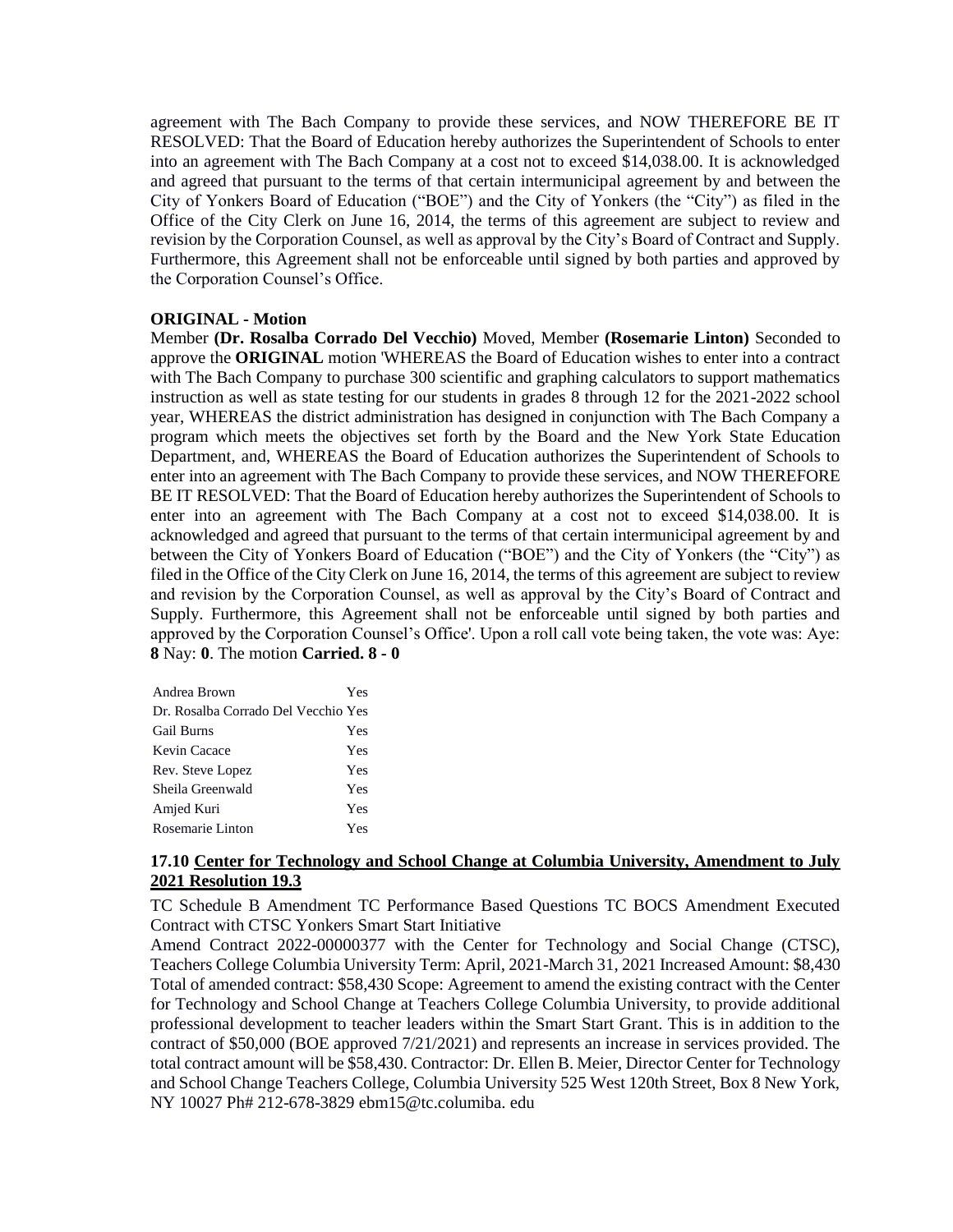**Resolution:** WHEREAS the Board of Education wishes to amend its existing contract with the Center for Technology and School Change, Teachers College Columbia University to purchase additional professional development to support teacher leadership in implementation of inquiry-based learning in middle school classrooms for the remainder of the Smart Start Grant Year 1 (through March 31, 2022), WHEREAS the district administration has designed in conjunction with The Center of Technology and School Change a program which meets the objectives set forth by the Board and the New York State Education Department, and, WHEREAS The district has determined that these services can best be provided by the Center for Technology and School Change, Teachers College Columbia University, and, WHEREAS the District has evaluated past services from the vendor and determined that the Center for Technology and School Change at Columbia University Teachers College has performed in a satisfactory manner, and NOW THEREFORE BE IT RESOLVED: That the Board of Education hereby authorizes the Superintendent of Schools to amend contract 2022- 00000377 with The Center for Technology and School Change, Columbia University Teachers College, at a cost not to exceed \$8,430. It is acknowledged and agreed that pursuant to the terms of that certain intermunicipal agreement by and between the City of Yonkers Board of Education ("BOE") and the City of Yonkers (the "City") as filed in the Office of the City Clerk on June 16, 2014, the terms of this agreement are subject to review and revision by the Corporation Counsel, as well as approval by the City's Board of Contract and Supply. Furthermore, this Agreement shall not be enforceable until signed by both parties and approved by the Corporation Counsel's Office.

#### **ORIGINAL - Motion**

Member **(Dr. Rosalba Corrado Del Vecchio)** Moved, Member **(Rosemarie Linton)** Seconded to approve the **ORIGINAL** motion 'WHEREAS the Board of Education wishes to amend its existing contract with the Center for Technology and School Change, Teachers College Columbia University to purchase additional professional development to support teacher leadership in implementation of inquiry-based learning in middle school classrooms for the remainder of the Smart Start Grant Year 1 (through March 31, 2022), WHEREAS the district administration has designed in conjunction with The Center of Technology and School Change a program which meets the objectives set forth by the Board and the New York State Education Department, and, WHEREAS The district has determined that these services can best be provided by the Center for Technology and School Change, Teachers College Columbia University, and, WHEREAS the District has evaluated past services from the vendor and determined that the Center for Technology and School Change at Columbia University Teachers College has performed in a satisfactory manner, and NOW THEREFORE BE IT RESOLVED: That the Board of Education hereby authorizes the Superintendent of Schools to amend contract 2022-00000377 with The Center for Technology and School Change, Columbia University Teachers College, at a cost not to exceed \$8,430. It is acknowledged and agreed that pursuant to the terms of that certain intermunicipal agreement by and between the City of Yonkers Board of Education ("BOE") and the City of Yonkers (the "City") as filed in the Office of the City Clerk on June 16, 2014, the terms of this agreement are subject to review and revision by the Corporation Counsel, as well as approval by the City's Board of Contract and Supply. Furthermore, this Agreement shall not be enforceable until signed by both parties and approved by the Corporation Counsel's Office'. Upon a roll call vote being taken, the vote was: Aye: **8** Nay: **0**. The motion **Carried. 8 - 0** 

| Andrea Brown                        | Yes |
|-------------------------------------|-----|
| Dr. Rosalba Corrado Del Vecchio Yes |     |
| <b>Gail Burns</b>                   | Yes |
| Kevin Cacace                        | Yes |
| Rev. Steve Lopez                    | Yes |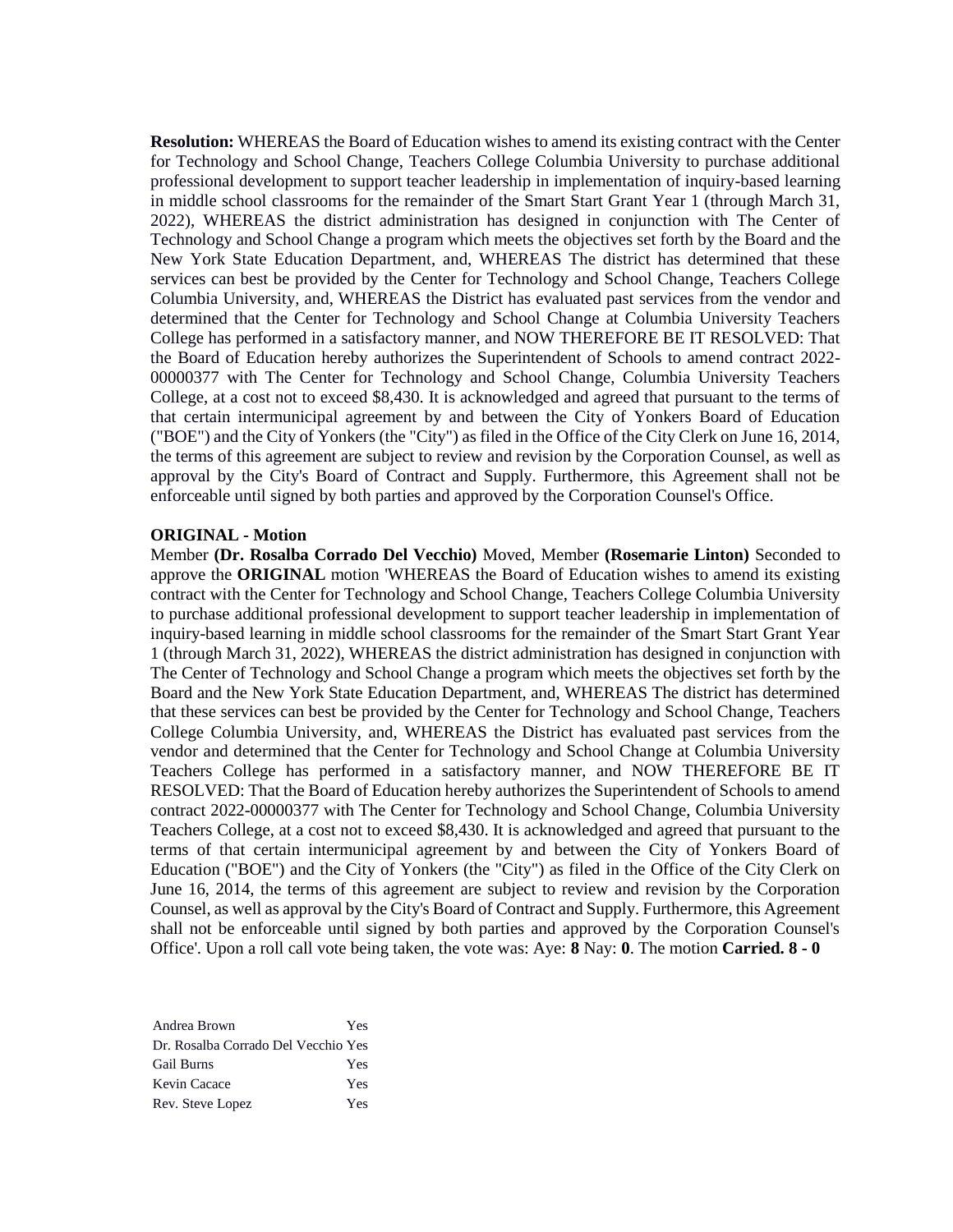| Sheila Greenwald | Yes |
|------------------|-----|
| Amjed Kuri       | Yes |
| Rosemarie Linton | Yes |

## **DIVISION OF LANGUAGE ACQUISITION, FUNDED PROGRAMS, SCHOOL COUNSELING & THE ARTS**

## **18.1 ADOPTION OF DIVISION OF LANGUAGE ACQUISITION, FUNDED PROGRAMS, SCHOOL COUNSELING & THE ARTS REPORTS - 18.2 - 18.5**

ADOPTION OF DIVISION OF LANGUAGE ACQUISITION, FUNDED PROGRAMS, SCHOOL COUNSELING & THE ARTS REPORTS - 18.2 - 18.5

May I have a motion to vote on the Adoption of Division of Language Acquisition, Funded Programs, School Counseling & The Arts Reports - 18.2 - 18.5?

**Resolution:** ADOPTION OF DIVISION OF LANGUAGE ACQUISITION, FUNDED PROGRAMS, SCHOOL COUNSELING & THE ARTS REPORTS - 18.2 - 18.5

## **ORIGINAL - Motion**

Member **(Kevin Cacace)** Moved, Member **(Andrea Brown)** Seconded to approve the **ORIGINAL**  motion 'ADOPTION OF DIVISION OF LANGUAGE ACQUISITION, FUNDED PROGRAMS, SCHOOL COUNSELING & THE ARTS REPORTS - 18.2 - 18.5'. Upon a roll call vote being taken, the vote was: Aye: **8** Nay: **0**. The motion **Carried. 8 - 0** 

| <b>Yes</b>                          |
|-------------------------------------|
| Dr. Rosalba Corrado Del Vecchio Yes |
| <b>Yes</b>                          |
| <b>Yes</b>                          |
| <b>Yes</b>                          |
| <b>Yes</b>                          |
| <b>Yes</b>                          |
| Yes                                 |
|                                     |

#### **18.2 Sarah Lawrence College-Amendment 1**

Sarah Lawrence College Term: 1/26/22-8/30/22 Amount: \$10,000 Scope: The purpose of Sarah Lawrence's Theatre and Civic Engagement Program is to develop the creative voices of individual students using techniques of theatre that connect to both the school curriculum while developing theatre performance skills. The program assists in the development of students' literacy, teamwork skills, social skills, and self-confidence and self-esteem. Theme-based workshops also help students with strategies for coping with social issues such as bullying at Palisade Preparatory School.

**Resolution:** WHEREAS the Board of Education wishes to amend contract from Resolution 17.8 from the December 15, 2021 meeting with Sarah Lawrence College in the amount of \$10,000, to provide theme-based workshops also help students with strategies for coping with social issues such as bullying at Palisade Preparatory School for the 2021-2022 school year, WHEREAS the district administration has designed in conjunction with Sarah Lawrence College a program which meets the objectives set forth by the Board and the New York State Education Department, and, WHEREAS the Board of Education authorizes the Superintendent of Schools to amend contract from Resolution 17.8 with Sarah Lawrence College to provide these services, and NOW THEREFORE BE IT RESOLVED: That the Board of Education hereby authorizes the Superintendent of Schools to amend current contract with Sarah Lawrence College at a cost not to exceed \$20,000. It is acknowledged and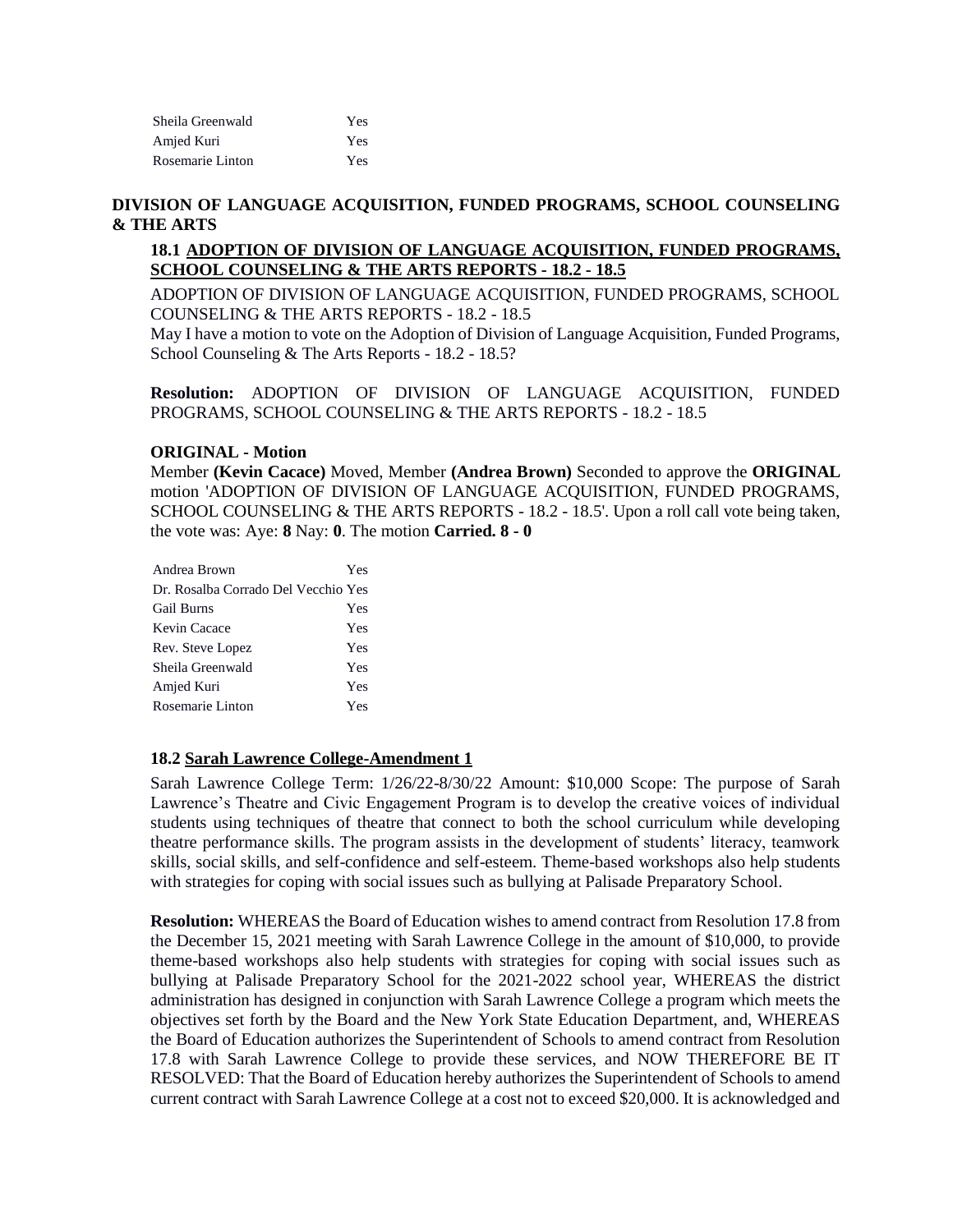agreed that pursuant to the terms of that certain intermunicipal agreement by and between the City of Yonkers Board of Education ("BOE") and the City of Yonkers (the "City") as filed in the Office of the City Clerk on June 16, 2014, the terms of this agreement are subject to review and revision by the Corporation Counsel, as well as approval by the City's Board of Contract and Supply. Furthermore, this Agreement shall not be enforceable until signed by both parties and approved by the Corporation Counsel's Office.

## **ORIGINAL - Motion**

Member **(Kevin Cacace)** Moved, Member **(Andrea Brown)** Seconded to approve the **ORIGINAL**  motion 'WHEREAS the Board of Education wishes to amend contract from Resolution 17.8 from the December 15, 2021 meeting with Sarah Lawrence College in the amount of \$10,000, to provide theme-based workshops also help students with strategies for coping with social issues such as bullying at Palisade Preparatory School for the 2021-2022 school year, WHEREAS the district administration has designed in conjunction with Sarah Lawrence College a program which meets the objectives set forth by the Board and the New York State Education Department, and, WHEREAS the Board of Education authorizes the Superintendent of Schools to amend contract from Resolution 17.8 with Sarah Lawrence College to provide these services, and NOW THEREFORE BE IT RESOLVED: That the Board of Education hereby authorizes the Superintendent of Schools to amend current contract with Sarah Lawrence College at a cost not to exceed \$20,000. It is acknowledged and agreed that pursuant to the terms of that certain intermunicipal agreement by and between the City of Yonkers Board of Education ("BOE") and the City of Yonkers (the "City") as filed in the Office of the City Clerk on June 16, 2014, the terms of this agreement are subject to review and revision by the Corporation Counsel, as well as approval by the City's Board of Contract and Supply. Furthermore, this Agreement shall not be enforceable until signed by both parties and approved by the Corporation Counsel's Office'. Upon a roll call vote being taken, the vote was: Aye: **8** Nay: **0**. The motion **Carried. 8 - 0** 

| Andrea Brown                        | Yes |
|-------------------------------------|-----|
| Dr. Rosalba Corrado Del Vecchio Yes |     |
| <b>Gail Burns</b>                   | Yes |
| Kevin Cacace                        | Yes |
| Rev. Steve Lopez                    | Yes |
| Sheila Greenwald                    | Yes |
| Amjed Kuri                          | Yes |
| Rosemarie Linton                    | Yes |

## **18.3 Harambee Dance Company**

Harambee Dance Company Term: January 2022-August 2022 Amount: \$14,000 Scope: Harambee Dance Company outreach program is committed to providing cultural stimulation and enrichment through quality dance and music instruction. Our classes are designed to tap into the creative and artistic potential of each student and provide them with long-lasting experiences that will add them to coming responsible and productive members of the Community. Classes will focus on technique, education, creativity, and building relationships. A presentation at the end of classes will demonstrate an accumulation of what students have learned.

**Resolution:** Resolution: WHEREAS the Board of Education wishes to enter into a contract with Harambee Dance Company to cultural stimulation and enrichment through quality dance and music instruction. Our classes are designed to tap into the creative and artistic potential of each student and provide them with long-lasting experiences that will add them to coming responsible and productive members of the Community. Classes will focus on technique, education, creativity, and building relationships. A presentation at the end of classes will demonstrate an accumulation of what students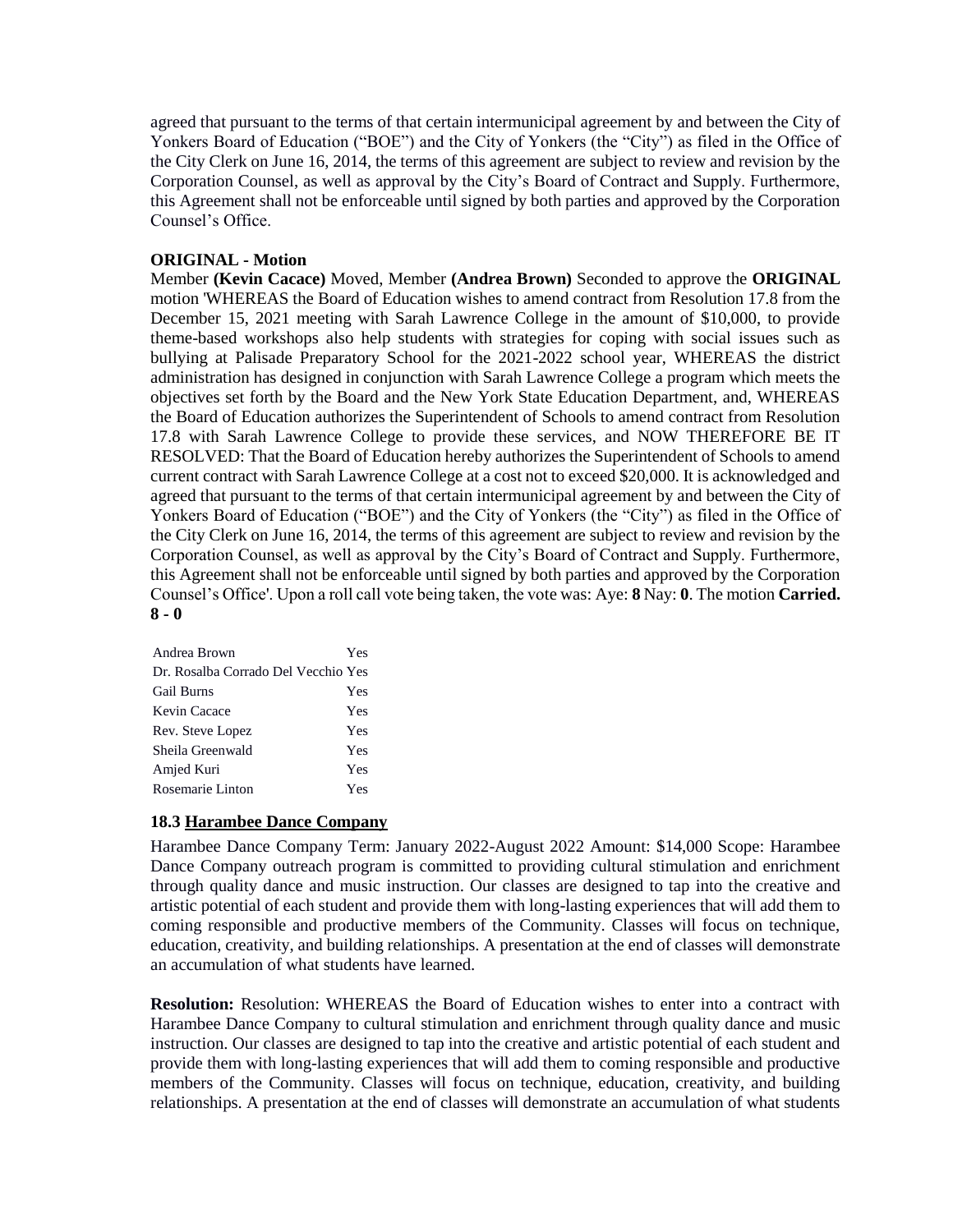have learned for the 2021-2022 school year, WHEREAS the district administration has designed in conjunction with Harambee Dance Company a program which meets the objectives set forth by the Board and the New York State Education Department, and, WHEREAS the Board of Education authorizes the Superintendent of Schools to enter into an agreement with Harambee Dance Company to provide these services, and NOW THEREFORE BE IT RESOLVED: That the Board of Education hereby authorizes the Superintendent of Schools to enter into an agreement with Harambee Dance Company at a cost not to exceed \$14,000. It is acknowledged and agreed that pursuant to the terms of that certain intermunicipal agreement by and between the City of Yonkers Board of Education ("BOE") and the City of Yonkers (the "City") as filed in the Office of the City Clerk on June 16, 2014, the terms of this agreement are subject to review and revision by the Corporation Counsel, as well as approval by the City's Board of Contract and Supply. Furthermore, this Agreement shall not be enforceable until signed by both parties and approved by the Corporation Counsel's Office.

## **ORIGINAL - Motion**

Member **(Kevin Cacace)** Moved, Member **(Andrea Brown)** Seconded to approve the

**ORIGINAL** motion 'Resolution: WHEREAS the Board of Education wishes to enter into a contract with Harambee Dance Company to cultural stimulation and enrichment through quality dance and music instruction. Our classes are designed to tap into the creative and artistic potential of each student and provide them with long-lasting experiences that will add them to coming responsible and productive members of the Community. Classes will focus on technique, education, creativity, and building relationships. A presentation at the end of classes will demonstrate an accumulation of what students have learned for the 2021-2022 school year, WHEREAS the district administration has designed in conjunction with Harambee Dance Company a program which meets the objectives set forth by the Board and the New York State Education Department, and, WHEREAS the Board of Education authorizes the Superintendent of Schools to enter into an agreement with Harambee Dance Company to provide these services, and NOW THEREFORE BE IT RESOLVED: That the Board of Education hereby authorizes the Superintendent of Schools to enter into an agreement with Harambee Dance Company at a cost not to exceed \$14,000. It is acknowledged and agreed that pursuant to the terms of that certain intermunicipal agreement by and between the City of Yonkers Board of Education ("BOE") and the City of Yonkers (the "City") as filed in the Office of the City Clerk on June 16, 2014, the terms of this agreement are subject to review and revision by the Corporation Counsel, as well as approval by the City's Board of Contract and Supply. Furthermore, this Agreement shall not be enforceable until signed by both parties and approved by the Corporation Counsel's Office'. Upon a roll call vote being taken, the vote was: Aye: **8** Nay: **0**. The motion **Carried. 8 - 0** 

| Andrea Brown                        | Yes |
|-------------------------------------|-----|
| Dr. Rosalba Corrado Del Vecchio Yes |     |
| <b>Gail Burns</b>                   | Yes |
| Kevin Cacace                        | Yes |
| Rev. Steve Lopez                    | Yes |
| Sheila Greenwald                    | Yes |
| Amjed Kuri                          | Yes |
| Rosemarie Linton                    | Yes |

## **18.4 Computer Adventures**

Computer Adventures Term: January 2022-August 2022 Amount: \$43,175 Scope: To provide educational, fun and confidence-building technology enrichment classes to prepare students for their future careers. Computer Adventures will provide technology afterschool enrichment classes to Palisade Preparatory School and Museum School 25 students in the Yonkers Public Schools district.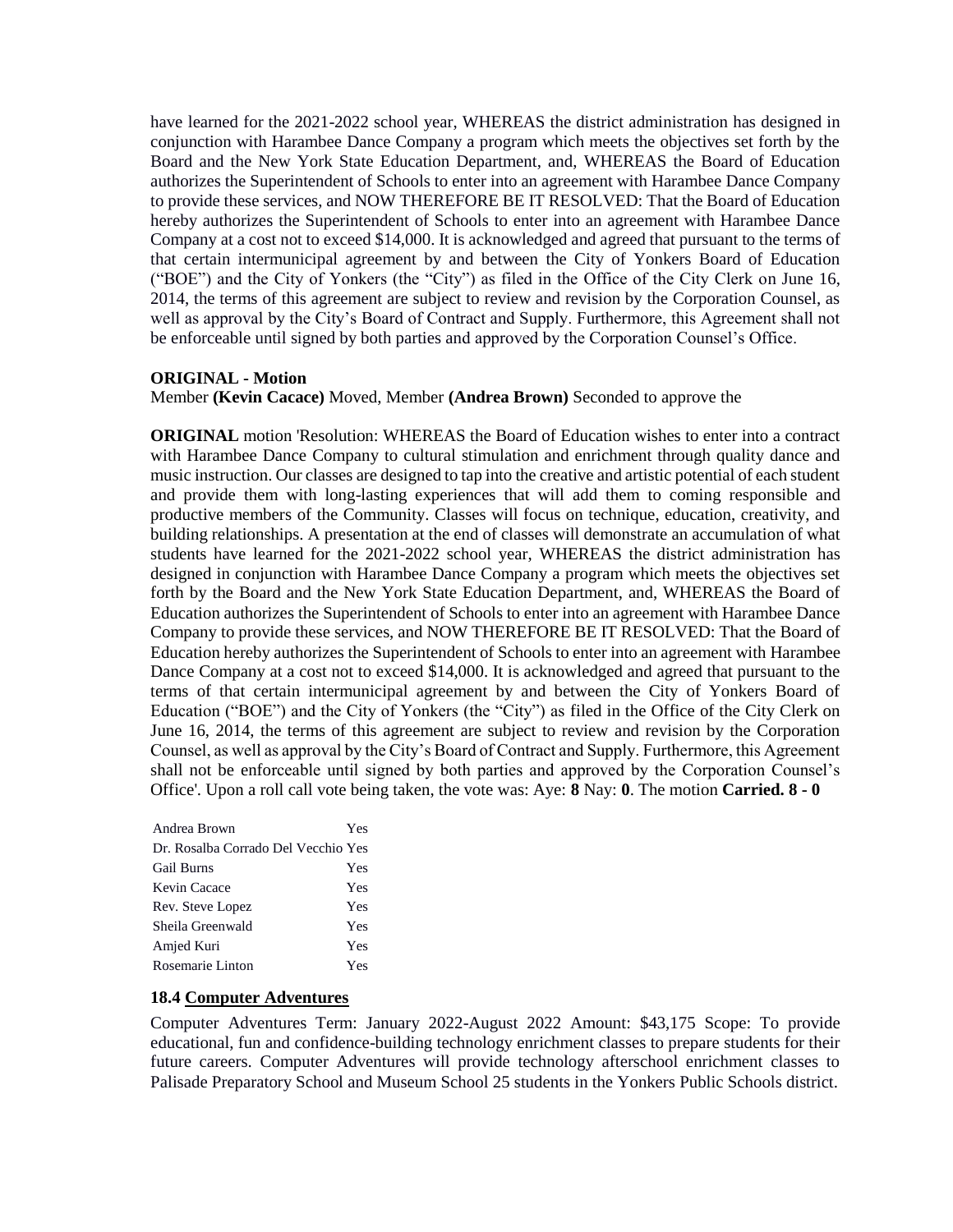**Resolution:** WHEREAS the Board of Education wishes to enter into a contract with Computer Adventures to provide educational, fun and confidence-building technology enrichment classes to prepare students for their future careers. Computer Adventures will provide technology afterschool enrichment classes to Palisade Preparatory School and Museum School 25 students in the Yonkers Public Schools district for the 2021-2022 school year, WHEREAS the district administration has designed in conjunction with Computer Adventures a program which meets the objectives set forth by the Board and the New York State Education Department, and, WHEREAS the Board of Education authorizes the Superintendent of Schools to enter into an agreement with Computer Adventures to provide these services, and NOW THEREFORE BE IT RESOLVED: That the Board of Education hereby authorizes the Superintendent of Schools to enter into an agreement with Computer Adventures at a cost not to exceed \$43,175. It is acknowledged and agreed that pursuant to the terms of that certain intermunicipal agreement by and between the City of Yonkers Board of Education ("BOE") and the City of Yonkers (the "City") as filed in the Office of the City Clerk on June 16, 2014, the terms of this agreement are subject to review and revision by the Corporation Counsel, as well as approval by the City's Board of Contract and Supply. Furthermore, this Agreement shall not be enforceable until signed by both parties and approved by the Corporation Counsel's Office.

#### **ORIGINAL - Motion**

Member **(Kevin Cacace)** Moved, Member **(Andrea Brown)** Seconded to approve the

**ORIGINAL** motion 'WHEREAS the Board of Education wishes to enter into a contract with Computer Adventures to provide educational, fun and confidence-building technology enrichment classes to prepare students for their future careers. Computer Adventures will provide technology afterschool enrichment classes to Palisade Preparatory School and Museum School 25 students in the Yonkers Public Schools district for the 2021-2022 school year, WHEREAS the district administration has designed in conjunction with Computer Adventures a program which meets the objectives set forth by the Board and the New York State Education Department, and, WHEREAS the Board of Education authorizes the Superintendent of Schools to enter into an agreement with Computer Adventures to provide these services, and NOW THEREFORE BE IT RESOLVED: That the Board of Education hereby authorizes the Superintendent of Schools to enter into an agreement with Computer Adventures at a cost not to exceed \$43,175. It is acknowledged and agreed that pursuant to the terms of that certain intermunicipal agreement by and between the City of Yonkers Board of Education ("BOE") and the City of Yonkers (the "City") as filed in the Office of the City Clerk on June 16, 2014, the terms of this agreement are subject to review and revision by the Corporation Counsel, as well as approval by the City's Board of Contract and Supply. Furthermore, this Agreement shall not be enforceable until signed by both parties and approved by the Corporation Counsel's Office'. Upon a roll call vote being taken, the vote was: Aye: **8** Nay: **0**. The motion **Carried. 8 - 0** 

| Andrea Brown                        | Yes |
|-------------------------------------|-----|
| Dr. Rosalba Corrado Del Vecchio Yes |     |
| <b>Gail Burns</b>                   | Yes |
| Kevin Cacace                        | Yes |
| Rev. Steve Lopez                    | Yes |
| Sheila Greenwald                    | Yes |
| Amjed Kuri                          | Yes |
| Rosemarie Linton                    | Yes |

## **18.5 Rethink Autism Inc**

BOCS Schedule B Performance Based Contract Questions Quote

Rethink Autism, Inc Term: December 2021-November 2022 Amount: \$81,000 Scope: This is an amendment to Resolution #18.5 in the amount of \$81,000 (BOE app. 12.15.21 & BOCS app.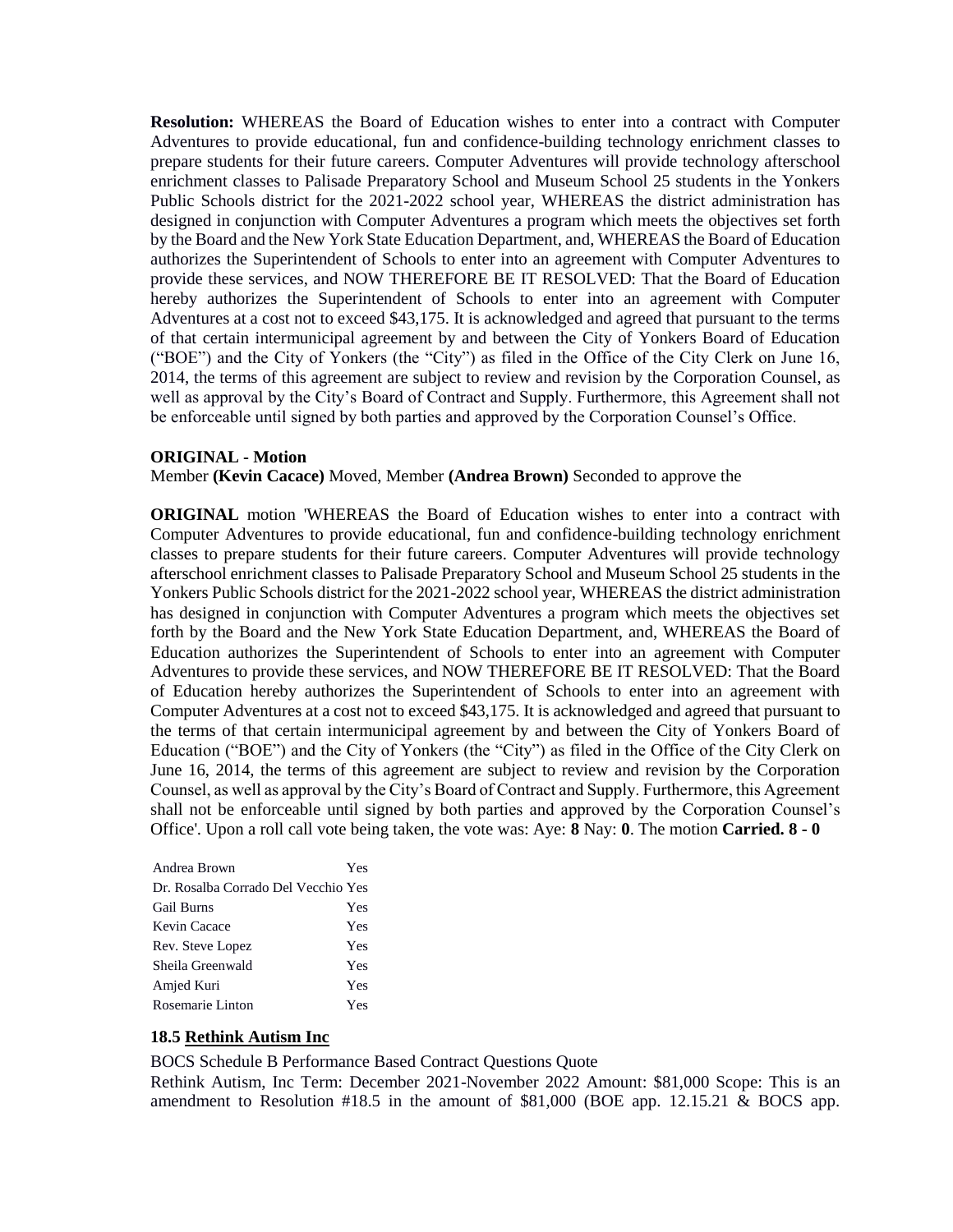12.23.21) and represents only a name change from Rethink Ed to Rethink Autism Inc. The total contract of \$81,000 remains the same, as does the support of the work facilitated by the vendor.

**Resolution:** WHEREAS the Board of Education wishes to amend the name of the vendor from Rethink Ed to Rethink Autism Inc. which is aligned with the corporate name and agreement. The vendor will provide K-8 access to Rethink's Social Emotional Learning and Mental Health Program Adult Professional Development Learning Modules and Student Curriculum along with the professional services to support implementation for the 2021-2022 school year, WHEREAS the district administration has designed in conjunction with Rethink Autism Inc, a program which meets the objectives set forth by the Board and the New York State Education Department, and, WHEREAS the Board of Education authorizes the Superintendent of Schools to enter into an agreement with Rethink Autism Inc. to provide these services, and NOW THEREFORE BE IT RESOLVED: That the Board of Education hereby authorizes the Superintendent of Schools to enter into an agreement with Rethink Autism Inc. at a cost not to exceed \$81,000. It is acknowledged and agreed that pursuant to the terms of that certain intermunicipal agreement by and between the City of Yonkers Board of Education ("BOE") and the City of Yonkers (the "City") as filed in the Office of the City Clerk on June 16, 2014, the terms of this agreement are subject to review and revision by the Corporation Counsel, as well as approval by the City's Board of Contract and Supply. Furthermore, this Agreement shall not be enforceable until signed by both parties and approved by the Corporation Counsel's Office.

#### **ORIGINAL - Motion**

Member **(Kevin Cacace)** Moved, Member **(Andrea Brown)** Seconded to approve the

**ORIGINAL** motion 'WHEREAS the Board of Education wishes to amend the name of the vendor from Rethink Ed to Rethink Autism Inc. which is aligned with the corporate name and agreement. The vendor will provide K-8 access to Rethink's Social Emotional Learning and Mental Health Program Adult Professional Development Learning Modules and Student Curriculum along with the professional services to support implementation for the 2021-2022 school year, WHEREAS the district administration has designed in conjunction with Rethink Autism Inc, a program which meets the objectives set forth by the Board and the New York State Education Department, and, WHEREAS the Board of Education authorizes the Superintendent of Schools to enter into an agreement with Rethink Autism Inc. to provide these services, and NOW THEREFORE BE IT RESOLVED: That the Board of Education hereby authorizes the Superintendent of Schools to enter into an agreement with Rethink Autism Inc. at a cost not to exceed \$81,000. It is acknowledged and agreed that pursuant to the terms of that certain intermunicipal agreement by and between the City of Yonkers Board of Education ("BOE") and the City of Yonkers (the "City") as filed in the Office of the City Clerk on June 16, 2014, the terms of this agreement are subject to review and revision by the Corporation Counsel, as well as approval by the City's Board of Contract and Supply. Furthermore, this Agreement shall not be enforceable until signed by both parties and approved by the Corporation Counsel's Office'. Upon a roll call vote being taken, the vote was: Aye: **8** Nay: **0**. The motion **Carried. 8 - 0** 

| Andrea Brown                        | Yes |
|-------------------------------------|-----|
| Dr. Rosalba Corrado Del Vecchio Yes |     |
| <b>Gail Burns</b>                   | Yes |
| Kevin Cacace                        | Yes |
| Rev. Steve Lopez                    | Yes |
| Sheila Greenwald                    | Yes |
| Amjed Kuri                          | Yes |
| Rosemarie Linton                    | Yes |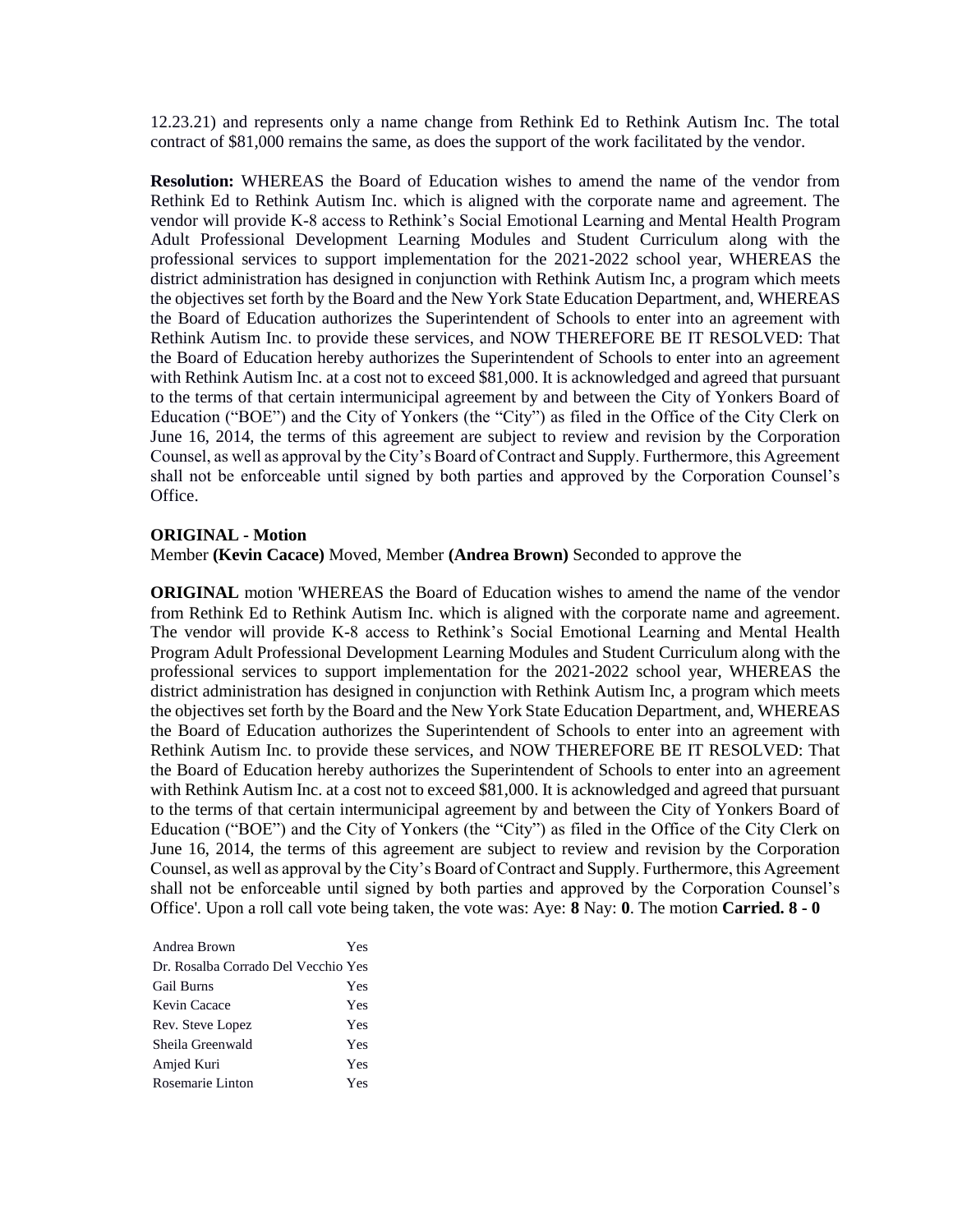### **RESEARCH, EVALUATION & REPORTING**

## **19.1 ADOPTION OF RESEARCH, EVALUATION & REPORTING REPORT - 19.2 - 19.5**

ADOPTION OF RESEARCH, EVALUATION & REPORTING REPORTS - 19.2 - 19.5 May I have a motion to vote on the Adoption of Research, Evaluation & Reporting Reports 19.2 - 19.5?

**Resolution:** ADOPTION OF RESEARCH, EVALUATION & REPORTING REPORTS - 19.2 - 19.5

#### **ORIGINAL - Motion**

Member **(Rosemarie Linton)** Moved, Member **(Dr. Rosalba Corrado Del Vecchio)** Seconded to approve the **ORIGINAL** motion 'ADOPTION OF RESEARCH, EVALUATION & REPORTING REPORTS - 19.2 - 19.5'. Upon a roll call vote being taken, the vote was: Aye: **8** Nay: **0**. The motion **Carried. 8 - 0** 

| Andrea Brown                        | Yes |
|-------------------------------------|-----|
| Dr. Rosalba Corrado Del Vecchio Yes |     |
| <b>Gail Burns</b>                   | Yes |
| Kevin Cacace                        | Yes |
| Rev. Steve Lopez                    | Yes |
| Sheila Greenwald                    | Yes |
| Amjed Kuri                          | Yes |
| Rosemarie Linton                    | Yes |

## **19.2 Educational Vista Inc., DataMate Elite system annual licensing fee for the 2021-2022 School year.**

Educational Vistas DataMate Elite System Term:2021-2022 Amount:\$10,000.00 Scope: DataMate is a web-based assessment management system. The system provides educators with a program to administer assessments and analyze assessment data to improve instructional alignment and student achievement.

**Resolution:** WHEREAS the Yonkers Public School District will provide a web-based testing platform for the District, schools, and teachers to utilize in grade K through 12, both in general and special education, to monitor assess, and analyze student understanding of the New York State Learning Standards and, WHEREAS Yonkers Public Schools has chosen Educational Vistas, sole provider of this assessment software which covers a wide range of standards based assessment items and analytical reports and, WHEREAS the District has evaluated past services from the vendor and has determined that Educational Vistas has performed in a satisfactory manner; NOW THEREFORE BE IT RESOLVED that the Board of Education authorizes the Superintendent of Schools to enter into contract with EDUCATIONAL VISTAS, INC. (DataMate) at a cost not to exceed \$10,000.00.

#### **ORIGINAL - Motion**

Member **(Rosemarie Linton)** Moved, Member **(Dr. Rosalba Corrado Del Vecchio)** Seconded to approve the **ORIGINAL** motion 'WHEREAS the Yonkers Public School District will provide a webbased testing platform for the District, schools, and teachers to utilize in grade K through 12, both in general and special education, to monitor assess, and analyze student understanding of the New York State Learning Standards and, WHEREAS Yonkers Public Schools has chosen Educational Vistas, sole provider of this assessment software which covers a wide range of standards based assessment items and analytical reports and, WHEREAS the District has evaluated past services from the vendor and has determined that Educational Vistas has performed in a satisfactory manner; NOW THEREFORE BE IT RESOLVED that the Board of Education authorizes the Superintendent of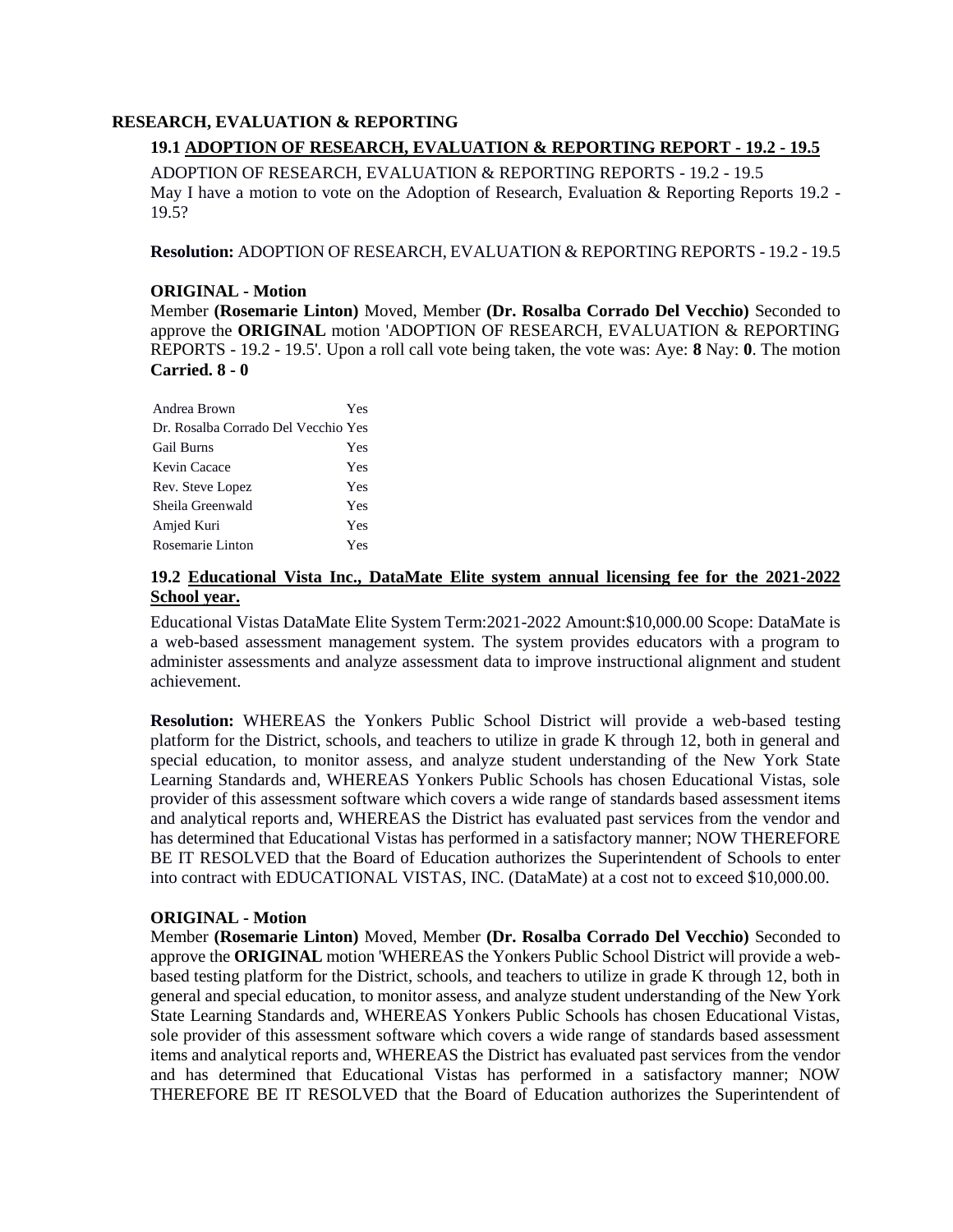Schools to enter into contract with EDUCATIONAL VISTAS, INC. (DataMate) at a cost not to exceed \$10,000.00'. Upon a roll call vote being taken, the vote was: Aye: **8** Nay: **0**. The motion **Carried. 8 - 0** 

| Andrea Brown                        | Yes |
|-------------------------------------|-----|
| Dr. Rosalba Corrado Del Vecchio Yes |     |
| <b>Gail Burns</b>                   | Yes |
| Kevin Cacace                        | Yes |
| Rev. Steve Lopez                    | Yes |
| Sheila Greenwald                    | Yes |
| Amjed Kuri                          | Yes |
| Rosemarie Linton                    | Yes |

## **19.3 Scantron Hardware Support Agreement**

Scope: The District is mandated to administer New York State tests such as ELA, Math, 3-8, Science 4 and 8, NYSESLAT and NYSAA. Scantron provides the services needed in order to process the student answer sheets quickly and meet state data requirements. This resolution renews the existing agreement with Scantron services from from February 11, 2022 to February 10, 2023.

**Resolution:** WHEREAS the District has established the capability to scan optical mark answer documents (bubble sheets) used in numerous District and New York State testing programs, and WHEREAS the scanning makes possible in-District scoring of standardized exams, and WHEREAS the New York State requires the District to participate as a Scanning Center in the New York State Testing Program, and WHEREAS the Board of Education wishes to maintain in-District capability to capture responses to surveys, and WHEREAS the Board of Education wishes to maintain the District scanning hardware and provide on-demand short turnaround service for its' Scantron scanning equipment, and WHEREAS the District has evaluated past services from the vendor and has determined that Scantron Services has performed in a satisfactory manner. NOW THEREFORE BE IT RESOLVED: that the Board of Education hereby authorizes the Superintendent of Schools to renew the agreement with Scantron Services at a total cost not to exceed \$13,919.00.

## **ORIGINAL - Motion**

Member **(Rosemarie Linton)** Moved, Member **(Dr. Rosalba Corrado Del Vecchio)** Seconded to approve the **ORIGINAL** motion 'WHEREAS the District has established the capability to scan optical mark answer documents (bubble sheets) used in numerous District and New York State testing programs, and WHEREAS the scanning makes possible in-District scoring of standardized exams, and WHEREAS the New York State requires the District to participate as a Scanning Center in the New York State Testing Program, and WHEREAS the Board of Education wishes to maintain in-District capability to capture responses to surveys, and WHEREAS the Board of Education wishes to maintain the District scanning hardware and provide on-demand short turnaround service for its' Scantron scanning equipment, and WHEREAS the District has evaluated past services from the vendor and has determined that Scantron Services has performed in a satisfactory manner. NOW THEREFORE BE IT RESOLVED: that the Board of Education hereby authorizes the Superintendent of Schools to renew the agreement with Scantron Services at a total cost not to exceed \$13,919.00'. Upon a roll call vote being taken, the vote was: Aye: **8** Nay: **0**. The motion **Carried. 8 - 0** 

| Andrea Brown                        | Yes. |
|-------------------------------------|------|
| Dr. Rosalba Corrado Del Vecchio Yes |      |
| <b>Gail Burns</b>                   | Yes. |
| Kevin Cacace                        | Yes. |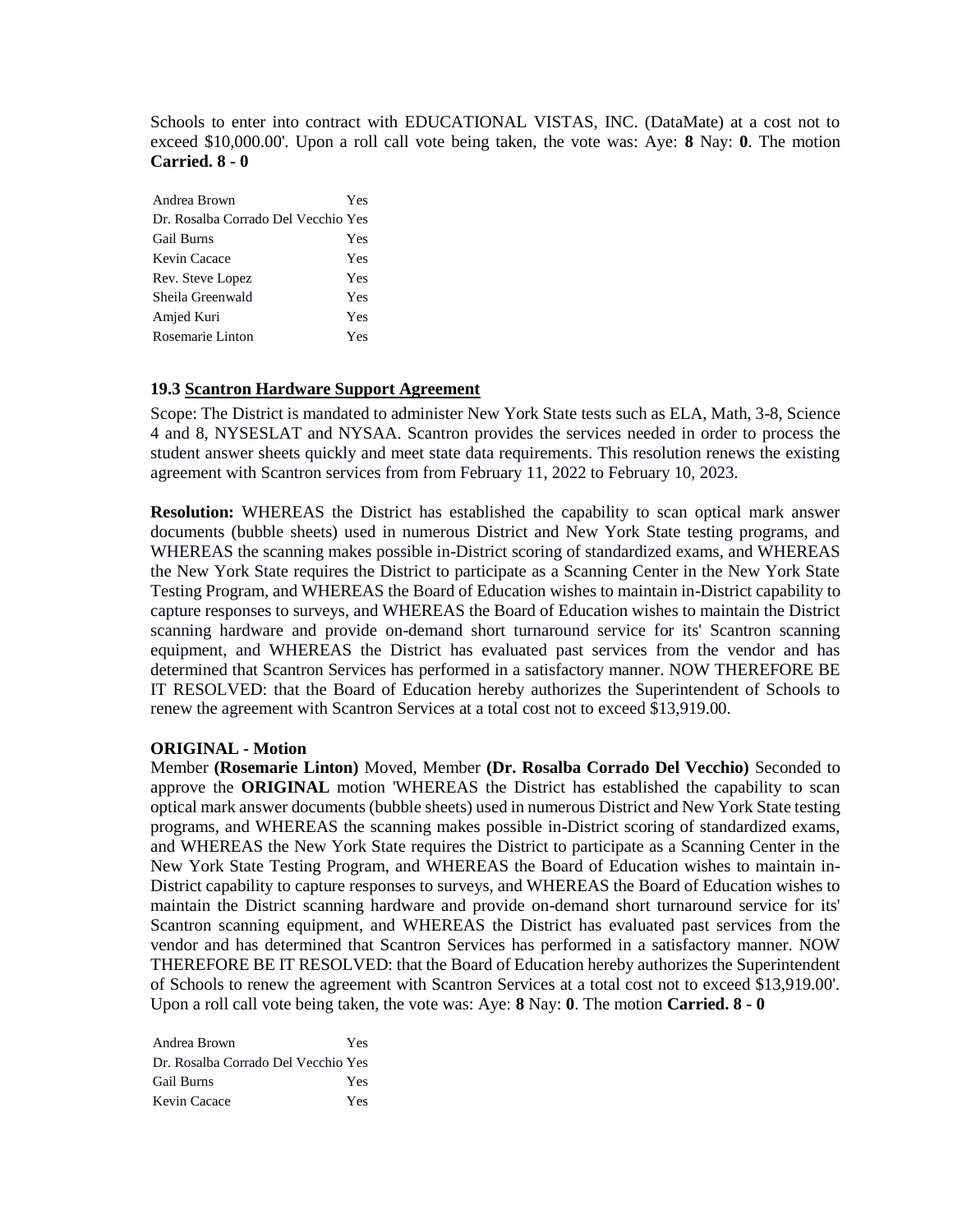| Rev. Steve Lopez | Yes |
|------------------|-----|
| Sheila Greenwald | Yes |
| Amjed Kuri       | Yes |
| Rosemarie Linton | Yes |

#### **19.4 Questar Agreement for scoring ELA and Math Assessments.**

Scope: To continuously meet shortened New York State Education Department (NYSED) time lines for the mandated Grades 3-8 English Language Arts (ELA) and Mathematics programs. Questar, NYSED's 3-8 ELA and Math vendor, will score the YPS open-ended student responses. Vendor scoring will reduce paper use and flow within the District and reduce strain on teacher time for scoring. YPS will audit the vendors' scoring which will provide a reliability check on Professional Development for schools.

**Resolution:** WHEREAS the YPSD wishes to enter into agreement with Questar Assessment Inc., for scoring services for grades 3-8 ELA and Math State Assessments, and WHEREAS the YPSD has chosen Questar Assessment, Inc., for their experience and expertise in scoring services and WHEREAS Questar Assessments, Inc. meets New York State requirements, and WHEREAS the Board of Education wishes to enter into contract for the current school year. NOW THEREFORE BE IT RESOLVED: that the Board of Education and the Superintendent of Schools enter into contract with Questar Assessment, Inc. for these services at a total cost not to exceed \$124,779.21

#### **ORIGINAL - Motion**

Member **(Rosemarie Linton)** Moved, Member **(Dr. Rosalba Corrado Del Vecchio)** Seconded to approve the **ORIGINAL** motion 'WHEREAS the YPSD wishes to enter into agreement with Questar Assessment Inc., for scoring services for grades 3-8 ELA and Math State Assessments, and WHEREAS the YPSD has chosen Questar Assessment, Inc., for their experience and expertise in scoring services and WHEREAS Questar Assessments, Inc. meets New York State requirements, and WHEREAS the Board of Education wishes to enter into contract for the current school year. NOW THEREFORE BE IT RESOLVED: that the Board of Education and the Superintendent of Schools enter into contract with Questar Assessment, Inc. for these services at a total cost not to exceed \$124,779.21'. Upon a roll call vote being taken, the vote was: Aye: **8** Nay: **0**. The motion **Carried. 8 - 0** 

| Yes                                 |
|-------------------------------------|
| Dr. Rosalba Corrado Del Vecchio Yes |
| Yes                                 |
| Yes                                 |
| Yes                                 |
| Yes                                 |
| Yes                                 |
| Yes                                 |
|                                     |

## **19.5 Software licensing & hardware support for test answer sheet reading & scanning by Pace Business Solutions.**

Pace Business Solutions Term:12/14/2021-12/13/2022 Amount:\$15,635.00 Scope: To meet the NYS Office of Assessment requirement to use uniform answer sheets statewide for all Regents Pre-Tests, Regents and NYSITELL exams. The District must maintain the capacity to build answer documents, scan, score, and report student responses and Regents results which will be used both in-school for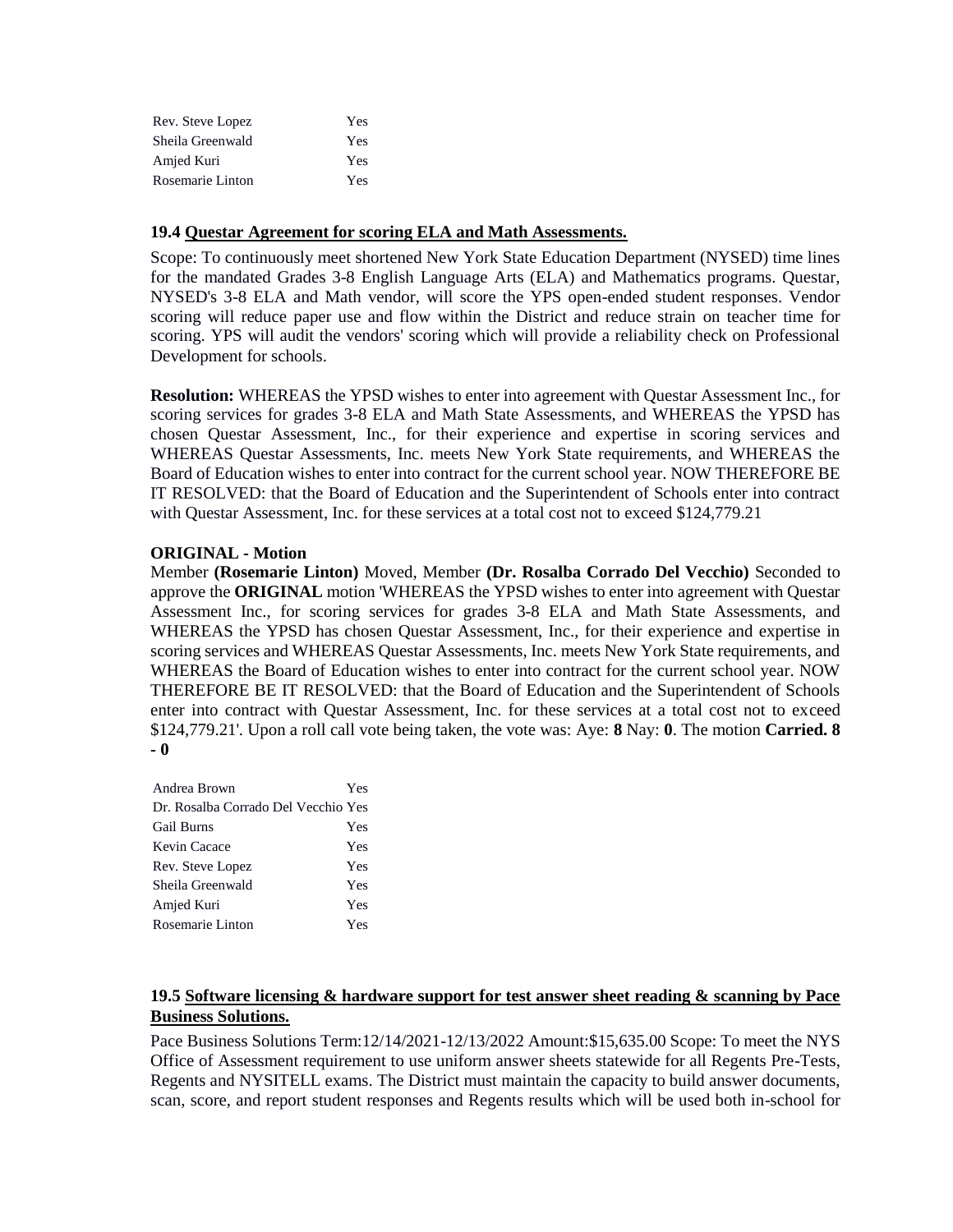report cards, transcripts and student records and for submission through the Student Information Repository System (SIRS). As part of this mandate, the District generates results that can load into the eSchoolPlus student management system, generate files that support mandated reporting to NYS, and provide almost immediate on-demand reports of individual and summary results (class, grade and school) for each exam. Supporting PC and scanner hardware for scanning, verification and reporting is maintained in conjunction with the Technology Department.

**Resolution:** Whereas New York State is requiring uniform answer sheets and software for administration and scoring of Regents Exams, and Whereas all Regents Exams must be scored for NYSED analysis for June Whereas electronic files submission will be required for all item responses and scores achieved by students, and Whereas the district will ensure that each school administers Regents capacity for on-demand individual, item and summary reports to inform to inform school personnel of Regents results, and Whereas the electronic scoring system must accurately and efficiently capture scores and load the information into the district student management system, and Whereas Pace Business Solutions has Demonstrated the Capacity of Teleform/FastScore for Regents Exam Scanning, scoring and score reporting in New York State, and Whereas the District has evaluated past services from the vendor and has determined that Pace Business Solutions has performed in a satisfactory manner; NOW THEREFORE BE IT RESOLVED that the Board of Education hereby authorizes the Superintendent of Schools to renew its agreement with Pace Business Solutions for the services of maintenance and support for a total cost not to exceed \$15,635.00.

#### **ORIGINAL - Motion**

Member **(Rosemarie Linton)** Moved, Member **(Dr. Rosalba Corrado Del Vecchio)** Seconded to approve the **ORIGINAL** motion 'Whereas New York State is requiring uniform answer sheets and software for administration and scoring of Regents Exams, and Whereas all Regents Exams must be scored for NYSED analysis for June Whereas electronic files submission will be required for all item responses and scores achieved by students, and Whereas the district will ensure that each school administers Regents capacity for on-demand individual, item and summary reports to inform to inform school personnel of Regents results, and Whereas the electronic scoring system must accurately and efficiently capture scores and load the information into the district student management system, and Whereas Pace Business Solutions has Demonstrated the Capacity of Teleform/FastScore for Regents Exam Scanning, scoring and score reporting in New York State, and Whereas the District has evaluated past services from the vendor and has determined that Pace Business Solutions has performed in a satisfactory manner; NOW THEREFORE BE IT RESOLVED that the Board of Education hereby authorizes the Superintendent of Schools to renew its agreement with Pace Business Solutions for the services of maintenance and support for a total cost not to exceed \$15,635.00'. Upon a roll call vote being taken, the vote was: Aye: **8** Nay: **0**. The motion **Carried. 8 - 0** 

| Andrea Brown                        | Yes |
|-------------------------------------|-----|
| Dr. Rosalba Corrado Del Vecchio Yes |     |
| <b>Gail Burns</b>                   | Yes |
| Kevin Cacace                        | Yes |
| Rev. Steve Lopez                    | Yes |
| Sheila Greenwald                    | Yes |
| Amjed Kuri                          | Yes |
| Rosemarie Linton                    | Yes |